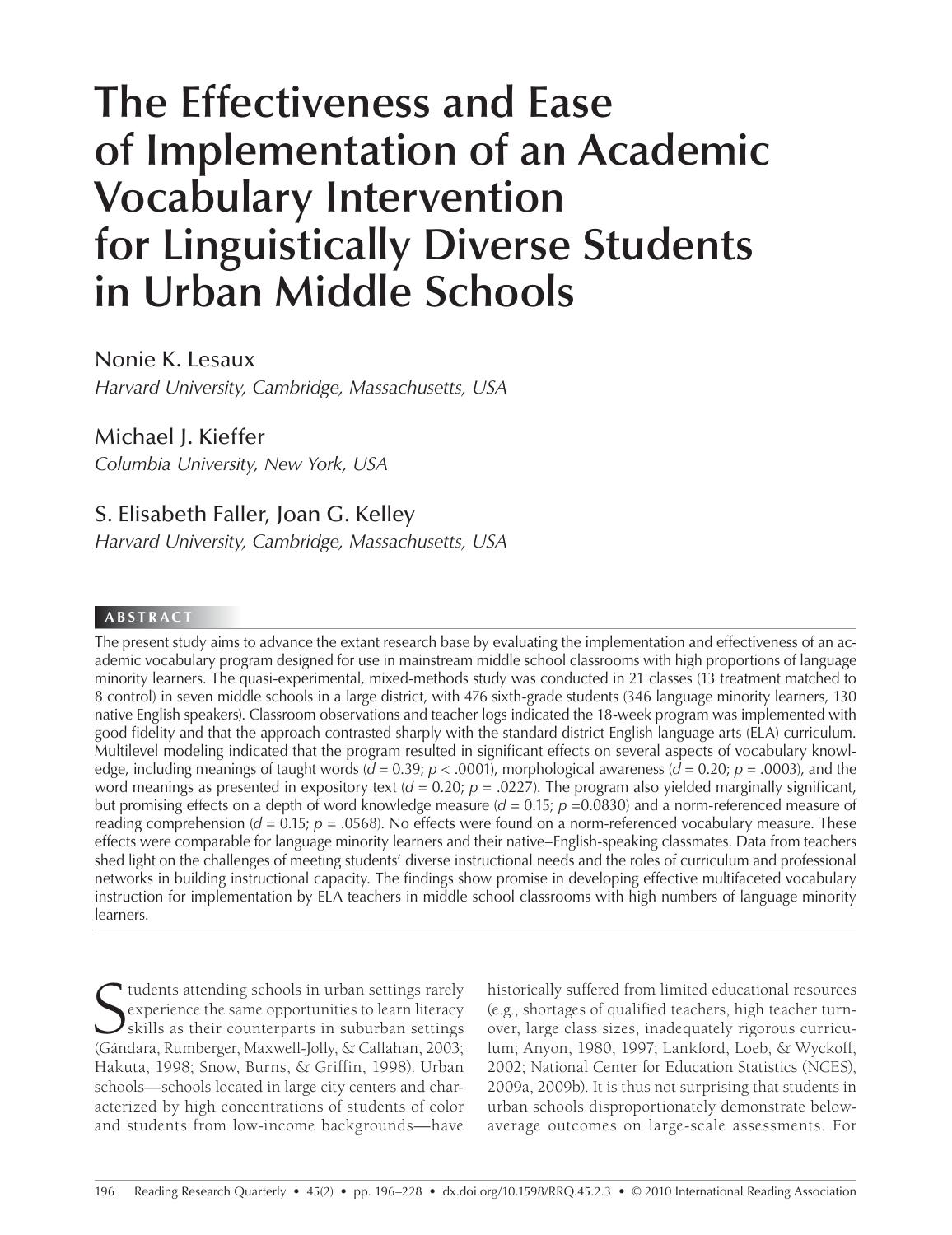example, a recent analysis of National Assessment of Educational Progress (NAEP) data from large city districts demonstrated that 10 of the 11 participating districts had high—in some cases staggeringly high proportions of learners scoring below established proficiency levels (Lutkus, Grigg, & Donahue, 2007). In 6 of the 11 districts studied, more than 50% of students scored *below basic* in reading as compared with the national rate of 34%. These differences in student outcomes by school context raise questions about what types of instructional and curricular resources can be brought to bear to improve reading performance in settings characterized by low performance; increasing opportunities to learn for students in urban schools is imperative for their personal and academic success. Of particular concern is the growing population of language minority learners, who often have even fewer opportunities to learn than their native–English-speaking peers within the same schools (Gándara et al., 2003; Hakuta, 1998; Snow et al., 1998); a large proportion of these learners demonstrate reading comprehension difficulties, particularly after the primary grades (August & Shanahan, 2006).

A step toward effective reform to increase adolescent literacy rates is the development of empirically based approaches to promote students' reading comprehension skills (Biancarosa & Snow, 2006; Moore, Bean, Birdyshaw, & Rycik, 1999). Limited vocabulary knowledge is a potential source of reading comprehension difficulties, especially among older struggling readers, whether language minority learners or native English speakers (e.g., Bailey, 2006; Biancarosa & Snow, 2006; Chall & Jacobs, 2003; Fillmore, 1982; National Institute of Child Health and Human Development [NICHD], 2000; RAND Reading Study Group, 2002; Stahl & Nagy, 2006; Valdés, 2000). The relationship between vocabulary and reading comprehension is thought to be reciprocal—knowing more words facilitates successful comprehension, while successful comprehension and wider reading lead to opportunities to learn more words (Freebody & Anderson, 1983; Stanovich, 1986). Differences in both vocabulary knowledge and reading outcomes between native speakers and language minority learners have been shown to widen over time (Kieffer, 2008; Nakamoto, Lindsey, & Manis, 2007). Thus, the primary goal of the present study was to evaluate the effectiveness of an academic vocabulary program designed to promote the reading comprehension skills of learners in low-performing urban middle school classrooms with high numbers of language minority learners. A secondary goal was to investigate its ease of implementation, defined by teachers' use and their insights about the program implementation.

# **Vocabulary Development**

Reading comprehension is a complex skill that requires higher level processing, such as drawing on prior knowledge, making inferences, and resolving structural and semantic ambiguities while reading, and also involves the integration of many specific linguistic and cognitive skills (e.g., word reading, syntactic awareness) with background and cultural knowledge (Alexander & Jetton, 2000; Kintsch, 1994; McNamara, Kintsch, Songer, & Kintsch, 1996). Each of these components of effective comprehension necessarily draws on vocabulary knowledge; once words are decoded accurately, the reader must grasp the words' meanings to comprehend clauses, propositions, and paragraphs.

Vocabulary knowledge is likewise multidimensional and complex in nature; knowing a word well requires a combination of different types of knowledge: its definition, its relationship to other words, its connotations in different contexts (i.e., polysemy), and its transformation into other morphological forms (Nagy & Scott, 2000; Stahl, 1999). Knowledge of a word particularly an abstract, conceptually sophisticated word—is thought to develop incrementally over time, with students gaining additional information about a word with each meaningful, contextualized encounter with it. Thus, vocabulary is considered both a key mechanism in and an important effect of metacognitive processes within the reading comprehension process; students who know more words have more abstract language at their disposal with which to be strategic while reading, and students with developed understanding of language and strategies to manipulate language will learn words more successfully (RAND Reading Study Group, 2002; Ruddell & Unrau, 2004; Sweet & Snow, 2004). Whereas skilled readers acquire much of their vocabulary through encounters with unfamiliar words while reading (Sternberg, 1987), children with impoverished vocabularies cannot necessarily rely on learning words through wide reading. Because struggling readers read less than their typically achieving peers, they encounter fewer words, especially low-frequency words, than do skilled readers (Stanovich, 1986). These learners also suffer from less developed metacognitive strategies for word learning; they are less equipped to use surrounding words and grammatical clues to glean the meaning of unfamiliar words from context, and often cannot rely on surrounding known words because the ratio of known to unknown words is too high (e.g., Carver, 1994; Stoller & Grabe, 1995).

Language minority learners are especially likely to have underdeveloped English vocabularies (August, Carlo, Dressler, & Snow, 2005), even when from middle-income backgrounds (Umbel, Pearson, Fernandez, & Oller, 1992). The largest and fastest-growing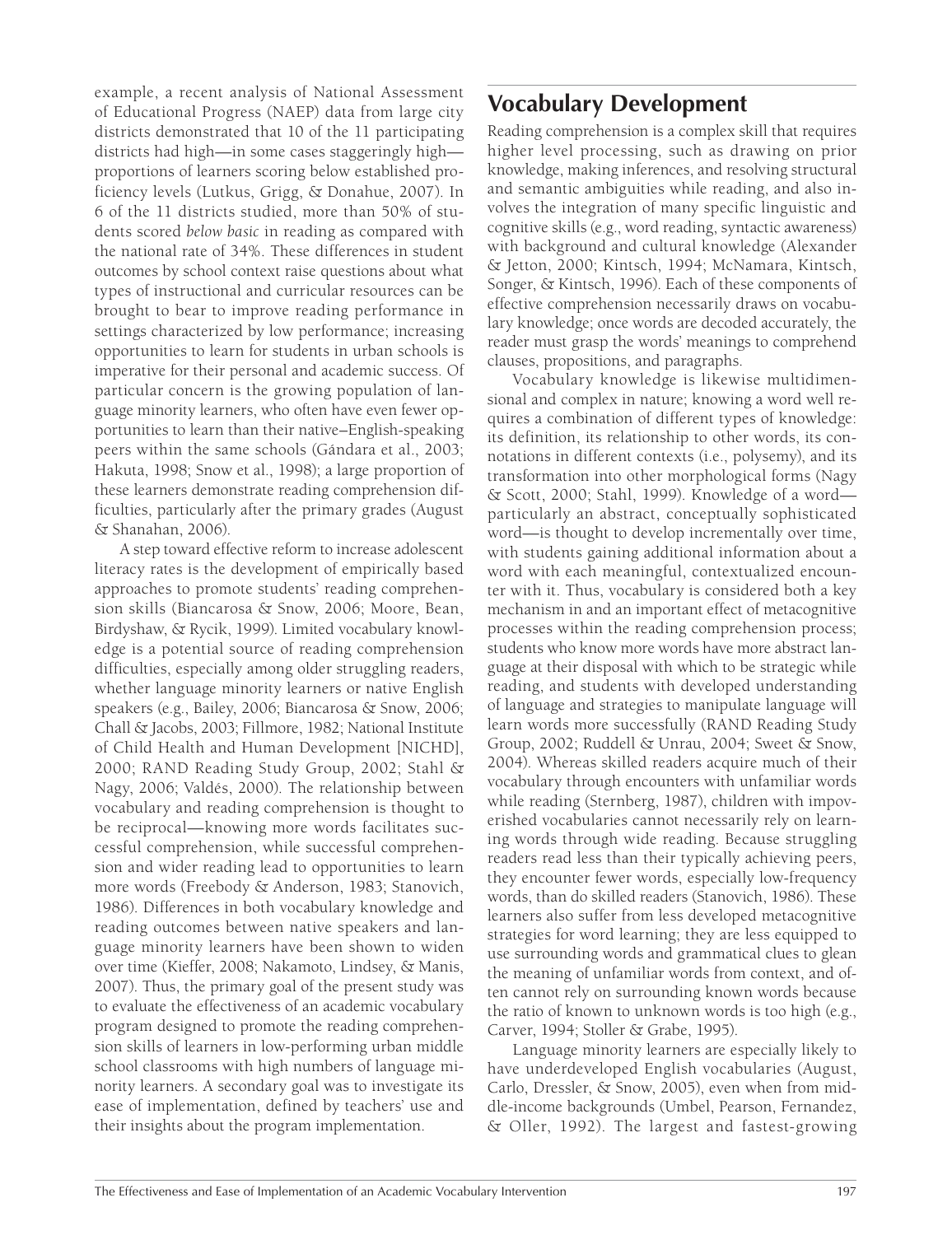populations of language minority learners in the U.S. are students who immigrated before kindergarten and U.S.-born children of immigrants (Capps et al., 2005). This population enrolls in U.S. schools at kindergarten; by middle school, few of these learners need instruction in basic English, yet many lack the academic English vocabulary central to text comprehension and school success (Scarcella, 2003). For example, in several studies with language minority learners in the elementary and middle school years—whether formally designated limited English proficient or not—these students' vocabulary levels are well below average (Manis, Lindsey, & Bailey, 2004; McLaughlin et al., 2000; Proctor, Carlo, August, & Snow, 2005; Swanson, Saez, & Gerber, 2006). However, of significant importance when considering the design and delivery of effective intervention strategies to serve language minority learners is that comparative work suggests these vocabulary levels are only slightly lower than many of their classmates who are monolingual speakers (Beech & Keys, 1997; Droop & Verhoeven, 2003; Hutchinson, Whiteley, Smith, & Connors, 2003; Leseman & de Jong, 1998; Verhoeven, 2000). In these studies, the practical importance of this difference is minimal, suggesting the promise of a whole-classroom approach to intervention. Thus, the design of this study was based on the premise that many struggling readers in mainstream classrooms whether language minority or not—lack the specialized academic language of text needed for school success. In analyzing program effects, therefore, a guiding question was whether there were differences between language minority learners and their monolingual classmates in their response to instruction.

# **Vocabulary Instruction**

For several decades, research in elementary schools has documented that most classrooms incorporate little, if any, systematic and explicit vocabulary instruction into the curriculum (Durkin, 1978; Roser & Juel, 1982; Scott, Jamieson-Noel, & Asselin, 2003; Watts, 1995). Although less is known about typical instruction in middle school classrooms, it is likely that they incorporate even less attention to vocabulary, given their focus on literature and content learning and given that supplemental interventions provided for struggling readers in the middle and high school grades tend to focus on word-level reading skills, particularly in the domain of fluency, with only superficial attention, if any, given to language development (Deshler, Palincsar, Biancarosa, & Nair, 2007). Going forward, research must focus on effective instructional practices to promote vocabulary development as it relates to comprehending and analyzing texts in the middle and high school years, and

simultaneously document the ways in which these practices as implemented differ from standard teaching practices in the English language arts classroom.

Three guiding principles of vocabulary instruction anchored the approach that we developed and evaluated in the present study. First, in light of the complexity of knowing a word, there is a growing consensus that vocabulary instruction should be characterized by the promotion of deep understanding of a relatively small number of words, their elements, and semantically and morphologically related words in rich contexts (e.g., Graves, 2000, 2006; Stahl & Nagy, 2006). This contrasts with the practice, sometimes found in vocabulary curricular materials, of teaching shallow knowledge of a large number of words from a list or workbook, with each word's definition taught on one or two occasions, which is not likely to influence reading comprehension skills. Second, the words to be taught deeply should be very high utility in nature; specifically, the words taught should be general-purpose academic words (e.g., *analyze*, *frequent*, *abstract*; Beck, McKeown, & Kucan, 2002; Graves, 2000, 2006; Stahl & Nagy, 2006), as opposed to the low-frequency and often relatively unimportant, if colorful and exotic, words (e.g., *refuge*, *burrowed*) that are sometimes selected by teachers or targeted for instruction by textbooks (Hiebert, 2005). Word selection is especially important when teaching students with impoverished vocabularies; given the enormity of the word-learning task, no teacher or curriculum can teach or expose students to the thousands of unknown words needed for academic success. Thus, the third principle for effective vocabulary instruction that guided the development of the program is to balance direct teaching with teaching word-learning strategies to equip students with cognitive tools to learn words independently, such as using contextual cues (Fukkink & de Glopper, 1998; Swanborn & de Glopper, 1999) and using one's morphological awareness skills (Baumann et al., 2002, Baumann, Kame'enui, & Ash, 2003; Kieffer & Lesaux, 2008; Nagy, Berninger, & Abbott, 2006).

Having identified these guiding principles, we reviewed existing research to provide us with information about the nature of the instruction itself, drawing on several reviews of research (Baumann et al., 2003; Beck et al., 2002; Graves, 2000; Stahl & Fairbanks, 1986) as well as individual empirical studies (Baumann et al., 2002, 2003; Beck & McKeown, 2007; Carlo et al., 2004; Coyne, McCoach, Loftus, Zipoli, & Kapp, 2009; Lubliner & Smetana, 2005). Thus, there are several features of the program lessons and activities to promote student knowledge, including frequent encounters with the words across contexts; the use of definitional and contextual information to learn and determine word meanings; a balance of direct instruction in word meanings with teaching cognitive strategies for word learning;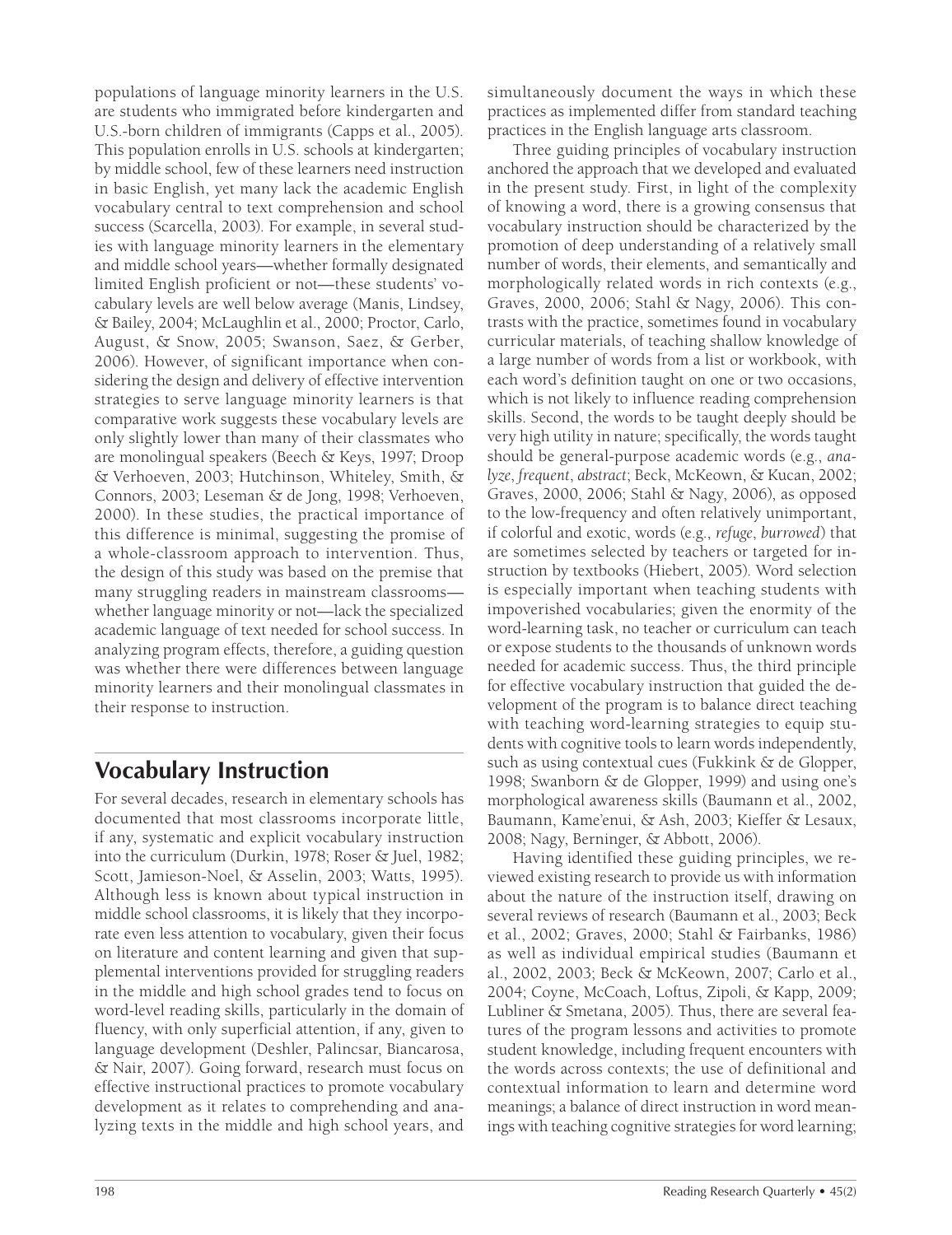and the crucial element of designing lessons to promote the active processing of target word meanings. In creating opportunities for active processing, we also committed to integrating the four language skills—listening, speaking, reading, and writing—to enrich students' opportunities to learn (e.g., Calderón, 2007; Peregoy & Boyle, 2008) and to ensure the program was suited for the standards-based English language arts classroom (California Department of Education, 1997). Finally, we incorporated the use of collaborative learning activities, given the strong sociolinguistic evidence for the benefits of peer interaction for language and metacognitive development (see August & Hakuta, 1997; Ellis, 1994; McLaughlin, 1985).

In spite of these principles, which may well apply to older learners, existing research on vocabulary instruction has been largely limited to students in elementary schools. For example, of the 50 vocabulary intervention studies focused on monolingual English speakers that were reviewed by The National Reading Panel (NICHD, 2000), 39 were conducted with students in elementary school. Moreover, the majority of vocabulary studies—whether conducted with young students or adolescents—are short-term training studies, with intervention often administered in small groups, and focused primarily on one aspect of vocabulary or strategy for word learning (for relevant reviews see Fukkink & de Glopper, 1998; NICHD, 2000; Stahl & Fairbanks, 1986). Since the National Reading Panel Report in 2000, a handful of studies have been published—some investigating the effects of a comprehensive approach to vocabulary instruction (e.g., Beck & McKeown, 2007; Lubliner & Smetana, 2005; Nelson & Stage, 2007), some comparing single approaches (e.g., Coyne et al., 2009). Together, these studies vary significantly with respect to age and target population but suggest the promise of these techniques as well as the challenge of moving students' vocabularies forward.

The vocabulary intervention research conducted with language minority learners is extremely scarce and limited in scope. In their review, Shanahan and Beck (2006) identified only three vocabulary intervention studies published between 1980 and 2005 that were conducted with language minority learners (Carlo et al., 2004; Pérez, 1981; Vaughn-Shavuo, 1990). Of the three studies, two were conducted with young students (Pérez, 1981; Vaughn-Shavuo, 1990), one of which featured small-group, daily instruction (30 minutes) for 3 weeks, while the other featured whole-class, daily instruction (20 minutes) for 12 weeks.

There is an obvious need for more research focused on empirically based effective vocabulary instruction for language minority learners, particularly in the middle school grades when the curriculum demands that students have a command of many abstract and conceptually complex words to read textbooks independently. If such research is going to inform instructional improvement at scale, it must be conducted in ecologically valid ways. First, there is a need for studies that test classroom-based interventions that feature a comprehensive approach to vocabulary instruction that can be readily adopted by teachers, in contrast to training studies that focus on only one aspect of vocabulary knowledge. Second, given the linguistic diversity inherent in today's school-aged population, interventions should be designed with language minority learners in mind, but should also be appropriate for their monolingual classmates; as noted, analyses should focus on the effects on each group of students, ensuring interventions meet the specific needs of language minority learners and do not carry hidden costs for the monolingual speaker. Finally, these studies must also focus on the important role of student engagement when designing instruction for the middle school student who struggles with reading, and must similarly focus on providing teachers with programs that can be implemented with ease.

There is only one published study to date that has evaluated the efficacy of classroom vocabulary instruction for children from linguistically diverse backgrounds who are beyond the primary grades, in this case upper elementary students. In their evaluation study, conducted with 254 fifth-grade English-language learners and their monolingual English-speaking classmates from 9 classrooms in 4 schools, Carlo et al. (2004) used a 15-week program (Vocabulary Improvement Program; Lively, August, Carlo, & Snow, 2003). The program is comprehensive in nature, focusing on a balance of direct instruction in word knowledge and word-learning strategies and incorporating text into word study. Measured against instruction in comparison schools, the program produced significant gains in vocabulary knowledge and reading comprehension on researcher-developed tasks for both language minority learners and their native– English-speaking classmates. Consistent with the current principles of effective vocabulary instruction, the authors concluded that the program's emphasis on learning *about* words over simply learning words is reflected in the results of the study. Although the results from this single study highlight the promise of these instructional principles and have some application to the present study, they require confirmation in different instructional contexts and using different materials. In particular, there is a pressing need for research in middle school contexts to determine if these principles can be integrated into effective materials that are appropriate for early adolescent learners and their teachers.

The present study aims to advance the extant research base by evaluating the effects of a program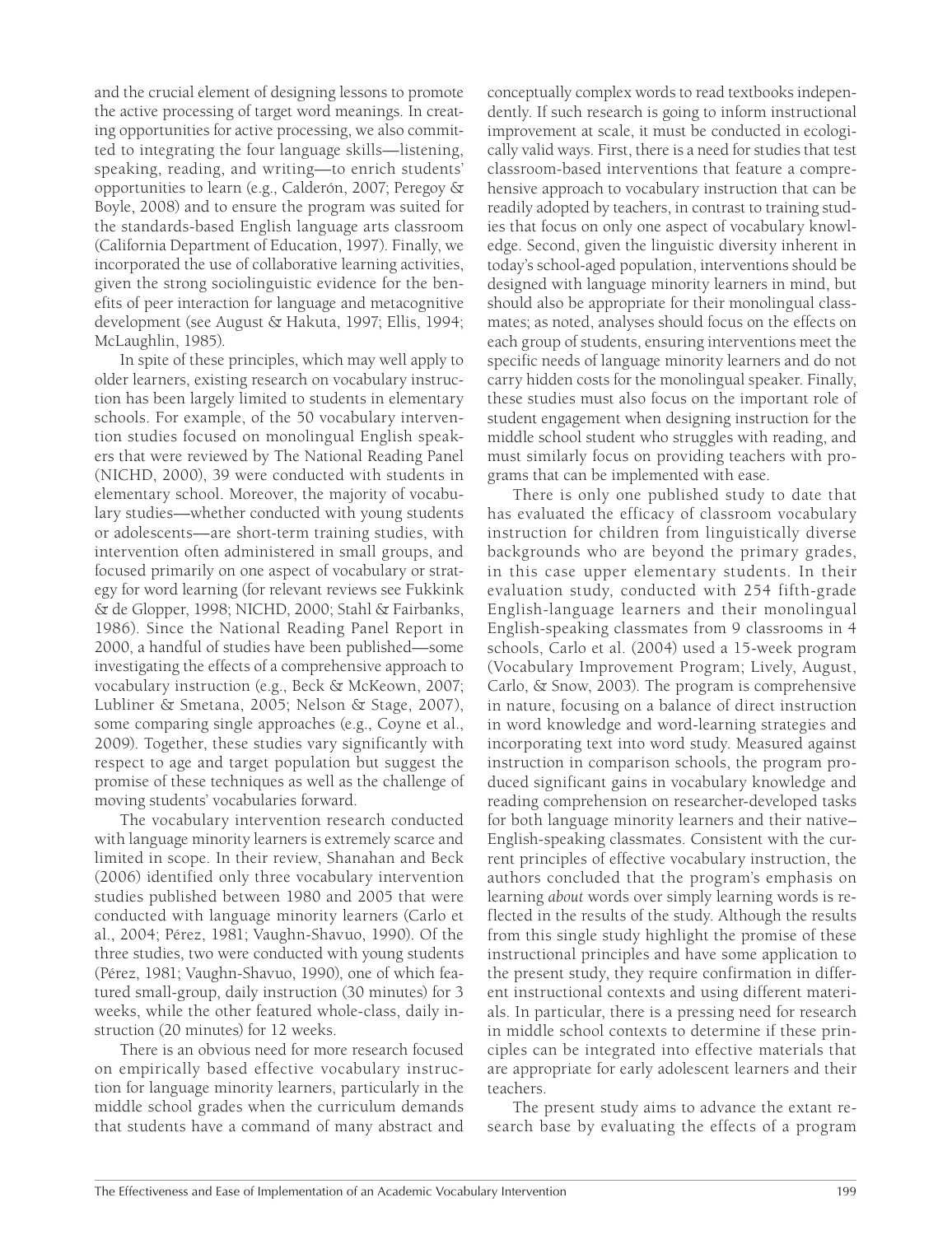designed to bring theoretically based strategic and explicit vocabulary instruction into low-performing middle school classrooms with high numbers of language minority learners. Developing empirically based instructional programs for use in middle schools represents a first, important step toward student improvement. A second important step is to explicitly consider the process of increasing opportunities to learn in urban middle schools, i.e., schools in large city centers characterized by high concentrations of students of color or from low-income backgrounds and possessing limited educational resources. Improving instruction is not just about designing effective programs to meet students' needs, but also about meeting teachers' needs such that the program can be implemented with relative ease and with efficacy (Donovan, Wigdor, & Snow, 2003).

Despite the importance of vocabulary knowledge for older readers and its role in the academic difficulties of many learners, it is rarely an emphasis in middle school curricula. Historically, middle schools have retained distinctions between English language arts and content courses, with English language arts curricula emphasizing literary response and analysis, rather than comprehension of a variety of texts. Moreover, many middle school teachers consider themselves teachers of academic content, not as literacy teachers (for relevant discussions see Frey, 2002; Lee, Dedrick, & Smith, 1991; Rex & Nelson, 2004). As a result, reading instruction is conceptualized as the function of primary school curricula, to "prepare" students for successful achievement in the middle school years. Although policymakers have begun to shift their attention to instructional reform in middle school literacy, instruction in vocabulary development and related comprehension skills for learning from text continues to play only a very minor role, if any, in middle schools across the nation (Biancarosa & Snow, 2006; National Council of Teachers of English, 2006; Wade & Moje, 2000). Thus, if the evidence is going to contribute to middle school literacy reform at scale, the challenge for researchers is in fact twofold: (1) to demonstrate evidence of efficacious literacy programs for mainstream middle school classrooms; and (2) to identify potential factors that may influence their ease of implementation and sustained use in mainstream classrooms.

# **Present Study**

The primary goal of the present study was to generate new insights related to vocabulary instruction by evaluating the effects of a vocabulary program designed based on the principles delineated earlier—for use in low-performing middle schools with high numbers of language minority learners in order to bolster students' vocabulary and reading comprehension skills. Given that the ultimate success of such a program will also depend upon its usefulness in engaging teachers and students in this challenging work, a secondary goal was to gain insights into its use and ease of implementation in these mainstream classrooms. In this light, we collected data on fidelity of implementation (i.e., amount of time, lessons completed, quality of targeted instructional elements) as well as data on teachers' insights and perceptions of implementing such an instructional approach (i.e., their views of the supports and challenges involved in improving instruction). Finally, given the backdrop of middle school literacy reform, we also collected data to shed light on how this theory-based vocabulary instruction contrasted with standard practice in the participating classrooms.

Although the study was designed to address the theoretical and practical need for vocabulary intervention research as described previously, it was also designed to have technical characteristics that meet the criteria set forth by Slavin and colleagues (most recently articulated in Slavin, Cheung, Groff, & Lake, 2008) for studies that can be included in best-evidence syntheses, with particular application to evaluations of middle and high school reading programs. These criteria include: comparison of children in classrooms using a given program to those in control classrooms using an alternative program or standard practice, studies using random assignment or matching with appropriate adjustments for any pretest differences (e.g., covariates), pretest data on the students and acceptable levels of difference in achievement between treatment and control classrooms (i.e., no more than 50% of a standard deviation), dependent measures that include a quantitative measure of reading performance, study duration of a minimum of 12 weeks, and at least two teachers and 15 students in each treatment group. This study meets each of these criteria, as outlined in the relevant paragraphs that follow.

The study was guided by three specific research questions:

- 1. What is the impact of an academic vocabulary program on the vocabulary and reading comprehension of language minority learners and their native English speaker classmates enrolled in urban middle schools?
- 2. With what level of fidelity was the program implemented and what do teachers report about ease of implementation?
- 3. In what ways did the instruction as implemented contrast with standard practice?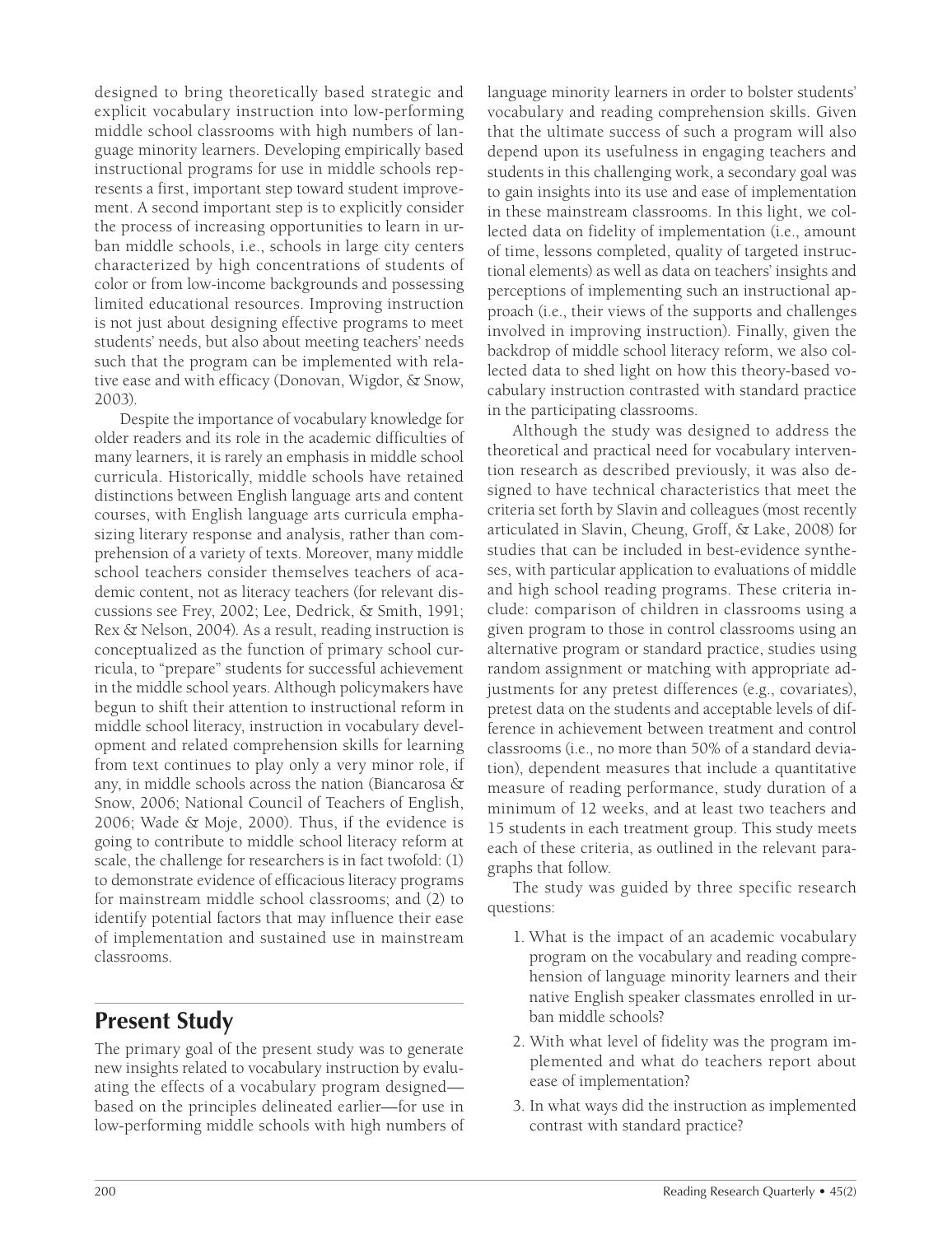# **Method**

#### *Participants*

The participants included 476 sixth-grade students (346 language minority learners and 130 native English speakers) and their teachers (*n* = 19), from seven middle schools in an urban district in the southwestern United States. The student sample was 53% female, and the median age of participants at the beginning of the intervention period was 11 years and 11 months. At pretest, the mean score for the sample on the Gates–MacGinitie Reading Comprehension Test, Fourth Edition (2000) was the 35th percentile. The study design and selection procedure (described in the next section) yielded 12 teachers teaching 13 sections with 296 students in the treatment group, and 7 teachers teaching 8 sections with 180 students in the control group. Of note, the initial sample included 580 students, however, 94 students did not complete their academic year in the same classroom or school, in large part due to withinschool mobility; there were no differences on any pretest achievement measures between those students who left the study and those who remained.

Table 1 presents descriptive statistics on the demographics of the sample. As shown, participating students were ethnically and linguistically diverse, with approximately three fourths of students reporting a language other than English spoken at home. Information on language minority learner status and race/ethnicity was obtained by a survey administered to all participating students. Students who reported speaking English exclusively at home were classified as native English speakers, whereas students reporting that a language other than English was spoken at home to any degree

| Table 1. Sample Demographics ( $N = 476$ )     |                          |                        |                      |
|------------------------------------------------|--------------------------|------------------------|----------------------|
| Demographics (proportion in each category)     | Treatment<br>$(n = 296)$ | Control<br>$(n = 180)$ | Total<br>$(n = 476)$ |
| Gender                                         |                          |                        |                      |
| Female                                         | 54.1%                    | 50.0%                  | 52.5%                |
| Ethnicity                                      |                          |                        |                      |
| African or African American                    | 5.7%                     | 10.6%                  | 7.6%                 |
| Asian                                          | 5.7%                     | $6.7\%$                | 6.1%                 |
| Caucasian                                      | 16.9%                    | 13.9%                  | 15.8%                |
| Hispanic/Latino                                | 50.3%                    | 46.1%                  | 48.7%                |
| Pacific Islander                               | 1.4%                     | $1.7\%$                | 1.5%                 |
| Multiracial/Not reported                       | 19.9%                    | 21.1%                  | 20.4%                |
| Home language use                              |                          |                        |                      |
| Only English                                   | 24.1%                    | 27.0%                  | 25.1%                |
| Mostly English                                 | 13.2%                    | 16.3%                  | 14.4%                |
| English and another language equally           | 33.2%                    | 28.1%                  | 31.3%                |
| Mostly another language                        | 22.0%                    | 20.8%                  | 21.6%                |
| Only another language                          | 7.5%                     | 7.9%                   | 7.6%                 |
| Home language(s) listed                        |                          |                        |                      |
| English (exclusively)                          | 24.1%                    | 27.0%                  | 25.1%                |
| Spanish                                        | 59.8%                    | $60.0\%$               | 59.9%                |
| Vietnamese                                     | 1.7%                     | 2.2%                   | 1.9%                 |
| Lao                                            | 1.4%                     | 2.2%                   | 1.7%                 |
| Hmong                                          | 1.4%                     | 1.7%                   | 1.3%                 |
| Somali                                         | 1.4%                     | 1.7%                   | 1.5%                 |
| Pilipino/Tagalog                               | 1.7%                     | 3.9%                   | 2.3%                 |
| Other                                          | 6.4%                     | 8.3%                   | 6.7%                 |
| Immigration background                         |                          |                        |                      |
| Born in the U.S.                               | 86.7%                    | 81.8%                  | 84.9%                |
| Born in Mexico                                 | 7.9%                     | 12.5%                  | 9.6%                 |
| Born in a country other than U.S. or Mexico    | 5.6%                     | 5.7%                   | 5.5%                 |
| Attended school in the U.S. since K or Grade 1 | 95.0%                    | 90.8%                  | 92.4%                |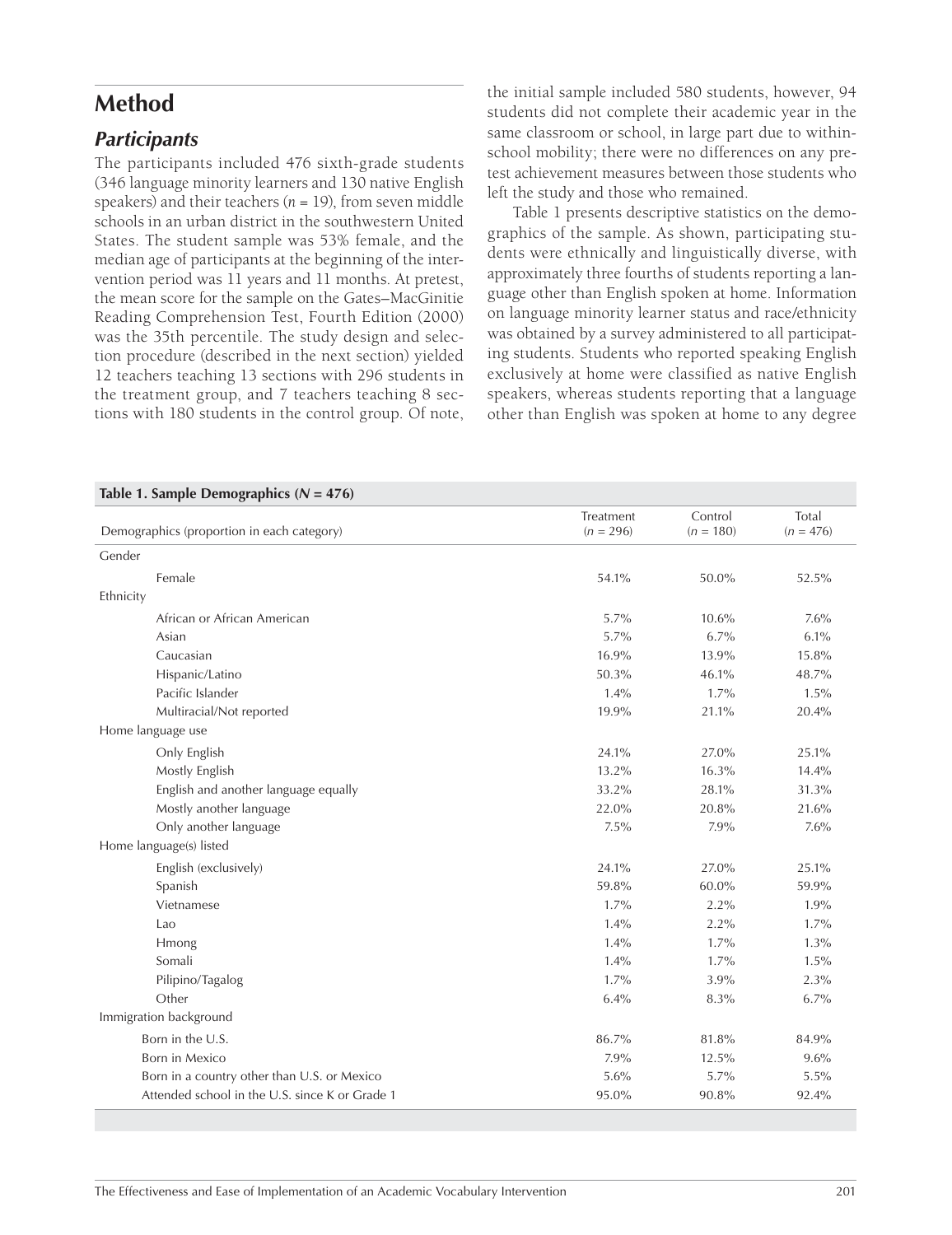were classified as language minority learners. This broad definition for language minority learner includes students whose families speak English predominately and those who speak English and another language in equal amounts, as well as those from homes in which another language predominates, consistent with the definition of this population offered by the National Literacy Panel on Language Minority Children and Youth (August & Shanahan, 2006). Students reported one or more racial/ethnicity group(s) with which they identify from six categories, chosen based on the school district's demographic reports: African American, Asian American, Caucasian/White, Hispanic/Latino, Pacific Islander, or Other. All language minority learners in the study had received all of their instruction in English.

The participating teachers varied with respect to years of teaching experience and level of higher education, but this variation was comparable across the treatment and control groups. Three teachers had between 1 and 2 years of teaching experience, 4 teachers had between 3 and 5 years of teaching experience, 7 teachers had between 5 and 16 years of teaching experience, and 5 teachers had between 16 and 30 years of teaching experience. Ten teachers reported their highest degree to be a bachelor's degree, while 9 teachers reported having a master's degree. Thus, the median teacher for the sample had taught for between 5 and 16 years and held a bachelor's degree.

The seven participating schools were largely representative of schools in urban districts in California districts in large cities, characterized by racial, linguistic, and economic diversity. The student population in each school comprised a large percentage of students of color (median = 66.9%; ranging from 43.5% to 96.4%) and of students from low-income backgrounds (median = 58.4%; ranging from 24.4% to 100.0%).

## *Study Design*

The study is quasi-experimental in nature. Having selected schools based on student population and the match between the program and the needs of a sizeable group of their sixth-grade students, the principals from participating schools opted into the study. Together with the principal, in each of the seven schools, we identified all mainstream sixth-grade English language arts sections (i.e., groups of students). We excluded sections that were specially designated as gifted and talented education sections or as structured English immersion sections for recent immigrants with very limited English proficiency. Then, we were able to examine the characteristics of the sections (e.g., student achievement, student demographics) to determine what would create an approximate match between the treatment and control conditions within each school. The principal then sought approval from this pool of teachers

(approximately three per school), with one or two teachers agreeing to deliver the academic vocabulary program intervention, and another teacher agreeing to have her or his students serve as the control group.<sup>1</sup> Because each sixth-grade teacher typically taught several sections of students, we sampled one section for each teacher. The sampling from each teacher's possible sections was random, though not independent for each teacher within a school; in each school, the section for the first teacher was selected at random and then the section for each remaining teacher was chosen at random from only those sections taught at a different time than the first section to facilitate efficient and cost-effective data collection. In the case of two teachers, we sampled two sections to capture a more representative range of their students' performance. Each of these two teachers had one section in which students with quite low achievement predominated as well as additional sections that were more representative of the overall population of the school. The number of available teachers and sections differed by school due to differing enrollment and numbers of excluded sections, yielding between two and four sections in each school.

## *Intervention Program*

The intervention was a text-based academic language program, which we refer to as Academic Language Instruction for All Students (ALIAS) developed for use in mainstream, low-performing English language arts classrooms with high numbers of language minority learners. The program was 18 weeks in length, featuring 8 two-week units, each consisting of an 8-day lesson cycle, and 2 one-week review units. Each daily lesson in the cycle was designed to be 45 minutes, with lessons delivered 4 days per week. These 45 minute lessons were implemented in the context of the participating schools' English language arts block, which lasted between 90 and 120 minutes a day. It is worth noting that at the time of the study, district curriculum leaders felt that 45 minutes was a substantial but appropriate investment of time, given their concern that teachers have trouble planning effectively for such long blocks and have received generally limited guidance on how to do so. As described in what follows and in the Appendix, instructional activities in the 8-day lesson cycle were designed to build knowledge of the words incrementally over time by providing multiple exposures to the words in different forms and in different meaningful contexts.

Each unit revolved around a short piece of engaging informational text—a feature article from *Time for Kids* magazine, to which the participating school district subscribes. We selected texts on the basis of several criteria: potential for student engagement, readability at the fourth- to sixth-grade instructional level, length,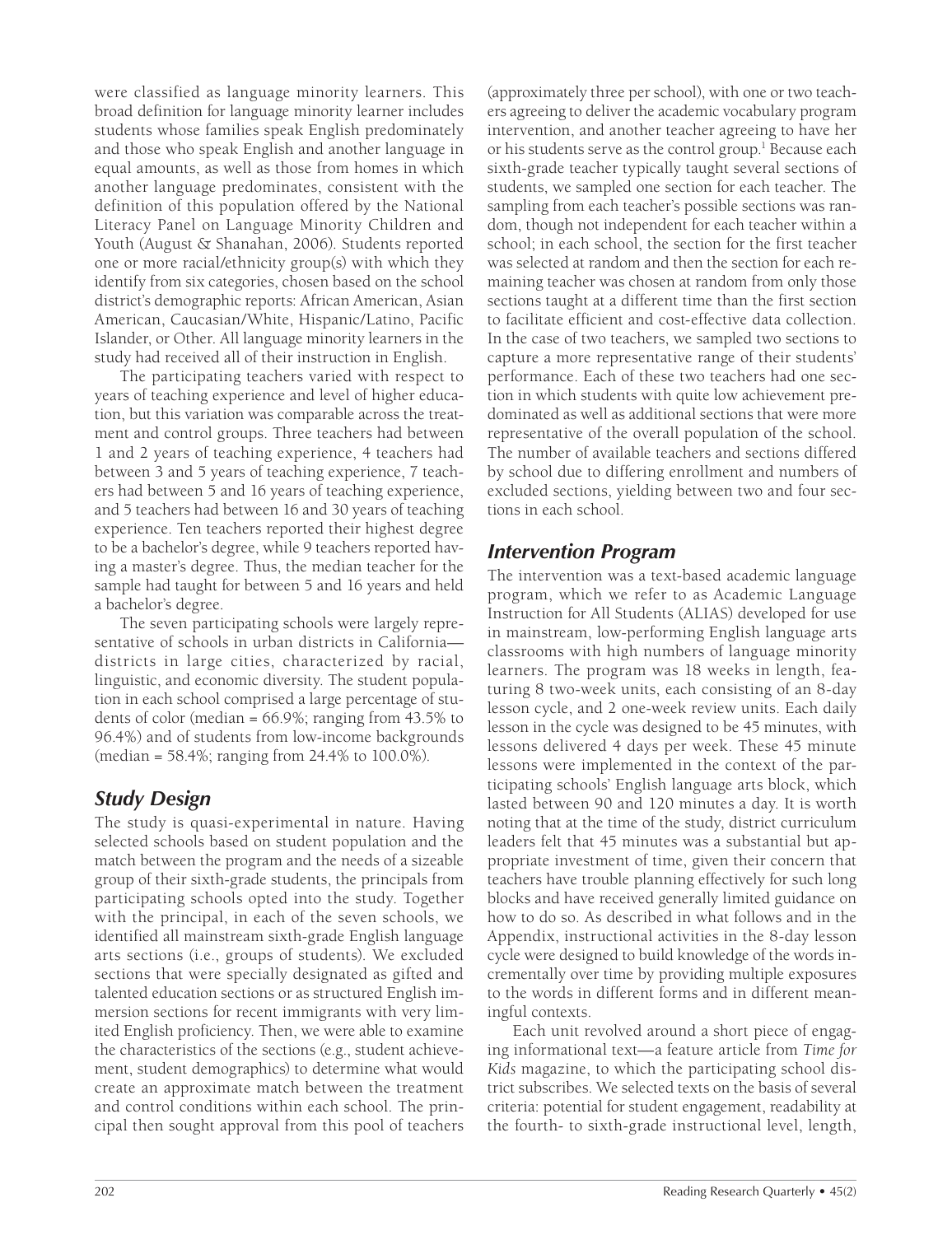and the opportunities available for teaching academic vocabulary. Several of the texts featured topics salient to adolescent youth culture, such as single-gender classrooms and television viewing rates, while others addressed issues of diversity, such as how different ethnic groups in Africa learn to get along.

As shown in Table 2, from each text, we chose 8 or 9 high-utility academic words that appeared in both the text and on the academic word list (AWL; Coxhead, 2000). The AWL is an empirically based compilation of words (e.g., *evidence*, *method*, *integrate*) that appear frequently in texts across many academic disciplines (distinct from discipline-specific words such as *parallelogram*, *antebellum*, *metaphor*) but occur more rarely in oral conversation and narrative texts; as such, the list represents words that are most worth teaching and learning across academic disciplines. The AWL was compiled from a corpus of 3.5 million words of written academic text by examining the range and frequency of words outside the first 2,000 most frequently occurring words of English. The AWL contains 570 word families that account for approximately 10% of the total words in academic texts but only 1.4% of the total words in a fiction collection of the same size. This academic domain of vocabulary thus represents highutility words that appear commonly in expository text

but are not specific to any particular academic discipline. Originally generated based on an analysis of university textbooks (Coxhead, 2000), these words also appear frequently in sixth-grade content area textbooks (Nair, 2007). As noted, each unit focused on 8 or 9 academic words throughout the 8 days; a total of 72 words were taught in the program. Of note, to ensure the instruction was authentic, meaningful, and engaging, not every target word appears in every day's lesson; rather, selected words were used to process content and meet lesson objectives. Each unit provided between 3 and 4 exposures to each word and a range across each day of 2 to 5 times. Across the program, 11 words were target words in 2 units and thus students had more exposures to each of these words.

The 8-day cycle included a variety of whole-group, small-group, and independent activities designed to promote deep processing through opportunities for listening, speaking, reading, and writing with the words. Table 3 provides a description of each day in the cycle, including sample lesson components, the rationale as we provided it to teachers (which was listed in the materials under the heading What's the Point?), the rationale from research and scholarship for this type of activity, and brief sample excerpts from the teacher materials. In the process of implementing the general principles

| Unit 1: Players With Pride | Unit 2: High-Tech Bullies        | Unit 3: New Clues to a Mystery | Unit 4: Separated at School |
|----------------------------|----------------------------------|--------------------------------|-----------------------------|
| Affect                     | Communicate                      | Ancient                        | Community                   |
| Culture                    | Identity / Identify              | Area                           | Discrimination              |
| Community                  | Incidents                        | Complex                        | <b>Distinctions</b>         |
| Contribute                 | Legally                          | Integrated                     | Evidence                    |
| Establish                  | Method                           | Located                        | Gender                      |
| Ethnic/ethnicity           | Policy                           | Major                          | Options                     |
| Residents                  | Research                         | Period                         | Regulations                 |
| Welfare                    | Require                          | Puzzle                         | Research                    |
|                            | Survey                           | Researcher                     | Respond                     |
|                            |                                  | Site                           | Since                       |
|                            |                                  | Which                          | Survey                      |
|                            |                                  |                                | Topic                       |
| Unit 5: Bad News for Bees  | Unit 6: Do Kids Tune in Too Much | Unit 7: Witness to History     | Unit 8: Going the Distance  |
| Aware                      | According                        | Area                           | Anticipate                  |
| Collapse                   | Average                          | Awareness/aware                | Constantly                  |
| Conduct                    | Expert                           | Civil                          | Contribute                  |
| Contribute                 | Foundation                       | Documentary                    | Convince                    |
| Crucial                    | Media                            | Image                          | Effect                      |
| Identify                   | Nearly                           | Inspire                        | Expanse                     |
| Research                   | Percent (%)                      | Issue                          | Generate                    |
| Resource                   | Survey                           | Research                       | Inspire                     |
| Seeking                    |                                  | Social                         | Image                       |
| Theory                     |                                  | Survive                        | Researcher                  |
| Transport                  |                                  | Vision                         | Releasing                   |
| Widespread                 |                                  | While                          | Region                      |
| Yet                        |                                  |                                | Survive                     |
|                            |                                  |                                | Until                       |

**Table 2. Targeted Words (Repeated Words in Italics)**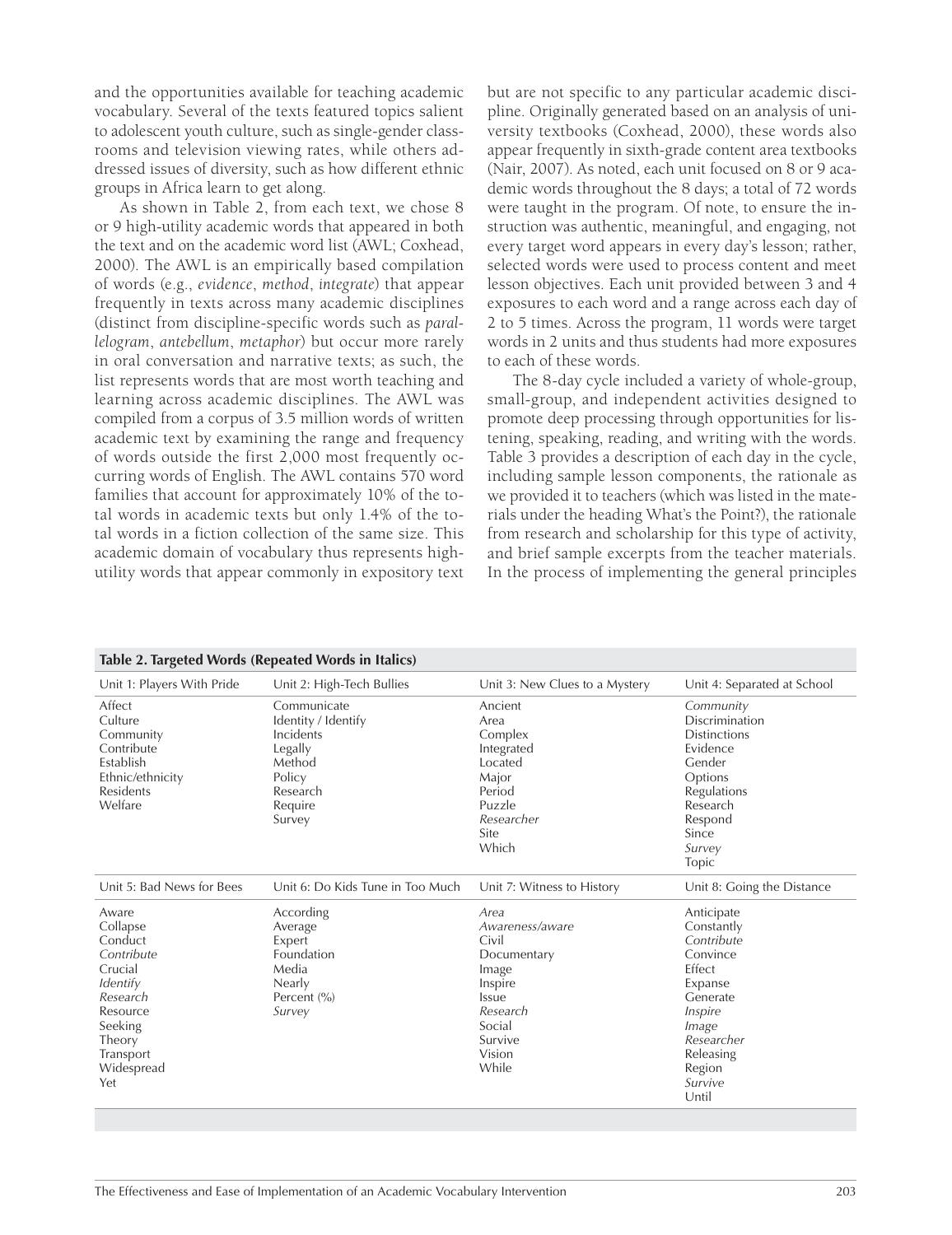|       |                                                                                                                                                                                                                                                                                                      | nasie si Eesson Cycle Description, nationale, and samp                                                                                                                                                                                                                                                                                                                                                     |                                                                                                                                                                                                                                                                                                                                                                                                                                                                                                                                                                                                                                                                                                      |                                                                                                                                                                                                                                                                                                                                                                                                                                                                                                                                                                                                                                                                                                                |
|-------|------------------------------------------------------------------------------------------------------------------------------------------------------------------------------------------------------------------------------------------------------------------------------------------------------|------------------------------------------------------------------------------------------------------------------------------------------------------------------------------------------------------------------------------------------------------------------------------------------------------------------------------------------------------------------------------------------------------------|------------------------------------------------------------------------------------------------------------------------------------------------------------------------------------------------------------------------------------------------------------------------------------------------------------------------------------------------------------------------------------------------------------------------------------------------------------------------------------------------------------------------------------------------------------------------------------------------------------------------------------------------------------------------------------------------------|----------------------------------------------------------------------------------------------------------------------------------------------------------------------------------------------------------------------------------------------------------------------------------------------------------------------------------------------------------------------------------------------------------------------------------------------------------------------------------------------------------------------------------------------------------------------------------------------------------------------------------------------------------------------------------------------------------------|
|       | Sample lesson<br>components                                                                                                                                                                                                                                                                          | Rationale offered to teachers<br>(What's the point?)                                                                                                                                                                                                                                                                                                                                                       | Rationale from research<br>and scholarship                                                                                                                                                                                                                                                                                                                                                                                                                                                                                                                                                                                                                                                           | Sample excerpts from teachers'<br>materials                                                                                                                                                                                                                                                                                                                                                                                                                                                                                                                                                                                                                                                                    |
| Day 1 | • Read article and<br>discuss concepts.<br>• Introduce target<br>words.                                                                                                                                                                                                                              | Rather than simply memorizing<br>vocabulary, students will be<br>invested and engaged in learning<br>concepts and acquiring background<br>knowledge as they read the text,<br>and then they will begin to map<br>the labels (words) onto these<br>new concepts. Using the text to<br>introduce an engaging topic also<br>provides a meaningful context for<br>discussing the words throughout<br>the unit. | A range of studies have<br>supported the importance<br>of both definitional and<br>contextual information (Stahl<br>& Fairbanks, 1986; Stahl &<br>Nagy, 2006).                                                                                                                                                                                                                                                                                                                                                                                                                                                                                                                                       | Students discuss<br>• What have teachers in the article<br>noticed happening in the single-<br>gender classrooms?<br>• Do teachers in Texas believe that<br>this experiment is working?<br>• Do you think you would like<br>this class to be a single-gender<br>classroom?                                                                                                                                                                                                                                                                                                                                                                                                                                     |
| Day 2 | • Introduce how to<br>use context clues<br>as a word-learning<br>strategy.<br>• Brainstorm word<br>meanings.<br>• Create class<br>definitions<br>using accurate<br>information.<br>• Create and<br>record personal<br>definitions by<br>rephrasing class<br>definition in<br>students' own<br>words. | With input and discussion about<br>the words' meanings from the text,<br>the teacher and their classmates,<br>students will begin to form an<br>accurate understanding of the<br>words. Teacher will be able to<br>build on students' prior knowledge<br>while immediately clarifying any<br>misinformation as the students<br>share their ideas aloud.                                                    | 1. Cognitive research<br>indicates the importance<br>of schema activation prior<br>to the development of<br>more complex schema<br>(Bransford, 2004).<br>2. Practice-based scholarship<br>recommends activating<br>and building on students'<br>word knowledge<br>prior to introducing<br>formal definitions, in<br>order to refine vague<br>understandings and<br>correct misunderstanding<br>(Marzano & Pickering,<br>2005).<br>3. "Definitions can be<br>confusing to children<br>Having children restate<br>definitions may be the only<br>way a teacher can find<br>out whether the children<br>actually understand them."<br>(Stahl & Nagy, 2006, p.65).                                       | Context clues reviewed:<br>*Let's do some more work with<br>context clues. Look at these two<br>sentences using a familiar word,<br>scores, and let's practice how to use<br>context to determine meaning:<br>• The new player on the soccer<br>team scores a goal every game.<br>• Sonia has the best test scores in<br>the class.<br>Informal Definitions:<br>• On scrap paper, students write<br>down all they know about each<br>word.<br>• Students share word knowledge;<br>the teacher confirms and posts<br>accurate information and<br>contributes necessary additional<br>information to define each word.<br>• Class comes up with informal<br>definitions using information<br>generated together. |
| Day 3 | • Answer text-based<br>questions using<br>target words as a<br>whole-group and<br>in pairs.<br>• Share answers<br>with classmates<br>orally.                                                                                                                                                         | Students apply information drawn<br>from dictionary and personal<br>definitions as they work together<br>to answer literal and inferential<br>questions from the text. This allows<br>them to use target words in a<br>scaffolded, highly contextualized<br>situation, first orally, and then in<br>writing.                                                                                               | 1. Several studies have<br>highlighted the importance<br>of deep processing through<br>oral and written activities<br>(Beck et al., 2002; Carlo et<br>al., 2004; Graves, 2006;<br>Stahl & Nagy, 2006).<br>2. "When you want to know<br>about students' ability to<br>use a new term correctly<br>you can ask students to use<br>vocabulary in meaningful<br>ways in the context of<br>some larger activities.<br>The most direct way to<br>do this is to ask students<br>to incorporate particular<br>words in their responses<br>to questions, and their<br>summaries and retellings<br>evaluating their vocabulary<br>usage in the most authentic<br>way." (Blachowicz & Fisher,<br>2007, p. 193). | Directions to students, plus sample<br>Reader Response questions:<br>With a partner, discuss the following<br>questions before writing your own<br>answer in your notebook:<br>• What evidence will the school<br>officials use to decide if the<br>program is working and should be<br>continued?<br>• How do students respond<br>differently in single-gender<br>classrooms?<br>• What kind of discrimination<br>against girls happened regularly<br>before Title IX?                                                                                                                                                                                                                                        |
|       |                                                                                                                                                                                                                                                                                                      |                                                                                                                                                                                                                                                                                                                                                                                                            |                                                                                                                                                                                                                                                                                                                                                                                                                                                                                                                                                                                                                                                                                                      |                                                                                                                                                                                                                                                                                                                                                                                                                                                                                                                                                                                                                                                                                                                |

#### **Table 3. Lesson Cycle Description, Rationale, and Sample Instruction**

*(continued)*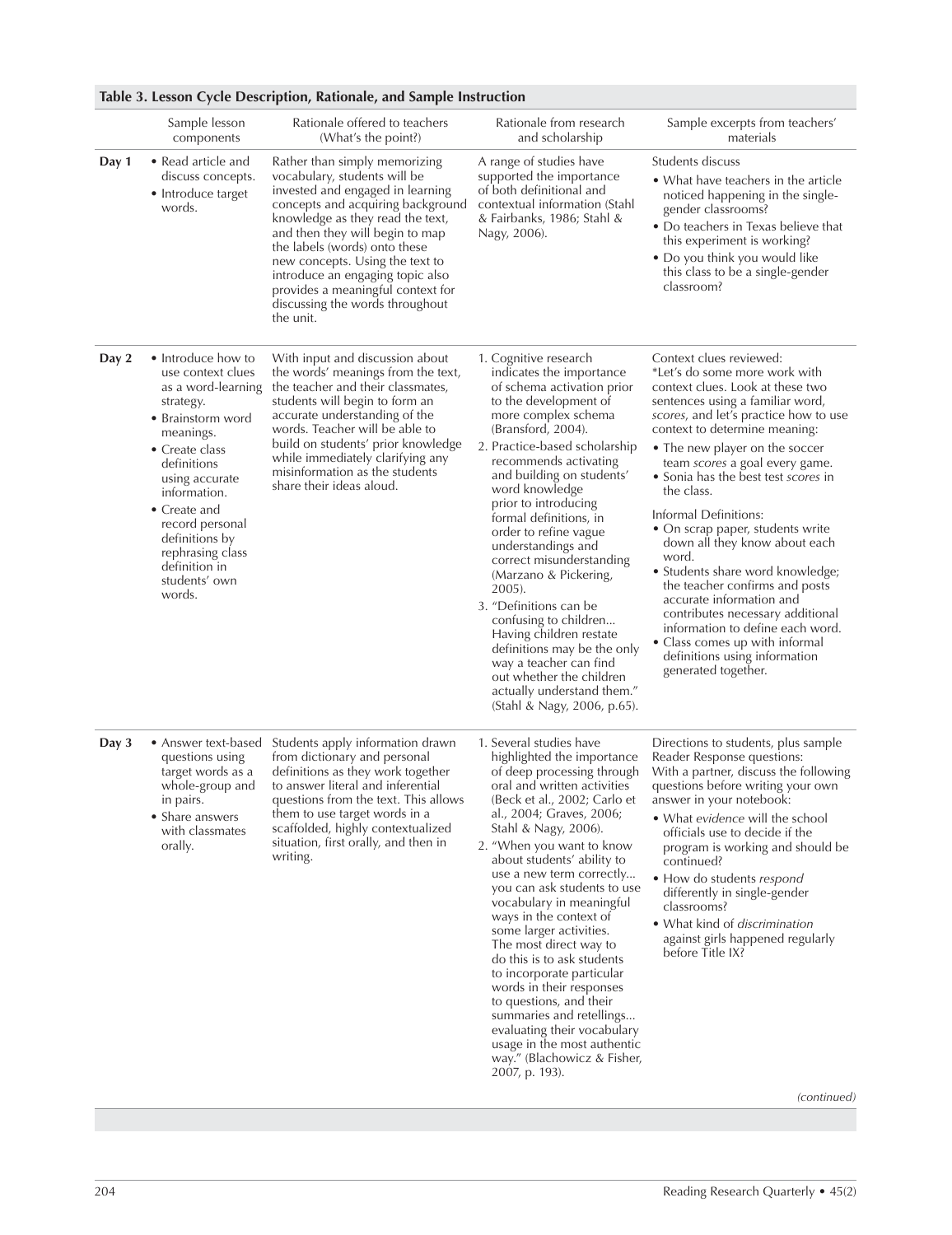#### **Table 3. Lesson Cycle Description, Rationale, and Sample Instruction (continued)**

|       | Sample lesson<br>components                                                                                                                                                                                                                                                                                                                             | Rationale offered to teachers<br>(What's the point?)                                                                                                                                                                                                                                                                                                                                                                                                                                                                                                                                                                                                                                    | Rationale from research<br>and scholarship                                                                                                                                                                                                                                                                                                                                                                                                                                                                                          | Sample excerpts from teachers'<br>materials                                                                                                                                                                                                                                                                                                                                                                                                                                                                                                                                                                                                                                                                                                                                                                                                                                                                         |
|-------|---------------------------------------------------------------------------------------------------------------------------------------------------------------------------------------------------------------------------------------------------------------------------------------------------------------------------------------------------------|-----------------------------------------------------------------------------------------------------------------------------------------------------------------------------------------------------------------------------------------------------------------------------------------------------------------------------------------------------------------------------------------------------------------------------------------------------------------------------------------------------------------------------------------------------------------------------------------------------------------------------------------------------------------------------------------|-------------------------------------------------------------------------------------------------------------------------------------------------------------------------------------------------------------------------------------------------------------------------------------------------------------------------------------------------------------------------------------------------------------------------------------------------------------------------------------------------------------------------------------|---------------------------------------------------------------------------------------------------------------------------------------------------------------------------------------------------------------------------------------------------------------------------------------------------------------------------------------------------------------------------------------------------------------------------------------------------------------------------------------------------------------------------------------------------------------------------------------------------------------------------------------------------------------------------------------------------------------------------------------------------------------------------------------------------------------------------------------------------------------------------------------------------------------------|
| Day 4 | $\bullet$ Sketch<br>representation<br>of target word<br>and write related<br>sentence.<br>• Complete target<br>word practice<br>task to increase<br>exposure to new<br>vocabulary in<br>different contexts<br>(crossword<br>puzzle, sentence<br>judgment tasks).                                                                                        | This task provides a different<br>modality for thinking about word<br>meaning. Students move toward<br>a much deeper understanding of<br>the word by making a productive<br>representation of each target word<br>and creating a sentence that uses<br>the word accurately. Both of these<br>tasks entail a metacognitive aspect,<br>namely "knowing that I know<br>enough to represent this word in<br>a pictureknowing that I know<br>enough to recognize when the<br>word makes sense in a sentence."<br>On this day, students work on an<br>independent task, which allows<br>them to focus on their own word<br>knowledge, and also allows the<br>teacher to assess understanding. | 1. Creating scenarios<br>around words as contexts<br>for deep processing is<br>recommended (Stahl &<br>Nagy, 2006).<br>2. "When you ask students to<br>construct a picture, symbol<br>or graphic representation of<br>a term, they are forced to<br>think of the term in a totally<br>different way" (Marzano &<br>Pickering, 2005, p 21).<br>3. Asking students to make<br>judgments about the<br>sensical and nonsensical<br>use of words in sentences<br>provides an opportunity for<br>deep processing (Carlo et<br>al., 2004). | • Teacher thinks aloud while<br>sketching the word discrimination:<br>"I know that discrimination refers<br>to when a person is treated unfairly<br>for any number of reasons, such as<br>age or gender or race or religion.<br>This is a bit of a hard one to draw,<br>but I think I am going to make a<br>picture of a kids' clubhouse and I<br>am going to put a sign on the door<br>that says, "No girls allowed!" While<br>this is just a kids' clubhouse, it is<br>still <i>discrimination</i> described here<br>because the girls are not allowed in<br>just because they are girls."                                                                                                                                                                                                                                                                                                                        |
| Day 5 | Morphology lesson:<br>• Teach specific<br>target suffixes<br>directly.<br>• Lead whole-class<br>discussion to<br>complete a word<br>form chart using<br>forms of the target<br>words.<br>• Provide student<br>practice with<br>making and<br>recognizing word<br>forms in writing<br>and revising<br>activities related<br>to the theme of<br>the text. | The purpose of this lesson is to<br>provide direct instruction in word<br>forms. Teaching morphology gives<br>students an understanding of how<br>words are related and how they can<br>figure out unknown words by using<br>word parts. This lesson addresses<br>both word-specific knowledge (e.g.,<br>different forms of the target words)<br>and word-general skills (e.g., how<br>to be metacognitive about breaking<br>down words).                                                                                                                                                                                                                                               | Studies have shown the<br>benefits of morphology<br>instruction (Baumann et<br>al., 2002; Carlo et al.,<br>2004), leading scholars to<br>recommend this strategy<br>(Stahl & Nagy, 2006).                                                                                                                                                                                                                                                                                                                                           | Direct teaching of a suffix:<br>-al is like the other suffixes we've<br>learned because it changes the part<br>of speech of the word. -al changes<br>words from<br>nouns (person, place, thing, or idea)<br>into adjectives (describing word).<br>So, if there is a person who does<br>magic, I would describe her by<br>saying that she is magical. Magic is<br>a thing or a noun, but <i>magical</i> is the<br>way you would describe someone<br>or something, so that makes magical<br>an adjective.<br>Excerpt from Find the Misfits<br>practice activity:<br>[Students read paragraph and<br>correct incorrect word forms]<br>As a student at an all-girls middle<br>school since sixth grade, I believe<br>that there are both advantages<br>and disadvantages to this typical<br>of school. The advantages are that<br>teachers can make sure we learn<br>with the <i>methodical</i> that are best<br>for us |
| Day 6 | • Use the words<br>in new contexts<br>by answering<br>questions based<br>on new scenarios<br>(e.g., pairs of<br>students complete<br>a mock interview<br>by answering<br>questions that<br>use the target<br>words, from the<br>point of view of a<br>character they've<br>selected.<br>• Teach multiple<br>meanings of target<br>words.                | Students need to use the target<br>words outside of the context<br>of the article to deepen their<br>understanding of the words. As<br>they answer questions as a famous<br>person during a mock interview,<br>they will use the target words in<br>new contexts, and their knowledge<br>of the words will be refined.<br>Students need opportunities to<br>distinguish between different<br>meanings of words and different<br>shades of a word's meaning.                                                                                                                                                                                                                             | Scholars highlight that<br>negotiating multiple meanings<br>and multiple shades of<br>meaning for a word is<br>important to successful<br>recognition and use of word<br>meanings (e.g., Stahl & Nagy,<br>2006).                                                                                                                                                                                                                                                                                                                    | Mock interview sample questions to<br>be answered in character:<br>• Are you an expert on any subject?<br>Tell me about a topic you know a<br>lot about.<br>• When people see you in the<br>media, do you think that they get<br>information that describes you as<br>you really are? Why or why not?<br>• The Foundation for Homeless<br>Children and the Foundation to<br>Prevent Global Warming both<br>want you to help them raise<br>money. Which Foundation would<br>you rather help? Why?<br>(continued)                                                                                                                                                                                                                                                                                                                                                                                                     |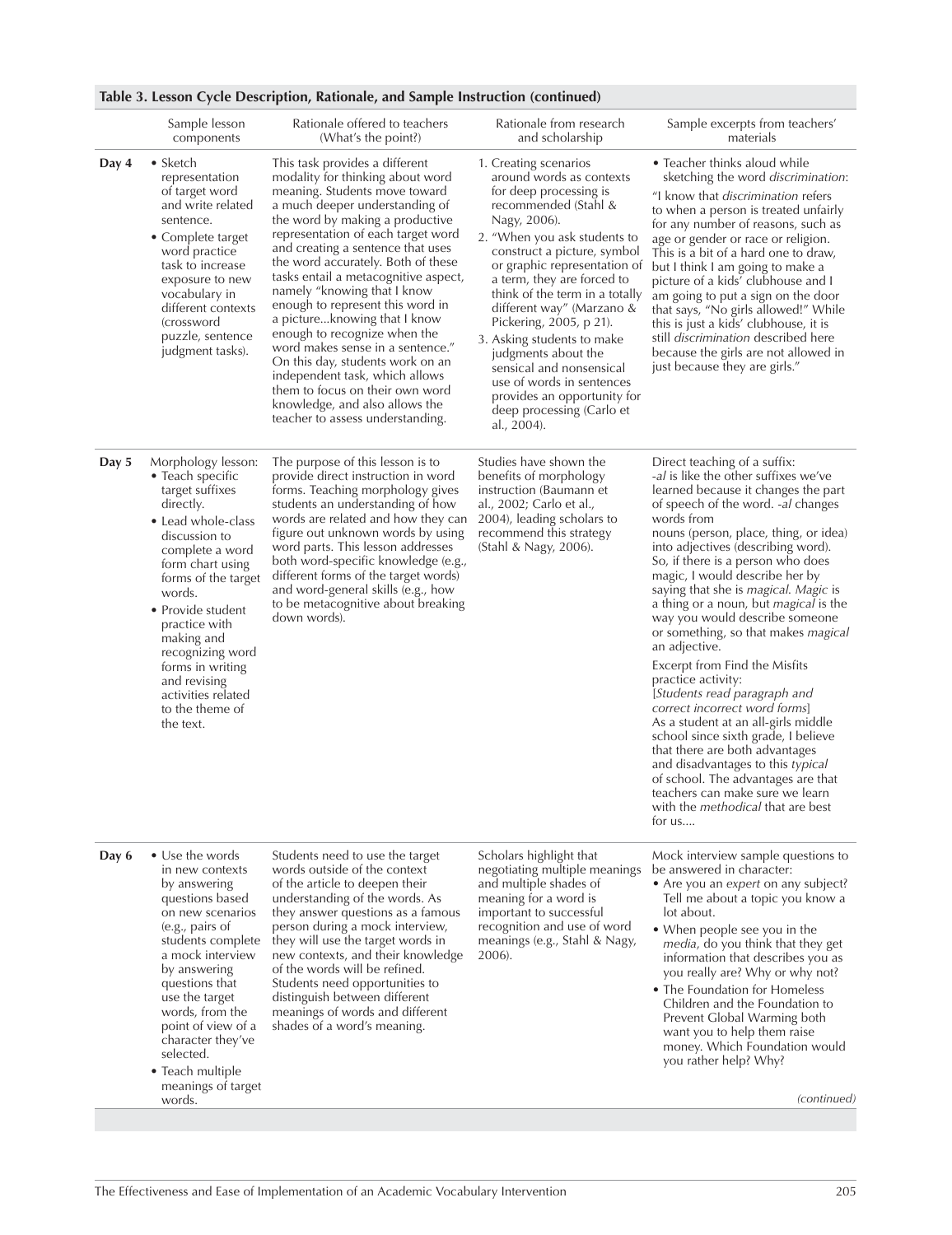|  |  |  | Table 3. Lesson Cycle Description, Rationale, and Sample Instruction (continued) |
|--|--|--|----------------------------------------------------------------------------------|
|--|--|--|----------------------------------------------------------------------------------|

|                        | Sample lesson<br>components                                                                                                                                                                                                                                                                                                                                                       | Rationale offered to teachers<br>(What's the point?)                                                                                                                                                                                                                                                                                                                                                                                                                                | Rationale from research<br>and scholarship                                                                                                                                                                                                                                                                                                                                                                                 | Sample excerpts from teachers'<br>materials                                                                                                                                                                                                                                                                                                                                                                                                                                                                     |
|------------------------|-----------------------------------------------------------------------------------------------------------------------------------------------------------------------------------------------------------------------------------------------------------------------------------------------------------------------------------------------------------------------------------|-------------------------------------------------------------------------------------------------------------------------------------------------------------------------------------------------------------------------------------------------------------------------------------------------------------------------------------------------------------------------------------------------------------------------------------------------------------------------------------|----------------------------------------------------------------------------------------------------------------------------------------------------------------------------------------------------------------------------------------------------------------------------------------------------------------------------------------------------------------------------------------------------------------------------|-----------------------------------------------------------------------------------------------------------------------------------------------------------------------------------------------------------------------------------------------------------------------------------------------------------------------------------------------------------------------------------------------------------------------------------------------------------------------------------------------------------------|
| Day 7                  | Prewriting Work:<br>• Teachers review<br>the prewriting<br>process, modeling<br>a sample response<br>using student<br>input.<br>• Students talk<br>through their<br>ideas with a peer<br>and use graphic<br>organizers to<br>categorize their<br>ideas.                                                                                                                           | Students will engage in a highly<br>supported process for planning and<br>organizing their writing, in order to<br>help them create a coherent piece<br>of persuasive writing that uses some<br>of the target words.                                                                                                                                                                                                                                                                | Skilled writers are more<br>knowledgeable about the<br>process of writing than less<br>skilled writers (e.g., Saddler &<br>Graham, 2007).                                                                                                                                                                                                                                                                                  | Example of a writing prompt-agree<br>or disagree? Respond to one of the<br>following statements:<br>• Parents who want single-gender<br>education for their children should<br>send them to private schools.<br>• All middles schools should have<br>single-gender classes because<br>then all students would be<br>successful.<br>• Title IX has made all school<br>sports programs fair and equal for<br>all students.<br>• Students who attend single-<br>gender schools will be more<br>successful in life. |
| Day 8                  | • Write paragraph,<br>revise & edit<br>(Teacher models<br>moving from a<br>graphic organizer<br>to a extended<br>piece of writing.<br>Students create a<br>paragraph based<br>on their prewriting<br>work, and then<br>complete a<br>self-assessment<br>checklist to<br>help them think<br>through the steps<br>in the revision<br>process.)<br>• Share paragraphs<br>with peers. | On this final day in the unit,<br>students will use the target words<br>in complete sentences within a<br>coherent piece of writing. To do<br>this, students must completely<br>understand the concept behind<br>the word's label, as well as how<br>the word fits properly into the<br>structure of various sentences.<br>When students can successfully<br>incorporate target words into their<br>writing, teachers can be assured<br>that the students know the words<br>deeply. | Given the reciprocal<br>relationship between reading<br>and writing (e.g., Graves &<br>Watts-Taffe, 2002), authentic<br>opportunities to use words<br>in extended writing can<br>serve as an opportunity for<br>consolidating knowledge of<br>word meanings.                                                                                                                                                               | Other sample writing prompts<br>(target words in italics):<br>• What crucial invention from the<br>past one hundred years has most<br>affected your daily life?<br>• What strategies do kids use to<br>survive middle school?<br>• In your opinion, is a bike law a<br>necessary regulation?<br>• Pretend you are going to have<br>a family reunion and you can<br>all meet anywhere in the world.<br>Where would the site of your<br>family reunion be?                                                        |
| <b>Review</b><br>Units | • Engage in game-<br>like activities to<br>review the target<br>words in all<br>previous units.<br>• Reteach specific<br>words based<br>on student<br>assessments.                                                                                                                                                                                                                | Students need multiple<br>opportunities to expand and<br>consolidate word knowledge<br>by applying vocabulary in new<br>contexts.                                                                                                                                                                                                                                                                                                                                                   | 1. "The aim of rich instruction<br>[is] to have students engage<br>in active thinking about<br>word meanings, about how<br>they might use the words<br>in different situations, and<br>about the relationships<br>among words." (McKeown<br>& Beck, 2004, p. 18).<br>2. Given the incremental<br>nature of vocabulary<br>learning (Stahl & Nagy,<br>2006), opportunities for<br>reteaching specific words<br>are valuable. | Example of a review unit task,<br>Interactive Crossword:<br>Students work in pairs to complete<br>a crossword; one student has all the<br>across words filled in, the other has<br>only down words filled in. Students<br>take turns defining each target word<br>for their partners who then use the<br>word to complete items on their<br>crossword.                                                                                                                                                          |

for effective vocabulary instruction described above, we drew on reports from individual experimental and quasi-experimental studies (e.g., Baumann et al., 2003; Carlo et al., 2004), but also from the fuller descriptions of activities available in research-based books for teachers (e.g., Stahl & Nagy, 2006). In a few cases to select

additional activities for deep processing of academic words, we drew on promising approaches recommended by practice-based scholarship (e.g., Blachowicz & Fisher, 2007; Marzano & Pickering, 2005).

As can be seen by examining the lesson components for each day, the instructional cycle follows a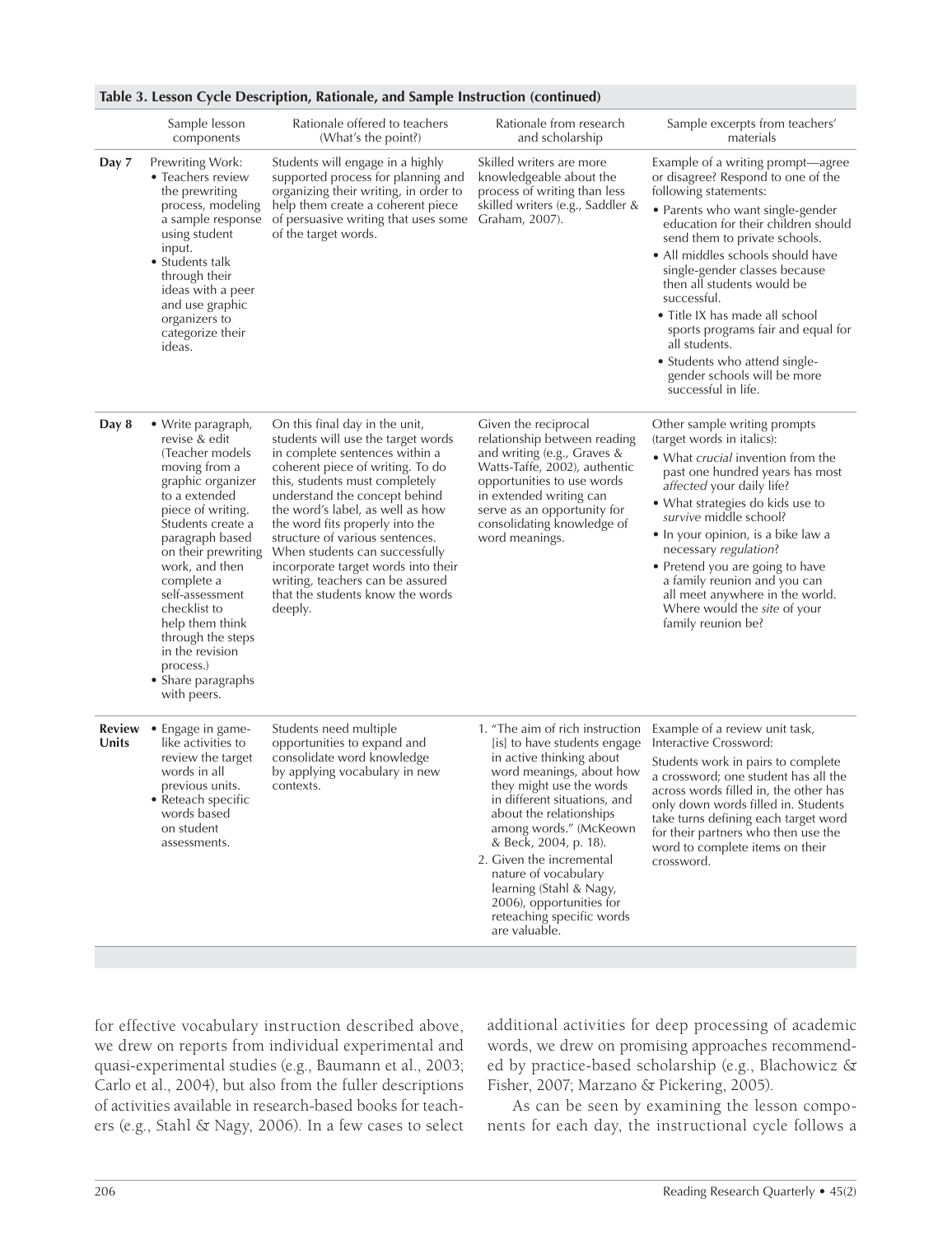developmental sequence of specific activities for building up word knowledge incrementally, beginning with exposure to the word through text, activation of students' prior knowledge of the word, work on the target word's meaning in the context of the text, introduction of additional meanings of the word, a morphological analysis of different forms of the word, and finally, use of the word in students' own writing. Figure 1 provides a visual metaphor of a brick wall that was used to illustrate for the teachers how the lesson cycle built vocabulary knowledge incrementally over the eight days. The one-week review units included cooperative games focused on the previously taught words as well as opportunities to reteach specific words or morphological skills with which students were struggling, identified based on assessments used during the week. The first review unit featured words from the first of half the program and the second featured words from across the entire program. The program materials provided to teachers included a map of the eight-day cycle, a quick reference sheet for the activities, a one-page outline for each daily lesson listing the essential components, and a more elaborated instructional model or sample script for potential teacher and student talk for each activity; the one-page outline and the instructional model are provided as examples in the Appendix.

To support the implementation of the intervention, teachers met with a program specialist—a former bilingual teacher with extensive experience in the district who had been trained by the research team—on a monthly basis. The meetings were designed to be supportive and based on teachers' implementation needs, with an organic format in which the program specialist addressed questions and issues, from minor logistical details to more substantive issues about the program, such as troubleshooting difficult lessons. In some cases, these meetings were conducted with more than one teacher at the same school and thus also provided an opportunity for teachers to discuss the instruction with their colleagues.

#### **Measures**

## *Student Measures of Language and Reading*

We administered a battery of standardized and researcher-created assessments to students at pretest and posttest. The batteries included the same measures with the exceptions of the Word Association and Word-Meanings-in-Context tasks, which were administered at posttest only due to time constraints. For standardized, norm-referenced assessments, we used equated, distinct forms at the two time points to minimize

#### **Figure 1. The ALIAS Instructional Cycle**

#### Building up Word Knowledge, Piece by Piece in ALIAS



practice effects. For researcher-created assessments, we used forms with the same test items (rearranged in different orders to minimize their surface similarity); though this may introduce practice effects, these effects can be assumed to be the same across treatment and control conditions. The researcher-created assessments were piloted prior to pretest with 93 students in four sixth-grade classrooms in two nonparticipating schools that were comparable in demographics and achievement levels to participating schools; as described below, the final versions of these measures included selected items with the greatest evidence of reliability (i.e., internal consistency within measure) and validity (i.e., correlations with standardized measures of vocabulary and reading comprehension) from the pilot test. As a result of this process, the final measures included 53 (or 74%) of the 72 target words taught in the program.

#### *Vocabulary*

Reading vocabulary was assessed using one standardized, norm-referenced measure and four researchercreated instruments.

#### **Stanford Achievement Test-10th Edition: Reading Vocabulary Subtest**

(The Intermediate II, fall of sixth grade form was used at pretest and the Intermediate III, spring of sixth grade form was used at posttest.) This standardized, normreferenced test is a widely used assessment of grade-level reading vocabulary knowledge in which students are asked to identify synonyms for a given word, identify the meaning of a rare word in a sentence context, and match sentences in which a word with multiple meanings is used in the same way. The publisher provides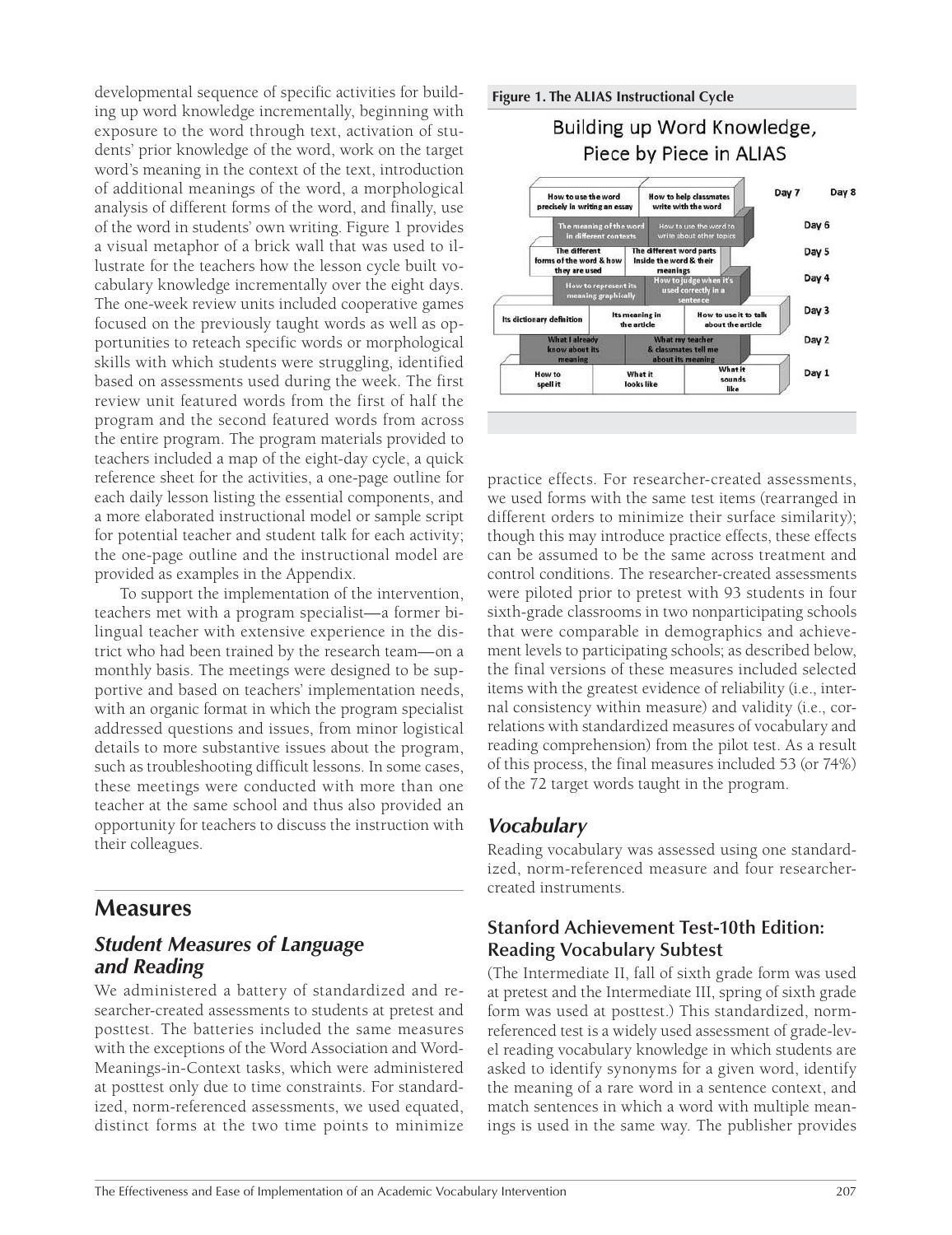evidence of good reliability (Kuder–Richardson Formula 20 reliability =  $0.86$ ; alternate forms  $r = 0.77$ ) and extensive evidence of validity.

## **Target Word Mastery**

This researcher-created measure is a 32-item multiplechoice task in which students choose a synonym for a given word drawn from the words taught in the curriculum. During pilot testing, 45 items were created based on 45 words randomly selected from the total 72 target words, and the 32 items with the most evidence of reliability and validity were selected. The estimate of internal consistency reliability for this task in the current sample prior to treatment was good (Cronbach's  $\alpha$  = 0.85). A prior study using a version of this task provided convergent and divergent validity evidence and extensive research provides evidence for the validity of this commonly used method for assessing vocabulary.

#### **Word Association**

Depth of vocabulary knowledge of the target words was assessed with the Word Association task. Drawing on the design of tasks used in prior research (Carlo et al., 2004; Schoonen & Verhallen, 1998, cited in Carlo et al., 2004), this task taps students' knowledge of paradigmatic associations (e.g., that *effect* can be substituted for *consequence* while preserving meaning) and syntagmatic associations (e.g., that an *effect* can be *caused*). The task consisted of 15 items, each of which drew on knowledge of words taught in the program. During pilot testing, 30 items were created based on 30 target words randomly selected from the 50 target words not assessed on the Word-Meanings-in-Context or Morphological Decomposition tasks; based on pilot results, 15 items that had appropriate distracters and that reliably tapped this single construct were selected. Each target word appeared in the center of a box, surrounded by six other words, three of which were immutably associated with the target word, and three of which were only circumstantially related to the target word. For instance, *effect* has immutable associations with *cause*, *consequence*, and *result*, but only circumstantial associations with *negative*, *policy*, and *people*. Students were instructed to choose the three words that "always go with the target word" and provided with feedback on two practice items using common words (i.e., *foot* and *dog*). The estimate of internal consistency for this task with the current sample prior to treatment was adequate<sup>2</sup> ( $\alpha$  = 0.78). In addition to validity evidence provided by prior studies (Carlo et al., 2004; Schoonen & Verhallen, 1998, cited in Carlo et al., 2004), convergent evidence from the current sample prior to treatment includes strong correlations with the other standardized and researcher-created measures of vocabulary knowledge (*r* = 0.67 to 0.69) and divergent

evidence includes weaker correlations with a nonword morphological awareness measure (*r* = 0.47).

### **Morphological Awareness**

Students' morphological skills were assessed using the Morphological Decomposition Task, an instrument that we created based on previous research (Carlisle, 2000; Carlo et al., 2004). In this task, testers provide students with a word with a derivational suffix (e.g., *complexity*) and ask them to extract the base word (e.g., *complex*) to complete a sentence (e.g., The problem is \_\_\_\_\_\_\_\_\_\_\_). The task included 18 items, 9 of which included words taught in the program. The nine target words were selected from those not assessed on the Word-Meaningsin-Context measure that could be derived clearly with the three suffixes chosen (*-ity*, *-sion/-tion*, -*al*), which were judged to be the three most challenging and useful suffixes taught in the program. Test administrators read the word and sentence aloud to minimize the influence of word reading skills, and students responded with a written answer. Trained research assistants scored written answers to the task dichotomously using a detailed scoring guide that included a rubric along with sample correct and incorrect responses. Responses were scored as correct if they provided the correctly spelled form of the word or a phonetically justifiable version of the word form, such as *posess* for *possess* or *durible* for *durable*. Responses were scored as incorrect if they were morphologically unrelated words such as *have* for *possess* or *hard* for *durable*, when they were incorrectly decomposed responses such as *poss* or *dura*, or when they were ambiguous responses such as *possese* and *durabil*. In this way, we protected in part against the confounding of variation in students' ability to spell the base word with true variation in morphological awareness. The estimate of internal consistency reliability at posttest was appropriately high (Cronbach's  $\alpha$  = 0.82), and interrater reliability, calculated based on double coding of 20% of the posttests, was very high (Agreement = 98%; Cohen's Kappa = 0.96). Several prior studies provide validity evidence for similar tasks using this item format, including convergent and divergent validity evidence (Carlisle, 2000; Carlo et al., 2004) and evidence of construct validity based on confirmatory factor analysis models (Wagner, Muse, & Tannenbaum, 2007).

#### **Word-Meanings-in-Context**

Comprehension of target word meanings in the context of extended expository texts was assessed using the Words-Meanings-in-Context task, which was designed specifically for this study drawing on the framework proposed by Pearson, Hiebert, & Kamil (2007). To complement the more decontextualized vocabulary measures, this measure sought to assess students'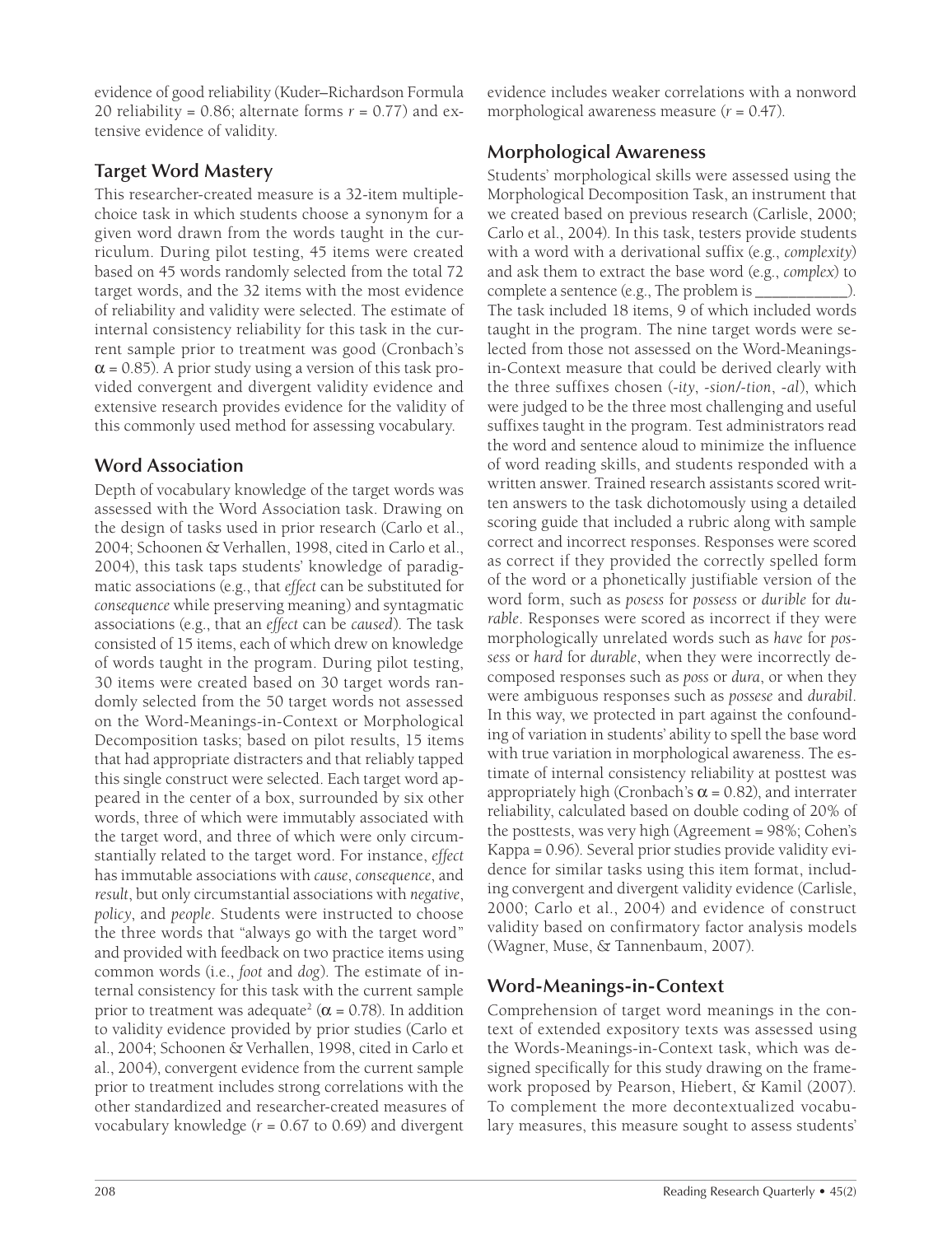knowledge of the meanings of words in specific contexts as well as their global comprehension of texts that included the words taught. This task included both questions about target word meanings in context and questions about the meaning of the overall text; as such, it can be considered a contextualized vocabulary measure with a strong reading comprehension component. Although we had initially considered separating scores from the word-specific and text comprehension items, principal components analysis indicated that these two types of items tapped the same, unitary construct, and that such subscores would not yield reliably different information (details are available from the authors).

This task included five expository passages drawn from *Time for Kids* magazine that were candidates for inclusion in the program, but that do not appear in the final version. Students read each passage independently and answered multiple-choice comprehension questions during a 45 minute period, which was sufficient for all but a few students to complete the test. The items for each passage included one item measuring global comprehension of the passage (e.g., What is the main idea of this text?), one item that required students to make an inference across several statements in the passage (e.g., What do Alex, Joshua, and Nathan have in common?), and three items that tapped understanding of a taught target word in the context of the passage (e.g., What does *major* mean in the text? from a passage describing a teenager who can discuss every major Presidential candidate from 1896 to 2004). For the latter item type, the correct choice was an appropriate synonym (e.g., *important* for *major* in this context), whereas the distractors included another meaning for the target word that is not the meaning used in the passage (e.g., *military officer*), a word that is related to the content of the passage, but is not a meaning of the target word (e.g., *Republican*), and a word that looks similar to the target word and has a loose semantic relationship to the content of the passage (e.g., *majority*). As originally written, each passage contained three taught target words, which were thereby selected for assessment. After excluding two items that had virtually no correlation with the other items, the estimate of internal consistency reliability for the resulting 23-item task at posttest was adequate ( $\alpha$  = 0.80). As convergent validity evidence in the current sample at posttest, the task had the strongest correlation with the standardized measure of reading comprehension (*r* = 0.70) and appropriately strong correlations with the vocabulary measures (*r* = 0.57 to 0.67). As divergent validity evidence, the lowest correlation for the task was with a morphological awareness measure that included nonwords  $(r = 0.45;$  details on this task are available from the authors).

#### **Gates–MacGinitie Reading Test, Fourth Edition: Reading Comprehension**

This standardized, norm-referenced measure is a widely used assessment of students' global reading comprehension, in which students have 35 minutes to read several grade-level passages from expository and narrative texts and complete multiple-choice questions. We administered the sixth-grade version published in 2000. Form S was used at pretest and form T was used at posttest. The publisher reports Kuder–Richardson Formula 20 reliability coefficients of 0.90 to 0.92 for the sixth-grade test, as well as extensive validity evidence.

#### **Classroom-Level Measures: Fidelity of Implementation**

Fidelity of implementation was estimated and assessed using three methods: a weekly log completed by every teacher in the treatment group, classroom observations conducted in the treatment classrooms prior to and during the implementation of ALIAS, and classroom observations conducted in the control classrooms for the duration of the study.

#### **Implementation Logs**

Treatment teachers completed weekly implementation logs ( $n = 18$  per teacher, total = 216 logs) through a password-protected website designed by the research team. On each weekly log, teachers completed four sections, one for each of the four daily lessons for that week. Each daily lesson section contained five subsections with the following headers:

- 1. Date of delivery
- 2. Minutes spent on ALIAS
- 3. Activities completed with a checklist of the three to six lesson components (e.g., preview and read aloud article, introduce target words)
- 4. Notes on strengths (optional; e.g., activities that were very effective or engaging)
- 5. Notes on weaknesses (e.g., activities that took longer than expected or did not meet the objectives)

Complete data was available for 95% of the logs, while the remaining 5% were missing due to a teachers' maternity leave of absence. The majority of logs (84%) were completed by the teachers on time on a weekly basis, while the remaining logs were completed retrospectively within approximately 4–6 weeks of the end of the unit, in response to individual requests from a member of the research team.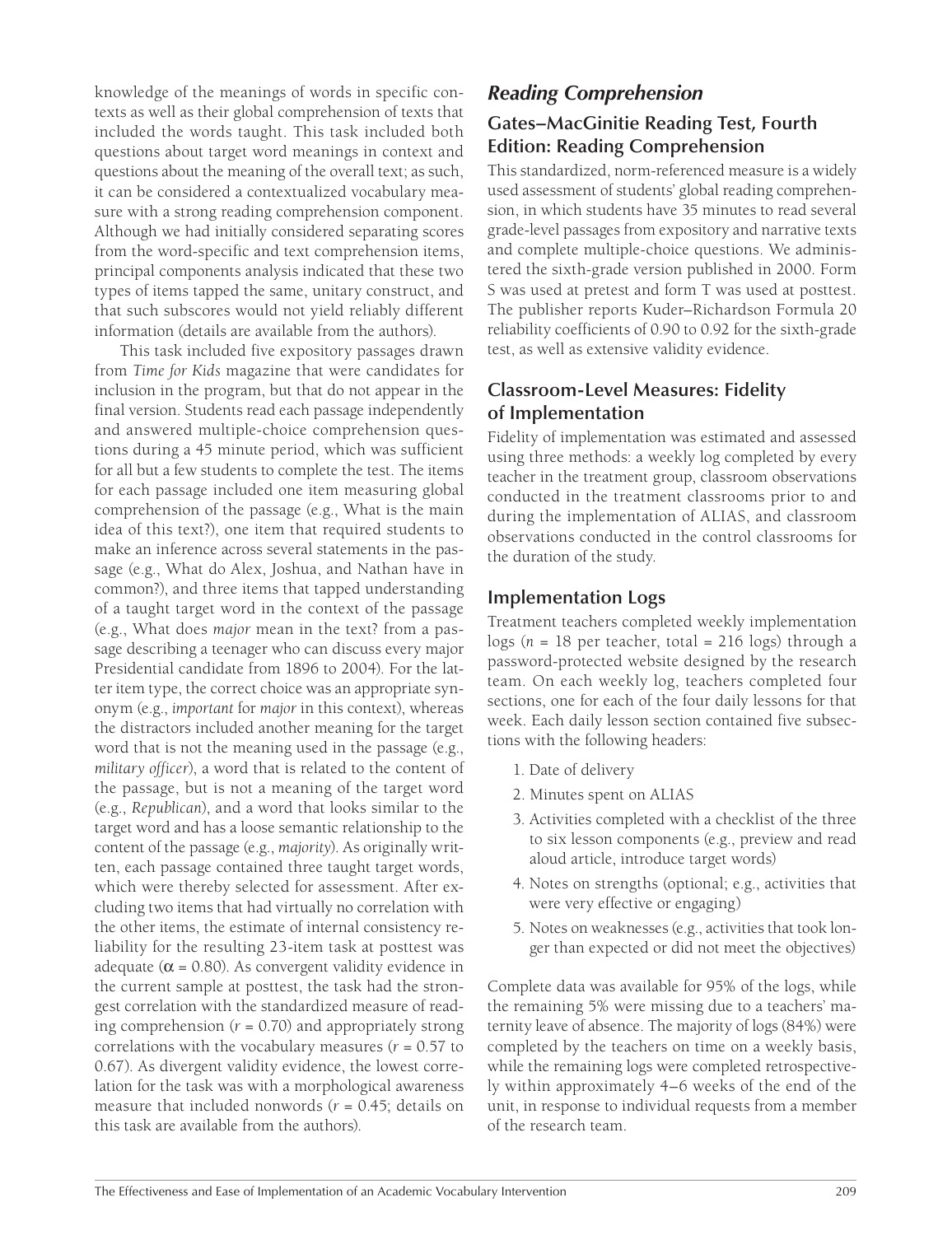#### **Classroom Observations in Treatment Classrooms**

Trained research assistants observed treatment teachers on five to seven occasions during the intervention period, using an observation protocol with which they rated teachers' implementation of the intervention for fidelity (i.e., the presence of each of the three to six lesson components for a given daily lesson) and quality (i.e., ratings of low, medium, or high on a range of nine instructional quality variables specific to the intervention). Observations occurred every two to three weeks during the implementation period. We scheduled observations systematically to capture the same day in the same unit (e.g., Day 5 in Unit 5) across all teachers and to capture seven of the eight different daily lessons in the ALIAS lesson cycle and seven of the eight different units. Ratings for fidelity and quality were averaged across items and across observations to yield composite scores for each teacher. Thus, the reliability of the composite scores depends on both consistency among raters and consistency among items and can be summarized with a single Cronbach's  $\alpha$  statistic. The estimate of reliability for the teacher-level composites were good for fidelity of implementation (0.76), quality of interventionspecific instruction (0.77), and quality of general instruction (0.85).

## **Classroom Observations in Control Classrooms**

Control teachers were observed once prior to the start of the intervention period and three to four times during the intervention period. These observations lasted for 45 minutes and were divided into three 15-minute intervals, during which observers took field notes to provide rich description of the instruction taking place on an observation protocol. An independent coder, who was a graduate research assistant with prior teaching experience, coded the curricular content of each 15-minute interval based on these field notes as well as on video recordings of the observation when necessary. The coder used an a priori coding scheme with 10 categories for curricular content (e.g., vocabulary, reading comprehension with expository text, writing conventions) developed based on the categories used in the California state curricular content standards for English language arts. To estimate interrater reliability, the second author independently coded 20% of the protocols and attained 100% agreement with the original codes. Observers also coded any incidental vocabulary instruction observed on the observation protocol, using a coding scheme adapted from previous research (Gersten, Dimino, & Jayanthi, 2007).

After the completion of the 45-minute observation, observers rated the control teachers on 15 instructional quality indicators that were equivalent to those used in the treatment classrooms. Of these, 9 indicators were specific to the instructional approach used in intervention, although potentially observable in any classroom (e.g., Teacher affirms correct word definitions and usages; Teacher facilitates student talk) and 6 indicators were related to general instructional quality (e.g., Teacher is prepared for class; Teacher responds effectively to misbehavior). Ratings of instructional quality were averaged across items and observations, yielding two composites for each control teacher. Each control teacher was observed by two different observers, thus the reliability of the composites depends on both interrater and interitem consistency, which was estimated to be high (intervention-specific instructional quality, Cronbach's  $\alpha$  = 0.84; general instructional quality, Cronbach's  $\alpha$  = 0.84). The raters were not blind to the condition of the class they were observing, due to logistical concerns in observing the treatment teachers on specific days of the program and the necessity of ensuring that these observers were sufficiently familiar with the program to rate fidelity, as well as financial constraints in staffing the project efficiently.

# *Teacher Survey*

To gain insight into how the ALIAS program may have influenced instructional practices, at the end of the study participating teachers completed a survey, in which they reported retrospectively on the frequency of specific classroom activities. The survey asked teachers to think back to a typical month of instruction and to report on how frequently the type of activity or instruction occurred in their classroom on a scale that included never, 1–2 times per week, 2–3 times per week, and 3–4 times per week. The items included 34 specific curricular elements (e.g., oral reading accuracy, word choice in writing) and 32 instructional methods (e.g., using graphic organizers, reading aloud) and types of student participation (e.g., discussing texts in pairs, completing a language arts worksheet). Treatment teachers reported both the frequency with which they typically included these elements in their instruction and on whether they spent more or less time on them during the treatment period. Eleven out of 12 treatment teachers and 6 out of the 7 control teachers provided complete data, while the remaining 2 teachers were unavailable at posttest due to medical leaves.

# *Teacher Interview*

During the posttest, every treatment teacher was interviewed for approximately 30 minutes. Semistructured interviews were conducted one-on-one by two members of the investigator team using a common protocol, which was developed through an iterative process of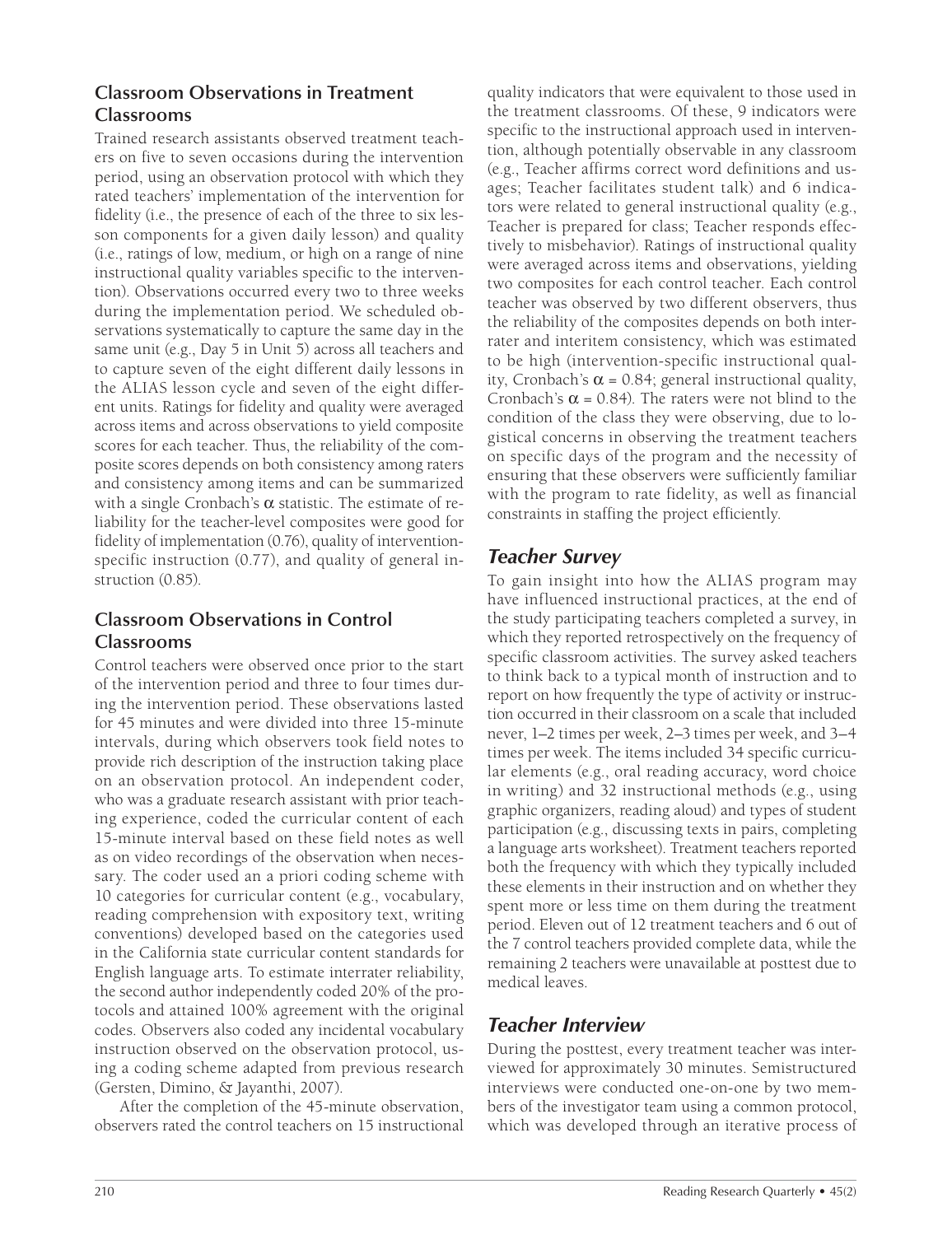drafting, piloting with nonparticipating teachers, and revision. The protocol included a presentation of the purpose of the interview, an assurance of confidentiality, and questions grouped around three broad categories derived from our research questions:

- 1. How was the program different from typical instruction?
- 2. What were barriers and facilitators of continuing use of the program?
- 3. What support for implementation was helpful or needed?

Specific questions within these categories explored the teachers' perceptions and use of the program in relation to its appropriateness given their students' needs, student response to instructional activities, and the specific supports that had been available to participating teachers. In addition to open-ended questions under these categories (e.g., *What support did you find helpful this year*?), the protocol included related probes to be used to follow up when teachers did not volunteer responses on specific targeted issues (e.g., *Did you collaborate with other teachers at your school who were teaching ALIAS?*). Following semistructured procedures, interviewers also asked participants to elaborate on and clarify comments to explore how the participants made meaning of their experiences. All interviews were audio recorded with the teachers' permission and subsequently transcribed.

#### *Procedure*

The study was conducted over the course of the 2007– 2008 academic year. The classroom observations began in the fall and the pretest was conducted in December. The posttest took place within two weeks of completing the ALIAS program and was conducted between the end of May and July; five of the seven schools were on a traditional calendar and thus students took the posttest between the end of May and mid-June, while the other two schools were on a year-round schedule and thus students took the posttest in mid-July. Trained graduate research assistants with teaching backgrounds administered the student assessments, which were groupadministered in every participating classroom. The interviews with treatment teachers were conducted in a quiet room outside of the classroom, while the teacher's students were taking the posttest assessments.

## *Analytic Plan*

Quantitative and qualitative analytic techniques were employed to address each of the three research questions. First, descriptive statistics were calculated to determine means and standard deviations for the student assessment data, followed by a series of multilevel

models (also known as hierarchical linear models), which were fitted to investigate the impact of the intervention on student performance. Next, quantitative and qualitative analyses were undertaken to address the question about ease of program implementation. Descriptive statistics were calculated to investigate fidelity of implementation, including minutes of instruction and ratings of the quality of implementation and instruction. In turn, the results of the teacher survey were tabulated and qualitative coding was undertaken with the 593 total comments in the weekly log entries and the 11 teacher interviews conducted.<sup>3</sup>

The qualitative data were designed to complement the quantitative data by allowing for a process analysis to better understand the implementation of the intervention and its mechanisms (Yoshikawa, Weisner, Kalil, & Way, 2008). This is particularly important given the situated complexities of teaching and learning (Sumara, 2000). To analyze the interview data, we largely relied on an open coding approach, stemming from the grounded theory method (Maxwell, 2005; Strauss & Corbin, 1998). A close initial reading of the transcripts was used to identify emergent themes that cut across the interviews as teachers described the implementation process. These emergent themes, together with the a priori themes reflected in the questions, formed the basis for our coding. A similar process was undertaken with the weekly logs which, because of their more open-ended structure, were coded primarily according to emergent themes. The coding was primarily focused on the comment responses provided in the columns labeled "Strengths" and "Weaknesses" for each lesson in every unit, and in the more general "Notes" section that appeared on every log. Throughout our analysis of both forms of qualitative data, we engaged in an iterative process that included building and revising theories and returning to the data to verify and refine our understanding of teachers' experiences of the implementation<sup>4</sup>.

# **Results**

## *Impact on Student Achievement*

As a precursor to the analyses carried out to determine the impact of the instruction, multilevel models with random effects for classroom and school were fitted to investigate whether students in the treatment and control groups significantly differed at pretest on any of the measures. Likelihood ratio tests indicated that there were no statistically significant differences at pretest (SAT-10 Reading Vocabulary: *p* = .2674; Target Word Mastery: *p* = .0811; Gates–MacGinitie Reading Comprehension: *p* = .0947; Morphological Decomposition:  $p = .5610$ ). The magnitude of the raw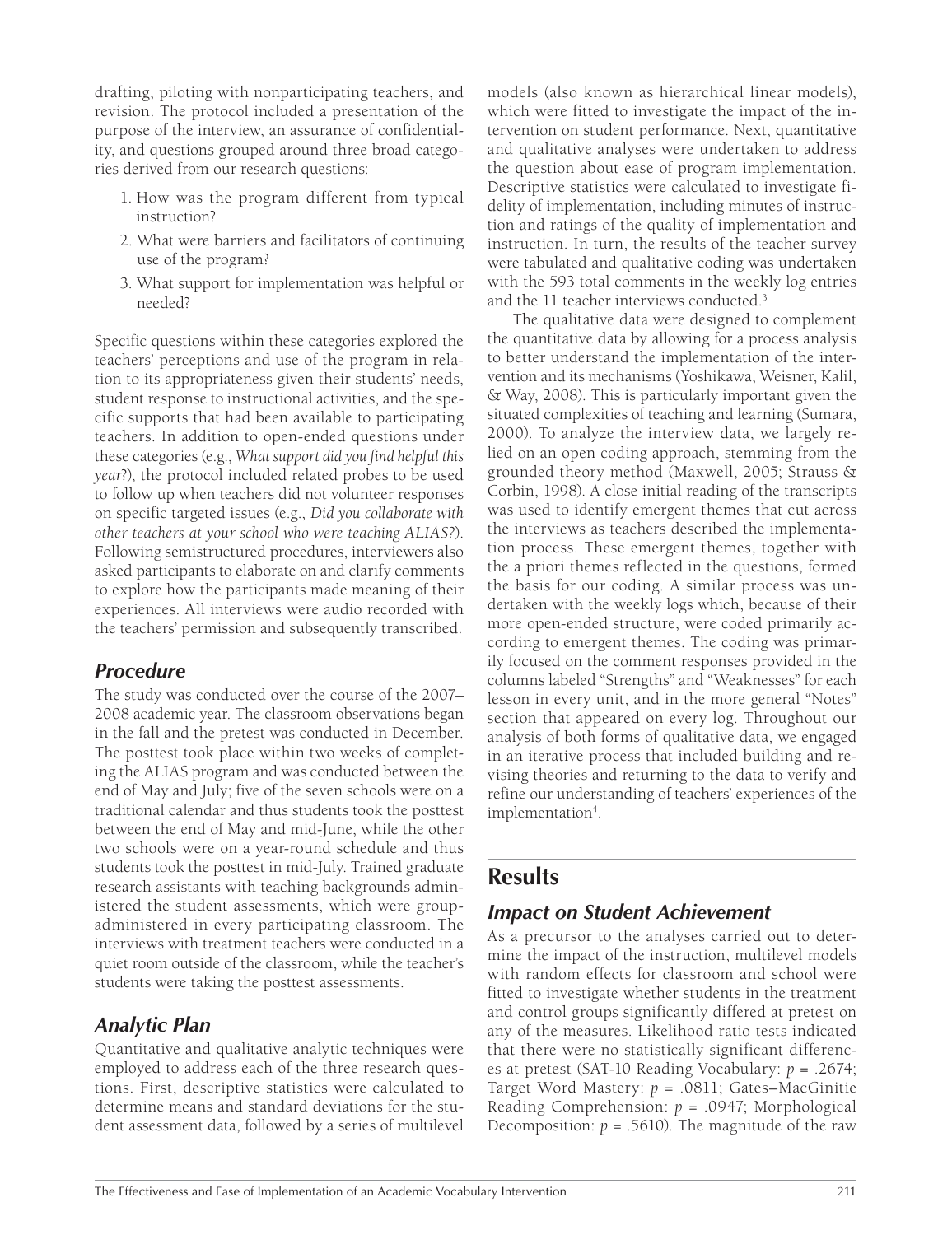differences between treatment and control indicated that the control group was (nonsignificantly) higher than the treatment group on each measure at pretest; these slight differences conform to the criteria for best evidence set forth by Slavin et al. (2008), described previously. The left three columns in Table 4 display the pretest scores on the student outcome measures for the entire sample and by treatment and control.

To evaluate whether the intervention had an impact on students' performance, we fitted a sequence of multilevel models in which the posttest score for each measure was regressed on a dummy variable representing condition (treatment or control). Specifically, we fitted three-level models to account for the nesting of children within classes as well as the nesting of classes within schools; this model has benefits over a simple ANCOVA model or a two-level model in that it produces standard errors and corresponding inference tests that are not biased by improper assumptions for the residuals given the hierarchical organization of the data. To improve the precision of the estimate of the treatment effects, we included several covariates. These included: pretest scores for each of the measures described above, centered at the student-level grand mean; a set of dummy variables to represent ethnicity, with the largest ethnicity, Latino/Hispanic, specified as the reference category; and a dummy variable for language minority (LM) learner status, with native English speaker (NE) specified as the reference category.

For example, the hypothesized multilevel model for the Word Mastery outcome is given by the following equations. The level-1 (student-level) equation is:

#### $POST\_TARGETWORDMASTERY_{ijk} = \beta_{0jk} + \lambda_i Z_{ijk} + \varepsilon_{ijk}$

The level-2 (class-level) equation is:

$$
\beta_{0jk} = \beta_{0k} + \beta_1 T REAL_{jk} + u_{jk}
$$

The level-3 (school-level) equation is:

$$
\beta_{0k} = \beta_0 + u_k
$$

For simplicity, these three equations can then be collapsed into the following composite form:

$$
\begin{aligned} \text{POST\_TARGETWORDMASTERY}_{ijk} &= \\ \beta_0 + \beta_1 T REAL_{jk} + \lambda_1 Z_{ijk} + (\epsilon_{ijk} + u_{jk} + u_k) \text{ where } \epsilon_{ijk} \\ &\sim N \ (0, \sigma_1^2), \text{ and } u_k \sim N \ (0, \ \sigma_2^2) \end{aligned}
$$

*POST\_TARGETWORDMASTERY<sub>ijk</sub>* represents the posttest score on Word Mastery for child *i* in class *j* in  $\text{school } k$ . Parameter  $\beta_0$  is the overall intercept. Parameter  $\beta_1$  represents the main effect of treatment on the posttest score for Word Mastery. Term  $\lambda_{\text{l}}$  represents a vector of parameters for the effects of the student-level control variables Z, listed above. Residual ε *ijk* represents the random effect for child *i* in class *j* in school *k*, residual  $u_{ik}$  represents the random intercept for class *j* in school

**Table 4. Results on Student Outcome Measures, expressed as Sample Means at Pretest, Overall and by Treatment and Control, and as Fitted Means at Posttest by Treatment and Control, Adjusted for Pretest Achievement and Demographic Covariates based on Multilevel Models (***N* **= 476)**

| Outcome measure                                                                                             | Pretest                   |                           |                          | Posttest                 |                            |                                    |
|-------------------------------------------------------------------------------------------------------------|---------------------------|---------------------------|--------------------------|--------------------------|----------------------------|------------------------------------|
|                                                                                                             | Overall<br>sample<br>mean | Control<br>sample<br>mean | Treatment<br>sample mean | Control<br>adjusted mean | Treatment<br>adjusted mean | Treatment effect<br>(Cohen's $d$ ) |
| Target Word Mastery<br>(raw score)                                                                          | 19.59                     | 21.09                     | 18.67                    | 21.63                    | 24.03                      | $0.39***$                          |
| Morphological<br>Decomposition<br>(raw score)                                                               | 11.57                     | 11.74                     | 11.47                    | 12.89                    | 13.69                      | $0.22***$                          |
| Target Word Association<br>(raw score)                                                                      | $33.41^a$                 | 34.97a                    | $32.65^{\circ}$          | 35.87                    | 36.89                      | 0.15                               |
| Word-Meanings-in-Context<br>(raw score)                                                                     |                           |                           |                          | 12.94                    | 13.88                      | $0.20*$                            |
| Gates-MacGinitie Reading<br>Comprehension (Extended<br>Scale Score; Spring of Sixth<br>Grade Mean $= 522$ ) | 499.79                    | 506.00                    | 496.01                   | 498.50                   | 503.32                     | 0.15                               |
| SAT-10 Reading Vocabulary<br>(developmental scale score)                                                    | 634.26                    | 639.26                    | 631.23                   | 643.82                   | 644.01                     | 0.005                              |

<sup>a</sup>The pretest for the Target Word Association was conducted one month prior to the other pretests with a slightly different sub-sample of 405 participants, and was therefore not included as a covariate in estimating treatment effects. As a result, these estimates should be interpreted with caution.  $*p < .05.$   $*p < .01.$   $**p < .001.$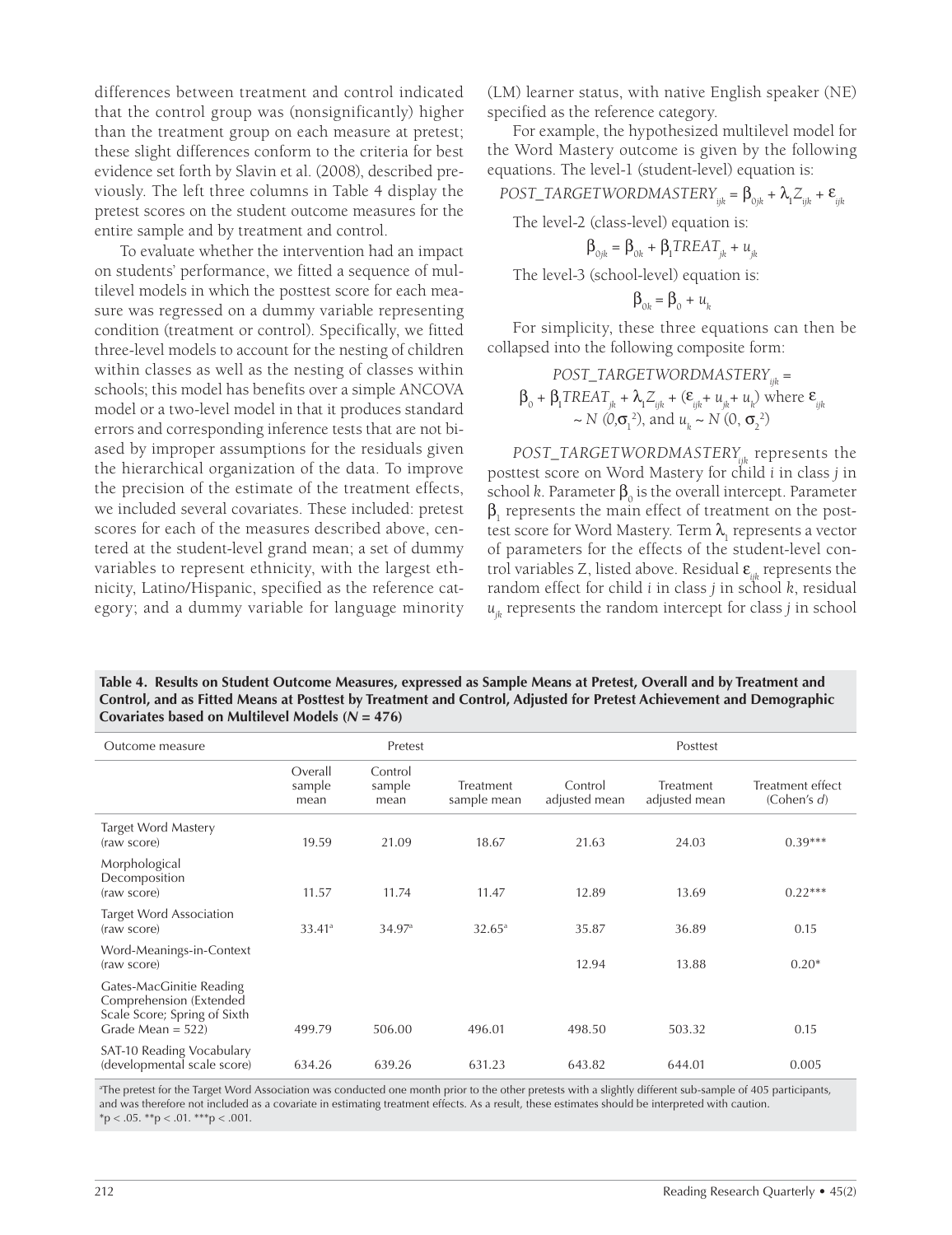$k$ , and residual  $u_k$  represents the random intercept for school *k*; each of these residuals is independently drawn from a normal distribution with mean 0 and an unknown variances  $\sigma_{\varepsilon}^2$ ,  $\sigma_1^2$ , and  $\sigma_2^2$ , respectively. Thus, the intercept was allowed to vary by class and by school, while all other effects were specified to be fixed across classrooms and schools. In particular, the effect of treatment was fixed to be the same across teachers and schools, consistent with our interest in the overall average effect of the treatment.<sup>5</sup> Class- and school-level variance components were found to be statically significant as demonstrated by Wald Chi-Square tests in both unconditional and final multilevel models. The effect of treatment and other effects described below were tested using likelihood ratio tests.

Results of multilevel modeling indicated that there were positive and statistically significant effects of the treatment on Target Word Mastery, Morphological Decomposition, and Word-Meanings-in-Context as well as positive and marginally significant effects of the treatment on Gates–MacGinitie Reading Comprehension and Target Word Association. Table 4 displays the adjusted posttest means for the treatment and control groups and the effect sizes for the treatment, and Table 5 presents the fitted multilevel models. As we would expect, the effect of treatments was largest for the most proximal vocabulary measure, Word Mastery (*d* = 0.39; *p* < .0001), and somewhat smaller for Morphological Decomposition (*d* = 0.22; *p* = .0003), Word-Meaningsin-Context  $(d = 0.20; p = .0227)$ , and Target Word

Association ( $d = 0.15$ ;  $p = 0.0830$ ). Regarding the standardized measures, the effect of treatment on Gates– MacGinitie Reading Comprehension was relatively small  $(d = 0.15; p = .0568)$ , whereas the effect of treatment on SAT-10 Reading Vocabulary was very small and nonsignificant ( $d = 0.005$ ;  $p = .5045$ ). It is worth noting that the three-level model for Target Word Association encountered convergence problems, so two-level models accounting for the nesting of students within classes were fitted, and bootstrapped standard errors were estimated and adjusted to account for the additional clustering within schools.<sup>6</sup>

To investigate whether any of the effects of treatment were greater for LM learners or NE speakers, a statistical interaction between LM learner status and treatment was included in models for each outcome. Results indicated that the effect of treatment did not differ significantly by LM learner status for any of the six outcomes. To provide further context for understanding this result, Table 6 presents the sample pretest means and the adjusted posttest means for each condition, separately for LM learners and NE speakers. The LM learners in each condition performed lower than their NE speaker classmates at both pretest and posttest on all measures; as shown in the far right column in Table 6, these differences were roughly one half of one pooled sample standard deviation at posttest (*d* ranged from 0.39 to 0.61). Similarly, the effects of treatment were not found to differ substantially as a function of students' pretest achievement. For each posttest measure,

|                          |                                |                        | $\mathbf \sigma$               |                            |                                               |                                |                              |
|--------------------------|--------------------------------|------------------------|--------------------------------|----------------------------|-----------------------------------------------|--------------------------------|------------------------------|
|                          |                                | Target Word<br>Mastery | Morphological<br>Decomposition | Target Word<br>Association | Word-meanings-<br>in-Context<br>Comprehension | Gates Reading<br>Comprehension | SAT-10 Reading<br>Vocabulary |
| Fixed effects            | Intercept                      | 21.930***              | $13.062***$                    | 36.618***                  | 12.999***                                     |                                | 644.165***                   |
|                          | Treatment (in<br>Cohen's $d$ ) | $0.391***$             | $0.217***$                     | 0.154                      | $0.200*$                                      | 0.146                          | 0.005                        |
| Variance                 | School (Intercept)             | $0.617***$             | $0.061***$                     | $\mathbf{a}$               | $0.321***$                                    | $10.764***$                    | $12.150***$                  |
| components               | Class (Intercept)              | $0.095**$              | 0.005                          | 0.417                      | $0.265***$                                    | $7.580***$                     | $8.075***$                   |
|                          | Child (Residual)               | 16.694***              | $4.563***$                     | 3.248                      | $10.100***$                                   | 433.415***                     | 508.511***                   |
| Goodness<br>of fit       | -2Log-Likelihood               | 2701.4                 | 2078.3                         |                            | 2467.3                                        | 4253.4                         | 4328.9                       |
|                          | <b>AIC</b>                     | 2733.4                 | 2110.3                         |                            | 2499.3                                        | 4285.4                         | 4360.9                       |
|                          | BIC                            | 2800.1                 | 2177.0                         |                            | 2565.9                                        | 4352.0                         | 4427.5                       |
| Likelihood<br>ratio test | $H_0$ . Treatment = 0          | 27.840***              | $13.130***$                    | 2.870                      | 5.190*                                        | 3.630                          | 0.0010                       |

**Table 5. Results of Multilevel Models Evaluating the Effects of Treatment on each Student Outcome (***N* **= 476)**

*Note*: All models include pretest scores, ethnicity, and language minority learner status as covariates.

<sup>a</sup>The three-level model for this outcome encountered convergence problems. Instead, a two-level model with random effects for classrooms was fitted and the standard errors were adjusted for the clustering within schools using bootstrapping methods; although this approach does not allow for the direct estimation of a variance component for school, it nonetheless accounts for the nesting of students within class within school in conducting the test for the statistical significance of the treatment effect.

 $*$ p < .05.  $*$  $*$ p < .01.  $*$  $*$  $*$ p < .001.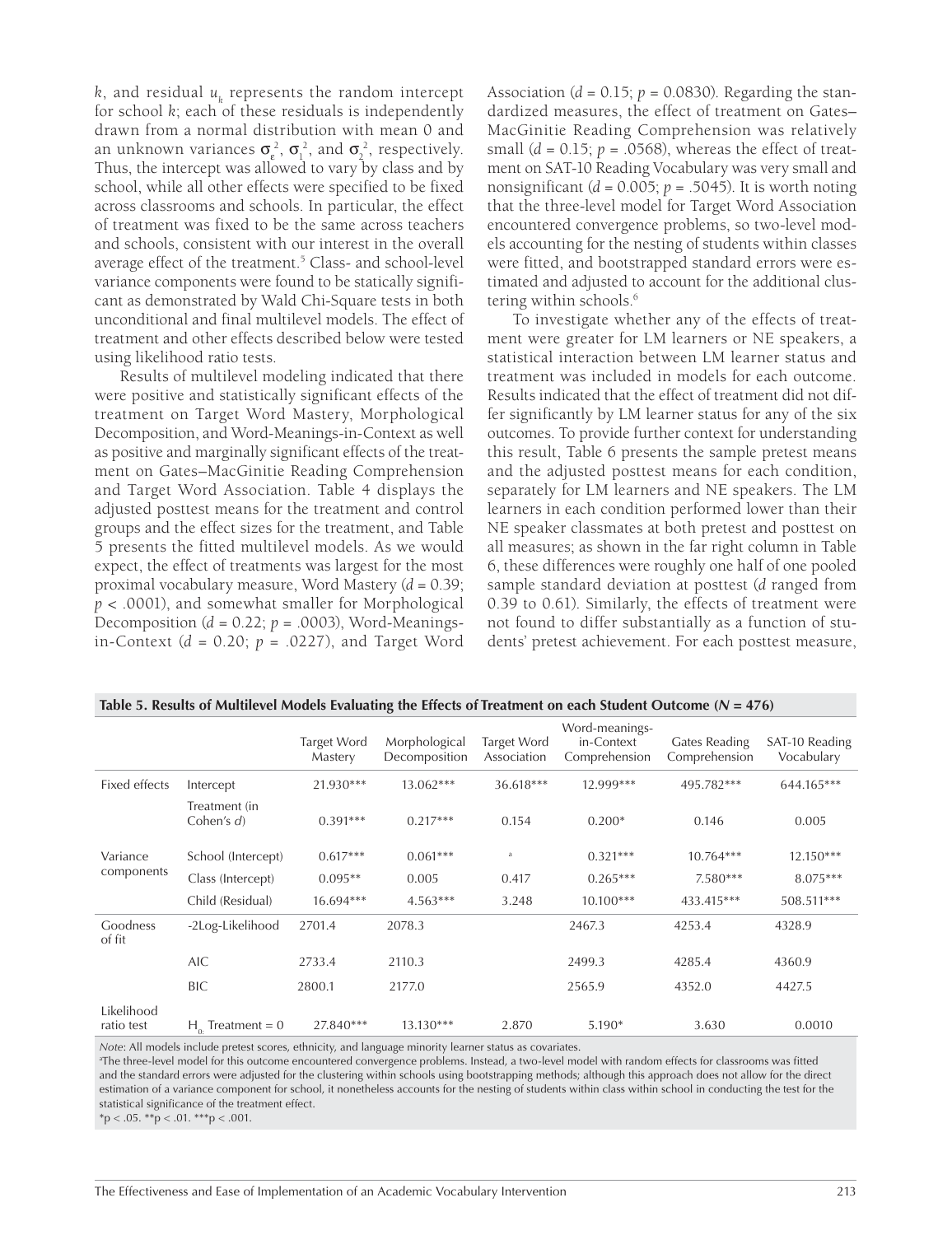| Table 6. Results on Student Outcome Measures for Language Minority (LM) Learners and Native English (NE) Speakers,   |
|----------------------------------------------------------------------------------------------------------------------|
| by Treatment and Control, expressed as Sample Means at Pretest and as Fitted Means at Posttest, Adjusted for Pretest |
| Achievement and Demographic Covariates based on Multilevel Models ( $N = 476$ )                                      |

| Outcome measure                                                           | Pretest                |                    |                          | Posttest |        |                          |        |                            |      |
|---------------------------------------------------------------------------|------------------------|--------------------|--------------------------|----------|--------|--------------------------|--------|----------------------------|------|
|                                                                           | Control<br>sample mean |                    | Treatment<br>sample mean |          |        | Control<br>adjusted mean |        | Treatment<br>adjusted mean |      |
|                                                                           | LM                     | <b>NE</b>          | LM                       | NE       | LM     | NE                       | LM     | <b>NE</b>                  |      |
| <b>Target Word Mastery</b><br>(raw score)                                 | 19.78                  | 23.83              | 17.93                    | 20.78    | 20.78  | 23.85                    | 23.18  | 26.26                      | 0.51 |
| Morphological<br>Decomposition<br>(raw score)                             | 11.11                  | 13.09              | 10.83                    | 13.09    | 12.48  | 13.97                    | 13.28  | 14.78                      | 0.41 |
| Target Word<br>Association (raw<br>score)                                 | 34.12a                 | 35.98 <sup>a</sup> | 32.11a                   | 34.63a   | 35.14  | 37.85                    | 35.85  | 38.57                      | 0.60 |
| Word-Meanings-in-<br>Context<br>(raw score)                               |                        |                    |                          |          | 12.42  | 14.33                    | 13.36  | 15.27                      | 0.39 |
| Gates-MacGinitie<br>Reading<br>Comprehension<br>(extended scale<br>score) | 498.72                 | 520.61             | 491.66                   | 505.76   | 491.91 | 505.32                   | 496.74 | 510.15                     | 0.42 |
| SAT-10 Reading<br>Vocabulary<br>(developmental scale<br>score)            | 633.19                 | 651.48             | 622.39                   | 649.92   | 638.06 | 659.14                   | 638.25 | 659.33                     | 0.62 |

<sup>a</sup>The pretest for the Target Word Association was conducted one month prior to the other pretests with a slightly different sub-sample of 405 participants, and was therefore not included as a covariate in estimating treatment effects. As a result, these estimates should be interpreted with caution.

a term for the interaction between treatment and the given measure at pretest was tested (in the case of the two measures not given at pretest, interactions with the standardized pretest measures were used instead). Each of these interactions were found to be nonsignificant, with the exception of a small, but significant interaction for the Word Mastery outcome (*d* = −0.04 for each additional point on the pretest;  $p = .0002$ ), which suggested that students with lower initial knowledge of the taught words benefited slightly more (e.g., a student who knew 5 fewer words than an average student learned approximately 1 additional word from the intervention).

Given the quasi-experimental nature of the study, one threat to the validity of causal inferences about these effects of treatment is that the treatment teachers may have differed from the control teachers in the quality of their instruction in ways unrelated to the treatment, and that these differences may have an impact on results for student achievement that would bias the effect of the treatment effect. Comparison of the instructional quality ratings of teachers in the treatment and control classrooms indicated that the instruction provided by the two groups differed only in ways that were related to the ALIAS instructional approach. As described previously, observers used a three-point scale

 $(0 = low, 1 = medium, 2 = high)$  to rate teachers on nine quality indicators that were specific to the instructional approach in the intervention but observable in any class (e.g., Teacher facilitates student talk) and six indicators of instructional quality that were not specific to the intervention (e.g., Teacher responds effectively to misbehavior); averaging these two groups of indicators separately yielded two composite values for each teacher. Table 7 provides the mean ratings for these two composites as well as the individual indicators that comprise them, separately for treatment and control teachers. Treatment and control teachers did not differ substantially on the non-ALIAS instructional quality composite  $(d = -0.08; p = .8566)$ , however the treatment teachers were more than a standard deviation higher than the control teachers on the ALIAS-specific instructional quality composite  $(d = 1.12; p = .0383)$ . These findings provide evidence that the treatment teachers did not differ from the control teachers in the quality of their instruction in ways unrelated to the treatment and thus support the assumption that the differences in instruction provided by the treatment and control teachers was largely the result of the ALIAS program rather than preexisting differences between the two groups of teachers in their instructional approaches.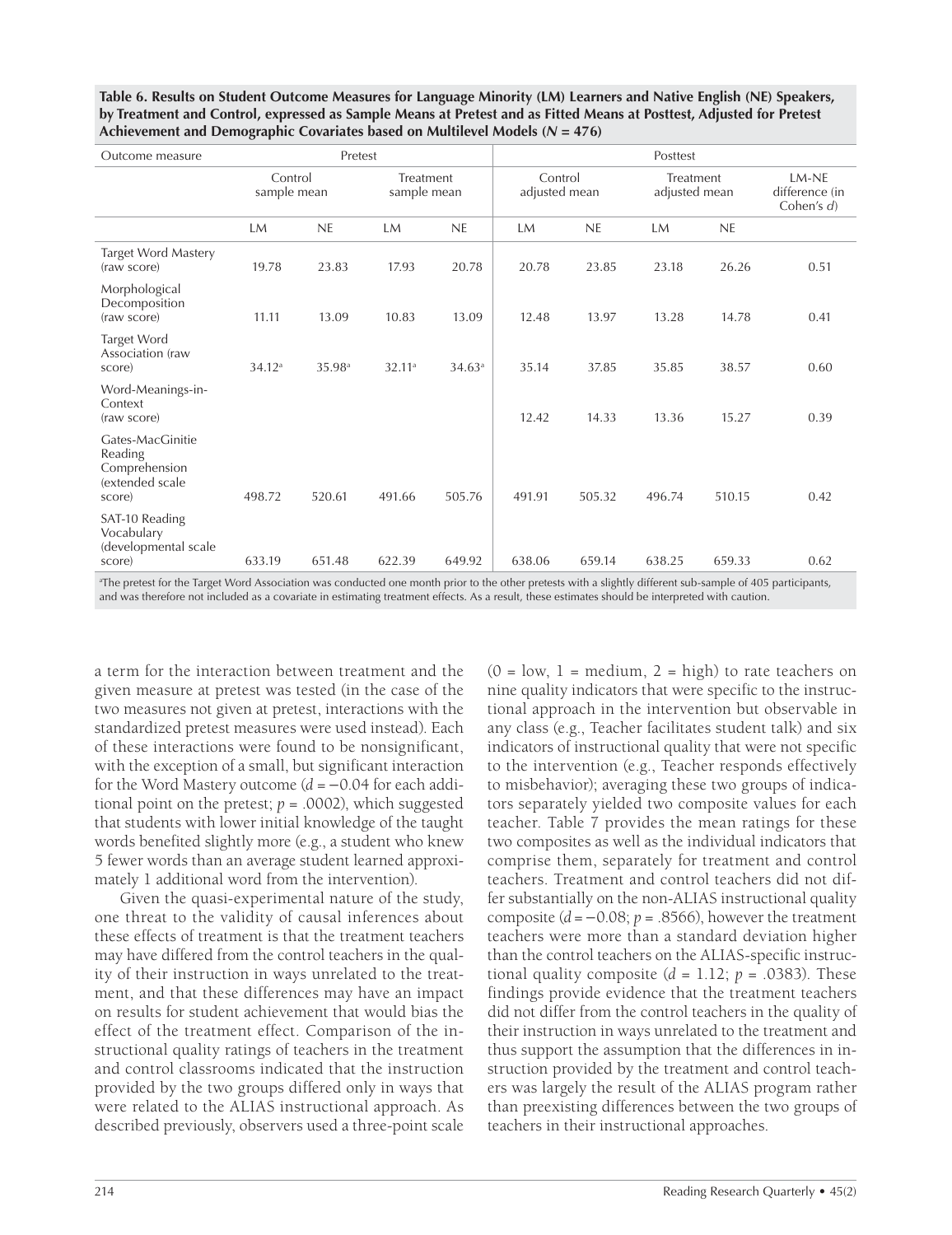| Table 7. Comparison of Treatment and Control Teachers on Composites and Individual Items from Instructional Quality |  |
|---------------------------------------------------------------------------------------------------------------------|--|
| Indicators during Intervention Period on a Three-Point Scale ( $0 = Low$ , $1 = Medium$ , $2 = High$ )              |  |

|                            | Instructional quality indicator                                                | Treatment<br>teachers<br>$(n = 12)$ | Control teachers<br>$(n = 6)$ | Mean difference (in<br>Cohen's $d$ ) |
|----------------------------|--------------------------------------------------------------------------------|-------------------------------------|-------------------------------|--------------------------------------|
| Non-ALIAS-specific         | Non-ALIAS-specific Composite (alpha = $.85$ )                                  | 1.40                                | 1.43                          | $-0.08$                              |
| elements                   | H1: Teacher is prepared for class                                              | 1.59                                | 1.79                          |                                      |
|                            | H3: Teacher manages students to maximize time<br>on task                       | 1.25                                | 1.32                          |                                      |
|                            | H4: Teacher responds effectively to mis-behavior                               | 1.41                                | 1.31                          |                                      |
|                            | H5: Teacher demonstrates commitment to and<br>belief in their lesson           | 1.44                                | 1.43                          |                                      |
|                            | H7: Teacher keeps instructional materials<br>organized                         | 1.61                                | 1.63                          |                                      |
|                            | H13: Students demonstrate high levels of<br>engagement                         | 1.10                                | 1.10                          |                                      |
| ALIAS-specific<br>elements | ALIAS-specific Composite<br>$(alpha = .77)$                                    | 0.89                                | 0.65                          | $1.12*$                              |
|                            | H2: Teacher effectively leads classroom<br>discussion                          | 1.25                                | 1.32                          |                                      |
|                            | H6: Teacher affirms correct word definitions and<br>usages                     | 1.22                                | 0.45                          |                                      |
|                            | H8: Classroom includes visible vocabulary-<br>related information              | 1.30                                | 0.88                          |                                      |
|                            | H9: Teacher regularly repeats words and word<br>meanings in different contexts | 0.83                                | 0.39                          |                                      |
|                            | H10: Teacher uses personal anecdotes and<br>examples to teach words            | 0.52                                | 0.31                          |                                      |
|                            | H11: Teacher supports students' writing                                        | 0.58                                | 0.47                          |                                      |
|                            | H12: Teacher reviews previously taught words                                   | 0.15                                | 0.00                          |                                      |
|                            | H <sub>14</sub> : Teacher facilitates student talk                             | 0.89                                | 0.81                          |                                      |
|                            | H15: Teacher responds to students' needs                                       | 1.27                                | 1.25                          |                                      |

 $*$ *p* < .05.

#### *Ease of Implementation*

Our second research question addressed the implementation of the academic vocabulary program. Our conception of implementation was twofold: the actual uptake of the program in the classrooms studied, as measured by fidelity of implementation, as well as teachers' insights into the ease of implementation of the program. In what follows, we first describe findings on the reported and observed measures of fidelity of implementation and then report on three themes that emerged from the interview and survey data concerning teachers' perceptions of program implementation.

#### **Fidelity of Implementation**

Overall, descriptive analyses of data from classroom observations and weekly log data on lessons completed and minutes of instructional time for the treatment teachers indicated that the treatment curriculum was implemented with good fidelity.

#### *Reported Fidelity*

Reported fidelity of implementation of the treatment was high, as indicated by the self-report data from the treatment teachers' weekly logs. The top two rows of Table 8 provide summary statistics for the percentage of daily lesson components reported as implemented and the reported instructional time spent on each lesson. As shown, teachers reported implementing an average of 86.9% of the essential lesson components for the 72 daily lessons and reported spending an average of 52.5 minutes per day on ALIAS lessons. Although there was some between-teacher variation in the proportion of components implemented and minutes spent on ALIAS,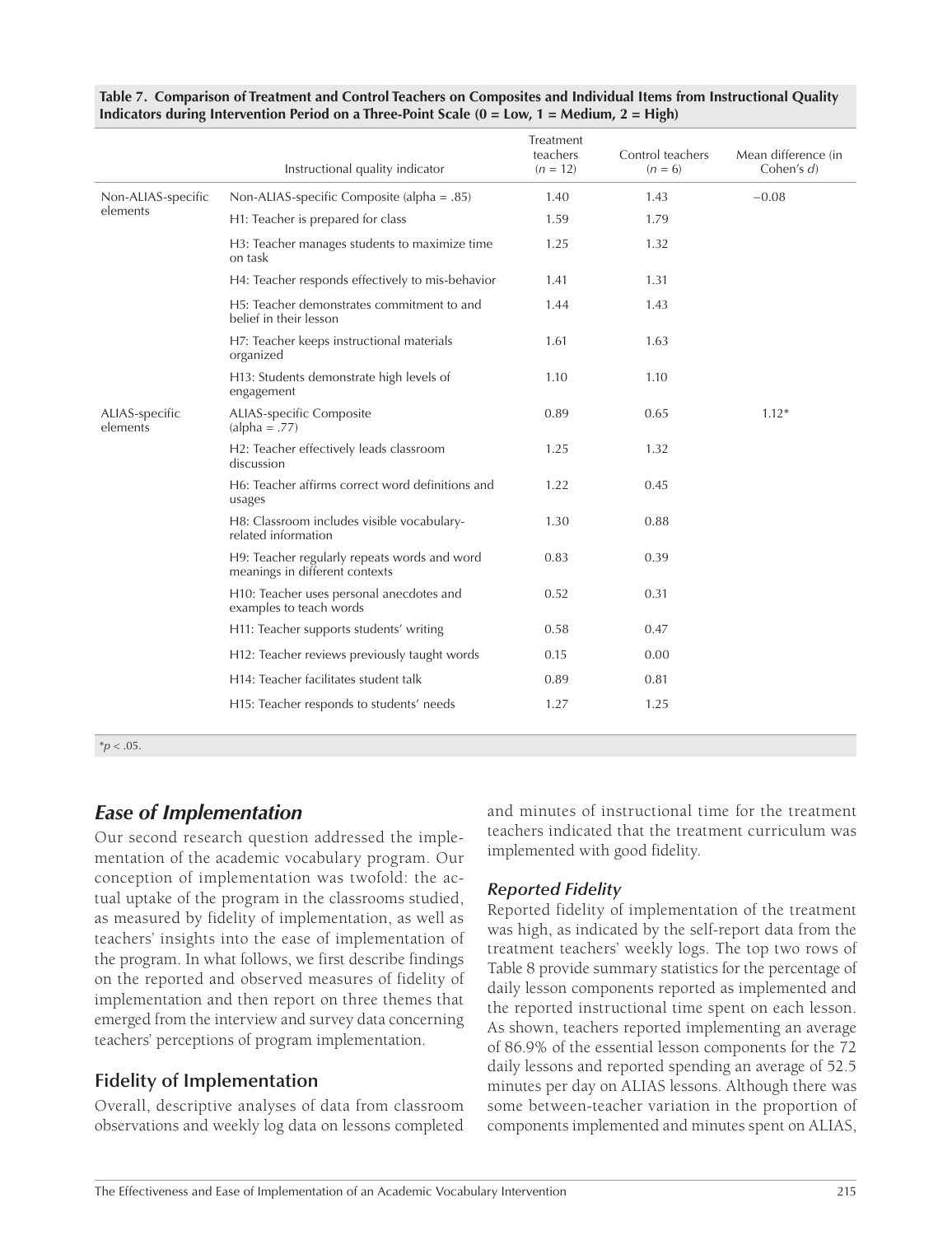|               |                                                | Mean  | SD    | Min   | Max    |
|---------------|------------------------------------------------|-------|-------|-------|--------|
| Self-reported | Lesson components<br>implemented               | 86.9% | 6.6%  | 76.7% | 95.4%  |
|               | Instructional minutes per<br>day               | 52.5  | 9.5   | 43.5  | 76.8   |
| Observed      | Lesson components<br>implemented with fidelity | 73.6% | 14.6% | 50.0% | 100.0% |

**Table 8. ALIAS Implementation Data from Weekly Logs and Observations (Teachers** *N* **= 12; Lessons Reported on Per Teacher**  $N = 72$ **; Total Lessons Observed,**  $N = 75$ **)** 

even the teacher with the lowest fidelity nonetheless reported implementing a high proportion (over 75%) of the lesson components and similarly, no teacher reported substantially less time spent than the allocated 45 minutes per lesson.

#### *Observed Fidelity*

Data from observations in the treatment classrooms largely confirmed that average fidelity was high across all lessons. The bottom row of Table 8 displays the descriptive statistics for the percentage of lesson components rated as implemented with good or excellent fidelity. As shown, the average teacher implemented 73.6% of the components across the seven lessons observed with good or excellent fidelity. As might be expected, variation in observed fidelity between teachers was greater (ranging from 50% to 100%) than that for reported fidelity.

#### **Teachers' Perceptions of Program Implementation**

Three overall themes emerged from an analysis of the interview and survey data focused on gaining insight into ease of implementation: 1) The challenge of meeting students' instructional needs, 2) the central role of appropriate and appealing text in promoting classroom talk and vocabulary learning, and 3) the role of highquality curricula and professional networks in building teachers' instructional capacity (i.e., their ability to implement the program effectively as well as draw lessons for their practice beyond the program).

#### *The Challenge of Meeting Students' Instructional Needs*

In weekly log entries and in the interviews, teachers commented on how ALIAS addressed their students' instructional needs in spite of what appeared to be substantial challenges at the outset. Initially, teachers perceived that many ALIAS instructional activities were too difficult for their students. In log entries they described

students as having had minimal prior practice understanding and using academic vocabulary ("the students are having a really hard time with the word *welfare*," "they struggled with the word *classify*, having no clue what it meant"). However, in the end-of-program interviews, the majority of teachers cited the benefits of the program and setting high expectations. As one teacher explained in a typical response, "It was very rigorous for my kids...[S]tarting real high—the expectations are really high of these kids—that was very helpful, because by the end of Unit 8, they met those expectations."

In particular, although writing activities took a long time to complete, log entries suggested that teachers believed that the ALIAS writing instruction resulted in increased writing competence ("I think this part of the program has been extremely helpful for their writing," "This writing activity always takes a long time, however, we are building some very good writers," "I have seen tremendous growth this year with my students' writing. They are so independent. I am looking at their work from the beginning till now and I am impressed!"). This theme was less prevalent in the interviews, which focused more on the macro-level process of implementing ALIAS as opposed to specifics about the program; however, unprompted, three teachers singled out improvement in their students' writing, while a fourth teacher suggested the value of having more extensive writing (e.g., essays instead of paragraphs). Although the response to the structured writing instruction was positive, the majority of the teachers felt that the peer revision task was not a good use of instructional time; they believed their students did not have the skills necessary to support one another's revision efforts.

#### *The Central Role of Appropriate and Appealing Text in Promoting Classroom Talk and Vocabulary Learning*

In weekly logs and in interviews, teachers also highlighted the role of the texts in promoting valuable discussion. Each ALIAS unit was designed to begin with a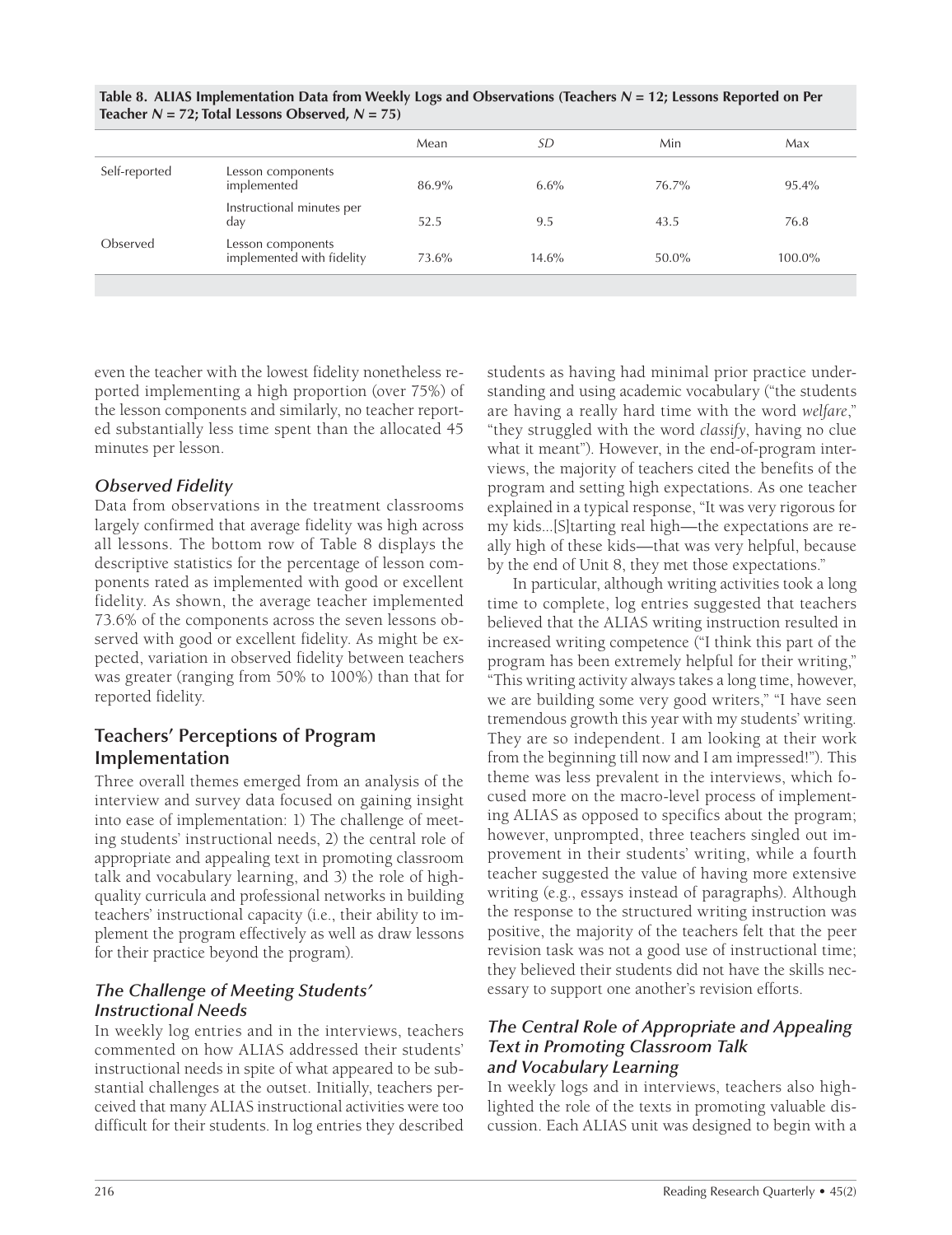short text chosen to contain big ideas worthy of discussion, in the interest of promoting rich classroom talk. Beginning with discussions before and after reading the article on each Day 1, the classroom conversations were meant to clarify key concepts in the text and tasks and elicit personal responses from students, while allowing for additional practice hearing and using academic language. Weekly logs reported that the articles engaged students ("this is a high-interest article," "my students were fascinated by the idea of gender schools"), and were the basis for lively discussions ("they really like to debate this issue," "very good day—excellent discussion about discrimination and how students are affected both now and in the past," "Students really enjoyed this article. Pair work to generate solutions to cyber-bullying was fun for them, and they liked giving answers that later went on the chart"). These comments suggested that the teachers were successful in using the provided texts as platforms for improved student discussions.

This idea of starting with engaging text to design instruction that encourages critical thinking, lively discussions, and writing practice was one of the key understandings for many of the participating teachers. When asked what they would take away from the experience, almost half of the interviewed teachers cited the idea of beginning with high-quality text to design their vocabulary instruction. As one teacher explained, "There's definitely things I'm gonna take from this—spending time with a certain group of words, pulling them out of the articles...definitely the basic concept of giving the context, but teaching explicitly to those words." During the interviews, two teachers also indicated that ALIAS, with its emphasis on discussion and writing, encouraged broader literacy practices than those traditionally associated with vocabulary instruction. As one teacher put it, "[T]he vocabulary instruction—it's not just the vocabulary. And I've tried to explain this to several other people—the vocabulary is one element of it."

Although teachers initially expressed concerns about the time required by the program in the early logs, these declined over time and only one teacher expressly raised this issue in the exit interviews. Four teachers did express some concern about omitting standards-based instruction that students would be expected to have had for the state test, while one teacher also regretted having to cut time spent on sustained silent reading. Yet even among this group of teachers, there was some tension between the value teachers saw in the ALIAS program and the pressure they felt to cover other material. As one teacher explained,

It took more time than I thought it would. And maybe not so much—maybe I did think it was gonna take more time but more time than I would have liked. And I don't even know about that—maybe I thought the time was well spent. But I guess I should say it's more time than I have.

In the teacher logs and interviews, some teachers suggested better integrating the ALIAS curriculum and the requirements of the district standards as a solution to this problem ("I'm having difficulty finding time to teach my students the academic words for the STAR Test. In the future the program may want to include these words so two functions could be fulfilled in the same lessons," "If ALIAS was gonna go again, which I'm sure it will, it needs to really be looked at and integrated with standards").

#### *The Role of High-Quality Curriculum and Professional Networks in Building Teachers' Instructional Capacity*

The logs and interviews revealed three types of support important to teachers' use of the program and their reported improvement in teaching vocabulary: the program curriculum itself, other teachers in their school using the program, and the monthly meeting with the Program Specialist.

First and foremost, we received a strong message that program materials matter. These materials were discussed repeatedly in the teacher logs and the interviews as the most supportive element to doing this work. During the end-of-year interview, when asked to choose the essential component from a list of all forms of ALIAS support, one teacher answered, "the curriculum. Because when it comes down to it, it's you, the classroom, and the curriculum. And so that's the biggest piece of support." The majority of teachers interviewed described the ALIAS materials as highly supportive and self explanatory. As one teacher stated during the interview, "Honestly, the fact that I had the binder with the scripted lesson and the outline—that was all the support I needed. I didn't need anything else." Moreover, some teachers noted in their logs that the information increased their own learning. One teacher, for example, explained how the ALIAS curriculum boosted her knowledge base: "To be honest, I always get affect and effect mixed up. This lesson actually helped me with it."

Related to the program materials, during the interviews, teachers singled out the curriculum's optional sample instructional models (which provided scripted language for instruction) as a positive feature; 8 out of the 11 teachers indicated that having the optional script was beneficial, although they did not always use it. Several teachers indicated that they thought this type of instructional model was most beneficial to new teachers; teachers who reported that they relied heavily on the models during the early stages of implementation and later used them as a reference, picking and choosing ideas and examples were, indeed, relatively new (less than four years experience). As one teacher reported,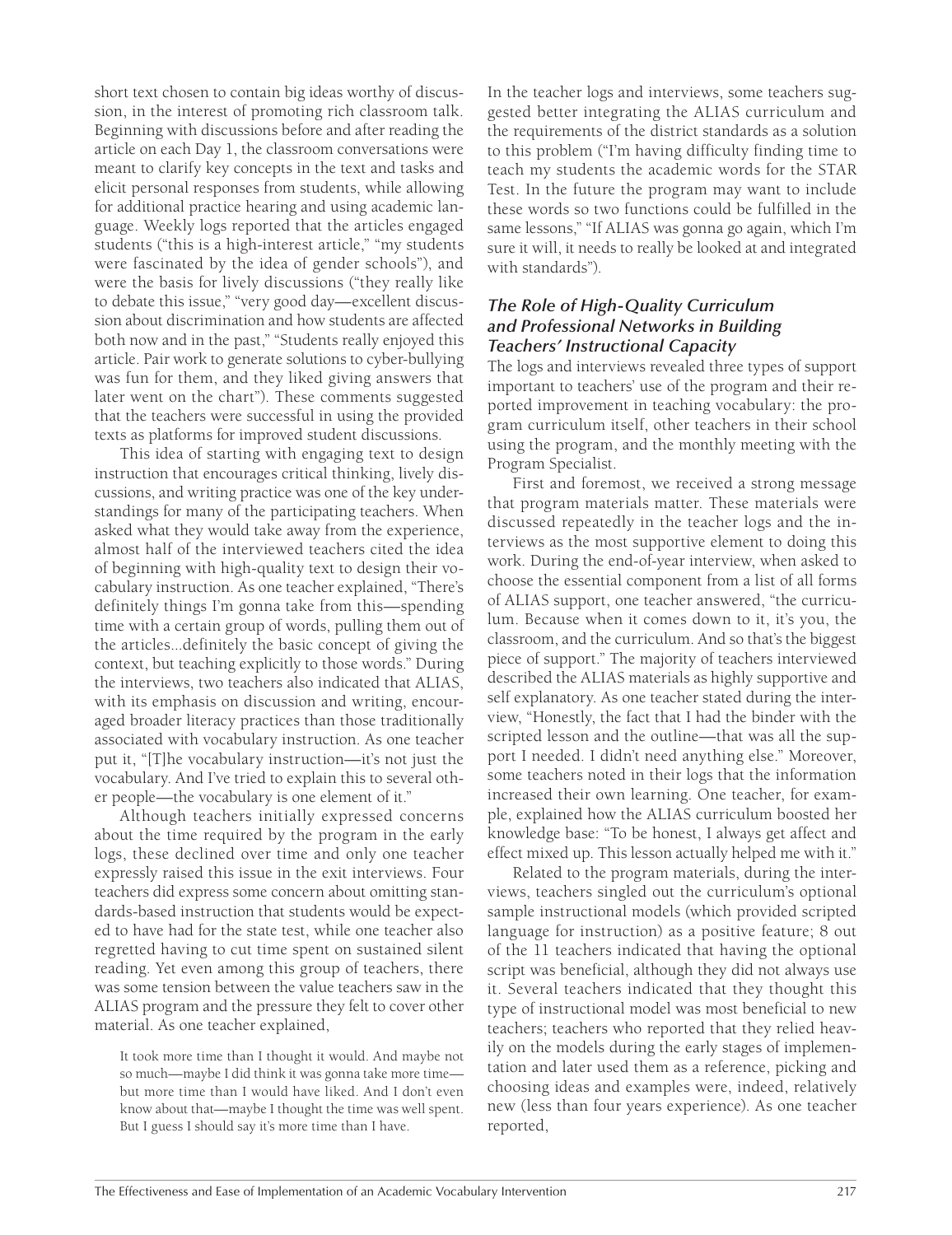Quite frankly, I started out using all the scripted lessons. But as I got more comfortable, then I would do my own or change a little bit here and there, you know, change it around. Because you gotta have that teacher comfortableness with it.

Other adults were also reported to play an important role in teachers' use of the program. Although formal collaboration was not required, most teachers had access to one or two other teachers in the school also using the program, and six of the teachers indicated that they took advantage of this opportunity. All of these teachers spoke favorably about their collaborations, which largely centered on answering the day-today question of, "How do I do this?" or, as one teacher put it, "debugging" the program. Discussions included sharing ideas for classroom arrangements and supplemental materials.

Strikingly, teachers' reactions to the local Program Specialist were more varied than their responses to the other supports. While three teachers appreciated the Program Specialist's support, describing her role as helpful for clarifying things promptly ("great support and quick answers to ALIAS questions from [the Program Specialist]"), three others indicated neutrality ("[The Program Specialist] had lots of constructive things to say and stuff like that, but it wasn't like I felt like I needed that as a teacher"), and four expressed a lack of satisfaction ("I don't think she knew the daily program. I think she came to watch management...But it didn't really help me teach the program."). In part, these reactions were associated with different understandings of the Program Specialist's role. The teachers who appreciated the support of the Program Specialist believed that her role was to help teachers. In contrast, those who were less satisfied perceived the Program Specialist to be playing an evaluative, rather than supportive role. The level of satisfaction with the Program Specialist also varied systematically by teachers' years of experience; in the extremes, the three teachers who were highly satisfied with the Program Specialist had all taught for five or fewer years, while the four teachers who were dissatisfied had all taught for six or more years. The existence of other professional networks may have also played a role in teachers' evaluation of the Program Specialist; the teachers most enthusiastic about this support reported little opportunity to collaborate with colleagues, while some of those most opposed were already working with other teachers. Overall, these varied reactions to the Program Specialist highlight the importance of considering contextual factors and building in flexibility when designing program supports.

## *ALIAS Instruction in Contrast With Standard Practice*

To further shed light on the middle school English language arts (ELA) context, our final research question focused on the degree to which the implemented instruction contrasted with standard instructional practice. As previously noted, data from observations in the treatment and control classrooms demonstrated that the instruction that students received in the two conditions differed qualitatively in the prevalence and nature of vocabulary instruction. In this section, we report results from quantitative analyses on the differences between the curricular content observed in the treatment and control classrooms, as well as results from the teacher survey, which provide some insight into what the ALIAS instruction replaced in their classrooms.

## **Curricular Content and Instruction in Control Classrooms**

Observations in the control classrooms indicated that the curriculum content taught in these classrooms differed substantially from that observed in the treatment classrooms, with very little instruction in the control classrooms focused on vocabulary. Table 9 provides descriptive data on the curricular focus observed in the control classrooms, as a proportion of the 15-minute intervals observed across the seven control teachers. As shown, vocabulary was the primary focus on instruction in only 10.3% of the 87 intervals observed. The most common curricular focus in the control classrooms was literary analysis and related comprehension activities with literary texts; this was the focus for approximately 40% of the instructional time observed. Reading comprehension with informational text and writing were also more common curricular foci than vocabulary. In contrast, every lesson observed in the treatment classrooms during the intervention period had vocabulary as its curricular focus; even in lessons demonstrating low fidelity to the curriculum, vocabulary and related skills (e.g., morphological awareness, writing with target vocabulary) were the focus of instruction.

## **Survey Data About Standard Practice**

Data from the teacher survey generally supported the claim that their instruction changed in ways consistent with the ALIAS approach; for instance, a majority of treatment teachers reported that the treatment period included more time for instruction in various aspects of vocabulary, for collaborative learning in pairs, for students to explain and reflect on their thinking, for students to focus on word choice in writing, for guided reading, and for use of graphic organizers.

In addition, the teacher survey data shed light on the curricular content and instruction that ALIAS replaced.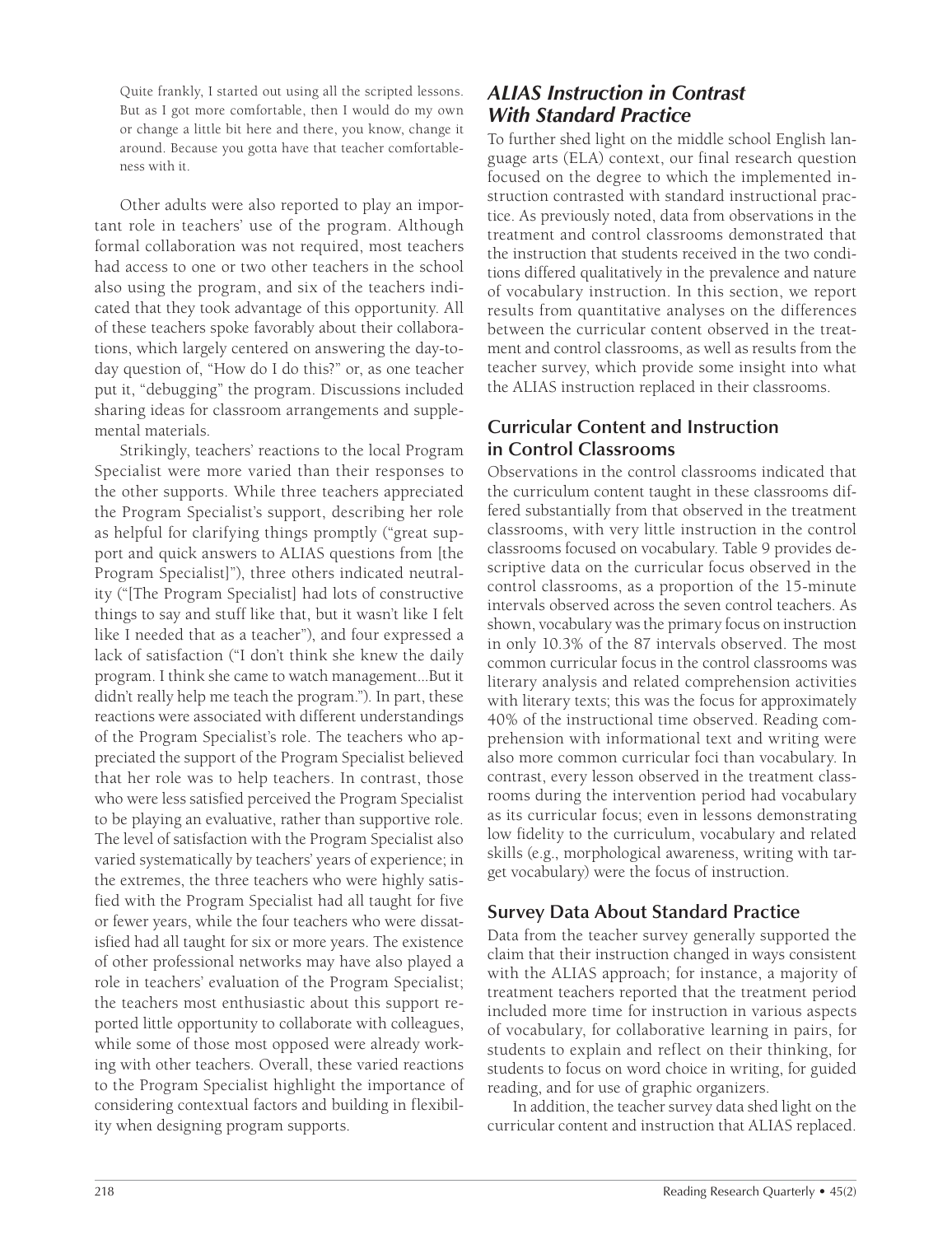| Curricular content                                              | Percent of 15-minute intervals observed ( <i>n</i> of intervals) |
|-----------------------------------------------------------------|------------------------------------------------------------------|
| Literary response; analysis and comprehension of literary texts | $40.2\%$ (35)                                                    |
| Reading comprehension of informational texts                    | $12.6\%$ (11)                                                    |
| Writing (composition)                                           | $11.5\%$ (10)                                                    |
| Writing (conventions and grammar)                               | $10.3\%$ (9)                                                     |
| Vocabulary                                                      | $10.3\%$ (9)                                                     |
| Test-taking or test-taking strategies                           | $8.1\%$ (7)                                                      |
| Listening and speaking                                          | $3.5\%$ (3)                                                      |
| Independent reading                                             | $2.3\%$ (2)                                                      |
| Classroom management, discipline, or other (non-instructional)  | $1.2\%$ (1)                                                      |
| Decoding and fluency                                            | (0)<br>$0\%$                                                     |

**Table 9. Curricular Content Focus in Control Classrooms (***n* **Teachers = 7;** *n* **Observations = 29;** *n* **Intervals = 87)**

A majority of treatment teachers reported spending less time during the treatment period on four elements that they had previously taught frequently (i.e., 3–4 times a week): narrative elements (e.g., characters, setting, plot); explicit reading comprehension strategies and skills (e.g., predicting, summarizing, identifying main ideas); independent reading; and reading aloud to students. A majority of the control teachers also reported teaching each of these elements with high frequency (3–4 times a week) or moderate frequency (2–3 times a week), supporting the claim that these were the most common elements replaced by ALIAS.

A majority of treatment teachers also reported spending less time on several elements that they had previously taught with moderate frequency: identifying text features (e.g., index, headings); analyzing graphics; oral reading speed and accuracy; several aspects of writing, including writing narratives, organizing writing, and setting a purpose for writing; and independent writing of reports or expressive writing (e.g., journals).

# **Discussion**

The primary goal of the present study was to generate new insights about vocabulary instruction by evaluating the effects of a vocabulary program designed for use in urban middle schools with high numbers of language minority learners, in an effort to bolster students' vocabulary and reading comprehension skills. A secondary goal was to investigate its ease of implementation defined by its use in these mainstream classrooms and teachers' perceptions of the program—given that the ultimate success of any program depends upon its utility in engaging teachers and students from a wide variety of backgrounds (Donovan et al., 2003; Schneider, 2004).

The present study makes a substantive contribution to research and theory in several ways.

If literacy research is going to inform instructional improvement at scale, it must be conducted in ecologically valid ways. Specifically, there is a need for studies that test classroom-based interventions that feature a comprehensive, multifaceted approach to vocabulary instruction, in contrast to focusing on only one aspect of vocabulary knowledge. This approach must be one that can be readily adopted by teachers concerned with the academic needs and engagement of their struggling students. In addition, given the linguistic diversity inherent in today's school-aged population, interventions should be designed with language minority learners in mind, but should also appropriate for their monolingual classmates, not carrying any hidden costs for this group of students. Overall, the findings show promise in developing effective multifaceted vocabulary instruction for successful implementation by ELA teachers in middle school classrooms with high numbers of language minority learners. At the same time, and consistent with previous research, the findings serve to highlight and reinforce the challenge of bolstering vocabulary and reading comprehension skills for students who are not on grade level. What follows is a discussion of the findings and their corresponding implications for research and practice.

Specifically, significant program effects were evident on researcher-developed vocabulary measures targeting knowledge of the words taught, knowledge of word meanings in context, and morphological skills, with effect sizes consistent with previous research on teacher-implemented classroom-based instruction. For instance, the effect on knowledge of words taught  $(d = 0.39)$  was comparable to the effect size  $(d = 0.34)$ found by Carlo et al. (2004) and the effect sizes across the measures were consistent with those found for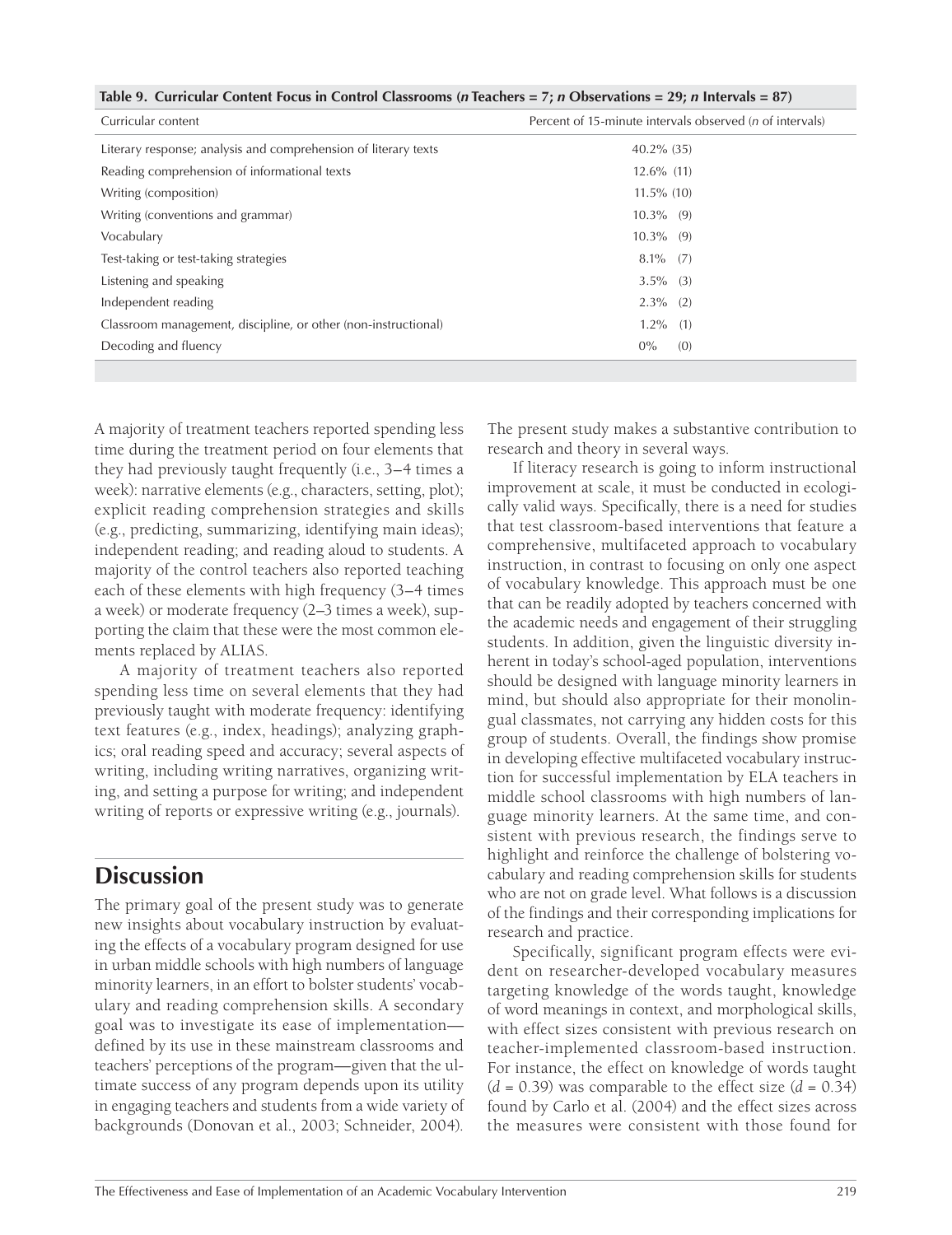large-group educational interventions (see Bloom, Hill, Black, & Lipsey, 2008). While many studies do not include standardized measures of vocabulary or comprehension, we so included these in an attempt to detect transfer effects on measures outside of those based on the curriculum (Pearson et al., 2007). The effect of treatment on a standardized measure of reading comprehension was marginally significant and small in magnitude, as discussed below. However, the program did not show significant or practically meaningful effects on a standardized measure of reading vocabulary. Although more research is needed to address this latter finding, it may be, in part, explained by the fact that the words used in this measure are sampled from a different domain as compared with that of the academic vocabulary words that were the focus of the teaching in this study. Finally, although implemented in urban classrooms with high numbers of language minority learners and designed with this population in mind, we found that the curriculum was equally beneficial for their monolingual English-speaking classmates.

There are several considerations for researchers and practitioners that emerge from this instructional study. First, the findings suggest that text-based academic vocabulary teaching is a promising approach for improving early adolescents' vocabulary and comprehension. That is, starting with a short piece of accessible gradelevel text and identifying key academic words—words that appear in textbooks across the disciplines—to teach deep word knowledge, is an approach that has not been sufficiently tested in research with older students from diverse backgrounds but that proved a step in the right direction for a large number of struggling readers. Without careful selection of text, these students would likely get bogged down with other linguistic features of typical textbook passages (e.g., syntax or voice; for a discussion see Schleppegrell, 2004) or the idiosyncratic demands in background knowledge required by content area texts (Fang & Schleppegrell, 2008; Schleppegrell, 2004). Thus, in designing this program, we identified expository texts with accessible content relevant to youth and then identified the corresponding, high-utility academic words (most often abstract concepts) that appeared in the articles, which became a platform for vocabulary instruction.

Moreover, the study and its findings extend previous research on vocabulary instruction into the middle school context. Specifically, it suggests that vocabulary at the middle school is greater than the sum of the parts; that is, a number of lessons using different modalities to learn words deeply—lessons that move beyond simple definitions to focus on building depth of word knowledge (multiple meanings, morphological analysis) over time show promise in bolstering vocabulary and comprehension skills of the middle schooler.

Given that word knowledge is thought to develop incrementally with each meaningful, contextualized encounter with the word (Beck et al., 2002; Stahl & Nagy, 2006), the lesson cycle within each unit provided multiple, planned exposures to the words in authentic and natural ways. Consistent with current research on the multidimensional nature of word knowledge, some lessons included a focus on definitions and semantically related words, others focused on the polysemous nature of many of the target words, while still other lessons focused on their transformation into other morphological forms (Nagy & Scott, 2000; Stahl, 1999).

The design of the multifaceted curriculum presents a departure from standard practice in the participating classrooms; the approach is in sharp contrast to the common practice of starting with a list of words, memorizing definitions, and completing basic activities (e.g., using the words in disconnected sentences) or using words that publishers provide during textbook work, which are not always high-impact academic words that are required for comprehending a range of texts. The texts we selected were replete with words that have been found to also appear frequently in the textbooks (Coxhead, 2000; Nair, 2007). In addition to reading and referring to the text, students were engaged in significant amounts of structured, academic talk and writing, in notably greater proportion than in the traditional instruction observed in the control classrooms.

Finally, we confirmed that vocabulary instructional approaches and activities deemed effective in research with monolingual English speakers (e.g., Beck et al., 2002; Graves, 2000, 2006; Stahl & Nagy, 2006) could be effective with learners from diverse linguistic backgrounds. To design effective instructional environments for *all* learners, particularly given the increasing diversity of the school population, we must determine which strategies are effective at the classroom level. Consistent with the findings of Carlo et al. (2004), who conducted their study in fifth-grade classrooms with learners from diverse linguistic backgrounds, we found no differences in treatment effects for language minority learners and their monolingual English-speaking peers. Given the mean achievement level at pretest in the participating classrooms—the 35th percentile in reading comprehension—rigorous instruction to meet the needs of both groups is important and pressing.

However, the equal treatment effects for the two groups raises questions about how to narrow the achievement gap. Consistent with other studies that have investigated treatment by language background interactions (e.g., Carlo et al., 2004; Gunn, Biglan, Smolkowski, & Ary, 2000) as well as recent trends on large-scale assessment (e.g., NAEP long-term trend study; NCES, 2008), the LM learners in the current study demonstrated as much, but not more, improvement than their NE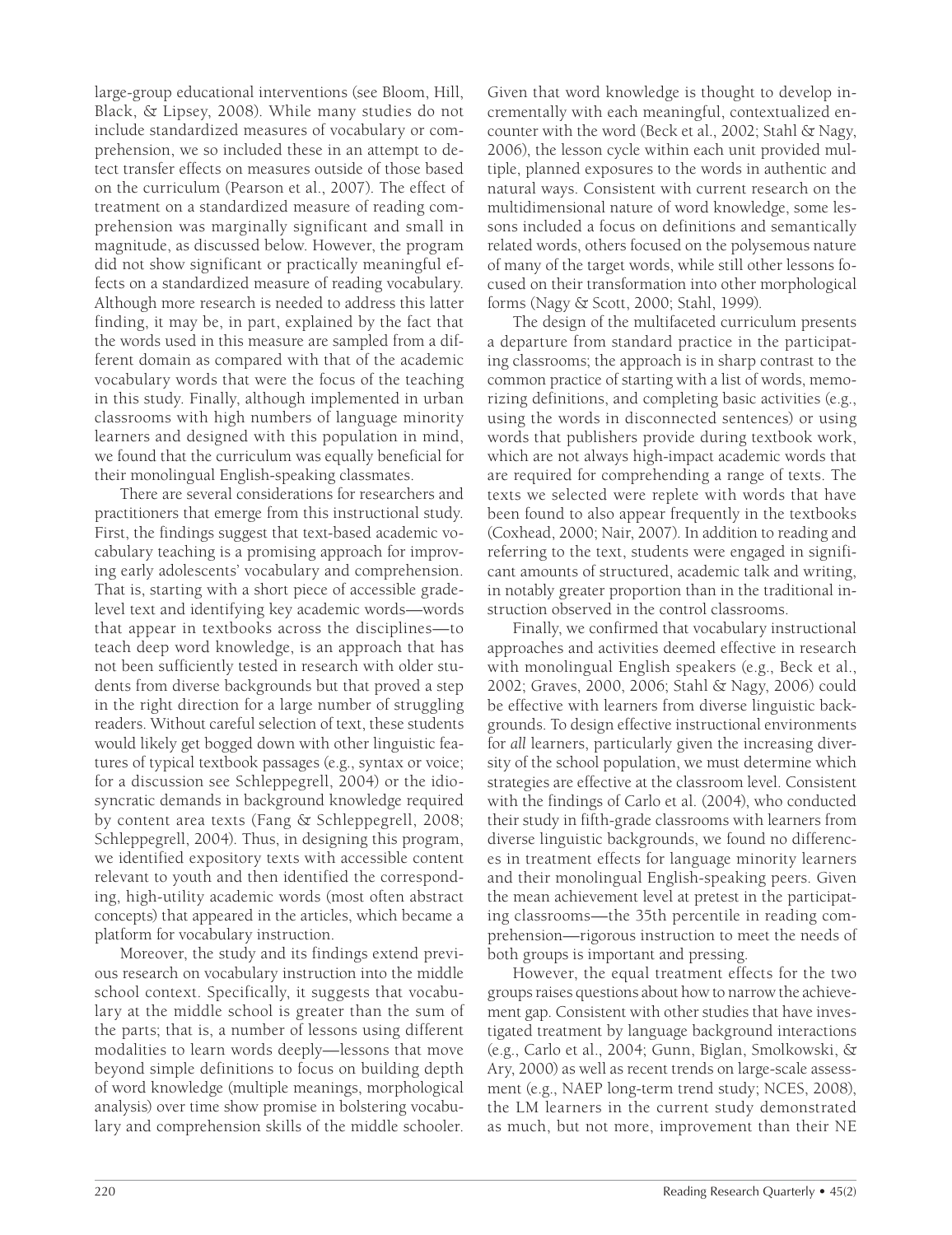speaker classmates. As a result, they remained approximately half a standard deviation below their peers in vocabulary and reading comprehension at posttest. To address the concerns of educators who seek to reduce achievement differences, further research is needed to determine the conditions under which teachers can accelerate LM learners' growth such that they can catch up with their monolingual peers. It may be that instructional techniques different than those that have been investigated to date are necessary or that the instructional focus (e.g., the words targeted for instruction) needs to be different for LM learners. On the other hand, it may be that the same instructional techniques and foci should be provided to LM learners, but in greater dosage (i.e., more instructional time) or greater intensity (e.g., in smaller or more individualized settings).

The small effect on students' performance on a standardized measure of reading comprehension raises several important issues. Although marginally significant, the magnitude of this effect size  $(d = 0.15)$  was comparable or slightly larger than that found by Carlo and colleagues (2004) on a researcher-developed measure (*d* = 0.08). In more practical terms, this effect translated into an *additional* 8 to 9 months of growth, compared with normative data on growth in the sixth-grade academic year (Bloom et al., 2008). Although improving reading comprehension performance is indeed the ultimate goal of many vocabulary interventions, this relationship has not been demonstrated prominently in the existing research.

An underlying theory of much vocabulary instruction is that increasing word knowledge and wordlearning strategies will, over time, benefit the reader by increasing the ability to make meaning from text. For example, this may occur by decreasing the ratio of unknown words encountered in text or by increasing students' metacognitive ability to derive the meaning of unfamiliar words. However, those vocabulary studies that have shown effects on reading comprehension measures have typically done so using a researcherdeveloped measure derived from the very same texts with which the words were taught (NICHD, 2000)—a local measure of near transfer (Pearson et al., 2007). In contrast, it has been much more difficult to show effects on what researchers call far transfer or global measures, such as the standardized, norm-referenced measure used in the present study. For example, the National Reading Panel Report (NICHD, 2000) found only two studies that showed that effects from vocabulary instruction transferred to a norm-referenced comprehension measure.

There are several possibilities for explaining this promising finding. First, it is possible that this effect was due to the work with text in the program. As noted, short pieces of expository text were the basis of the

program; to teach the target academic words we begin with the content of the text. Four days of the eight-day cycle involve students working with the article—revisiting it, reading for meaning, and discussing its content to build up word knowledge, and perhaps the in-depth focus on a single text improved overall reading comprehension. Second, in considering the program effects on reading comprehension, we also highlight that the program had significant effects on morphological awareness skills—our largest effect size after that associated with words taught. Morphological awareness, as a facet of metalinguistic awareness, has been identified as an area of weakness for language minority learners and for poor readers, yet has a strong, predictive relationship with reading comprehension performance for these populations (Carlisle, 2000; Kieffer & Lesaux, 2008; Nagy, Berninger, & Abbott, 2006). Finally, the results may be further understood by examining typical ELA instruction in the control classrooms; on the standardized comprehension measure, students in the control classrooms showed no growth in absolute terms and lost ground against national norms over the course of the academic year. Although control teachers reported vocabulary as their students' primary weakness and instructional need, our observations in these classrooms revealed only approximately 10% of instructional time could be classified as vocabulary instruction. What instruction there was tended to be incidental, i.e., focused on the rare, unfamiliar words (e.g., *cannibal*, *azure*, *slurp*) in a given passage, and superficial, i.e., characterized by providing a single definition or example for a given word without opportunities for processing or practice with the word meaning. Moreover, in these classrooms, the majority of instructional time focused on literary analysis, and only approximately 10% of time was focused on instruction in reading comprehension skills. Although not directly addressed in this study, the focus of standard ELA instruction in these control classrooms is likely a function of classroom materials—novels and literature anthologies—coupled with the background in literature and drama that many of these teachers report.

Following on the findings that the program proved promising as compared with standard practice in bolstering vocabulary and comprehension skills, we investigated teachers' perceptions of the program. This line of investigation was based upon the premise that establishing a program's effectiveness via empirical data showing its positive effects on student achievement is a necessary but not sufficient endeavor, if research is to influence instructional improvement. This is particularly important in the context of the middle school where reading instruction plays only a minor role in the overall curriculum. Three particular themes emerged from an analysis of relevant data, reinforcing and shedding light on several findings previously discussed: the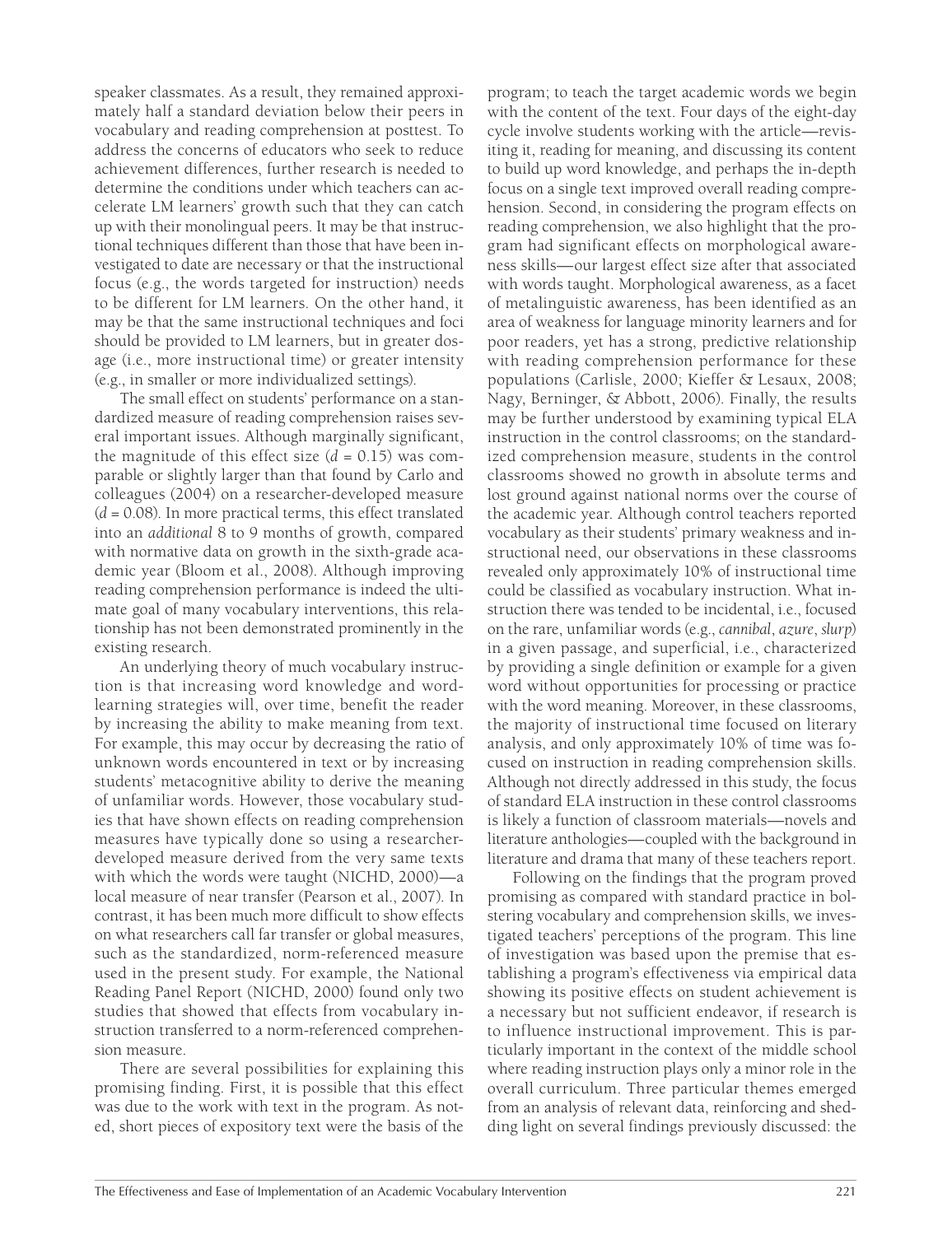challenge that teachers experience in meeting students' instructional needs, the role of text in promoting vocabulary and classroom talk, and the role of curricula and implementation support in building teachers' capacity for effective literacy instruction.

Initially, teachers perceived that many ALIAS instructional activities—especially the writing activities—were too difficult for their students. Many described students as having had minimal prior practice understanding and using academic vocabulary and found it challenging to implement the program at the outset. However, at the end of the program, the majority of teachers cited the benefits of the program and its role in setting high expectations for student language learning. In addition, teachers and students alike reported the engaging nature of the articles, with many teachers commenting specifically on the role that the text played in this vocabulary instruction; when asked what they would take away from the experience, almost half of the interviewed teachers cited the idea of beginning with high-quality text to design their vocabulary instruction. Also related to ease of implementation, there was an unequivocal message from teachers that materials matter when instituting instructional change. In this case, the materials were seen as the primary strength of the program, considered by participating teachers to be straightforward yet detailed. Discussions of these effective program materials simultaneously reinforced the lack of a one-size-fits-all approach to supporting teachers; the materials provided teachers with the option of differing levels of support (i.e., using a one-page lesson outline or a longer sample script), which turned out to be important according to many teachers.

Strikingly, although those teachers with colleagues similarly using the program found the informal collaborative opportunities helpful, teachers' impression of the support provided by the Program Specialist—a teacher with considerable experience in the district who knew the student population and the program well were varied. For some teachers, particularly those with fewer than 5 years of teaching experience and those without colleagues in their school using the program, meetings with the Program Specialist were perceived as an excellent source of support and an important outlet for discussing their instruction. For others, this was not the case. Although the challenges and complexities of effectively supporting teachers to improve practice have been well-documented (Bryk & Schneider, 2002; Elmore, 2004; Guskey, 1989, 2002; Marsh et al., 2008), that the same adult can be perceived as helpful and essential by one teacher and as evaluative or nonessential by another is a cautionary tale for middle school literacy reform efforts, especially as the literacy coaching model gains momentum across the nation (Hall, 2004; Marsh et al., 2008).

# **Implications and Directions for Future Research**

As is most often the case, the findings from this study raise further questions that warrant investigation, to continue to advance knowledge in this underdeveloped area of research. First, the study was designed as a sound quasi-experimental evaluation (i.e., meeting the standards of best evidence articulated by Slavin et al., 2008) to determine the effects of the program across a heterogeneous sample of teachers and students in urban middle schools. The lack of differences between teachers in the control and treatment classrooms on key observed variables, coupled with the positive program effects, led us to conclude this multicomponent curriculum is a promising approach for the mainstream, urban classroom with high numbers of language minority learners. Nevertheless, in order to confirm causal inferences about the program's effects on students' vocabulary and reading comprehension skills, there is a need for an evaluation using random assignment. Given evidence that some effects are small and that implementation may vary by context, such research needs to be at a sufficiently large scale to observe these effects in typical conditions. Simultaneously, this research must continue to advance a rich and contextualized understanding of literacy reform beyond the development of effective, empirically-based strategies and instructional approaches, to focus on ease of implementation; factors that influence the middle school teacher's buy-in, uptake, and sustained use of any literacy program or approach; and effective professional development to increase teachers' capacity to meet the needs of their struggling readers.

Second, in conducting the study, we were guided by the goal of designing effective and engaging classroombased vocabulary instruction with high ecological validity, particularly given the context of the urban middle school. The trade-off for doing so, from a research perspective, is that the academic vocabulary program studied is multifaceted in nature—using multiple techniques and instructional components to build up word knowledge and word-learning strategies—and we are not able to isolate which strategies are most effective in advancing students' knowledge. Further research should use multiple treatment conditions to identify the active ingredients in the approach.

Third, although vocabulary instruction research has not typically assessed students' writing, in a subsequent study we would include a measure of students' writing abilities to capture potential program effects in this domain; in the end-of-program interviews, all teachers reported effects on their students' writing skills. While we included writing activities in each unit, we anticipated this would complement and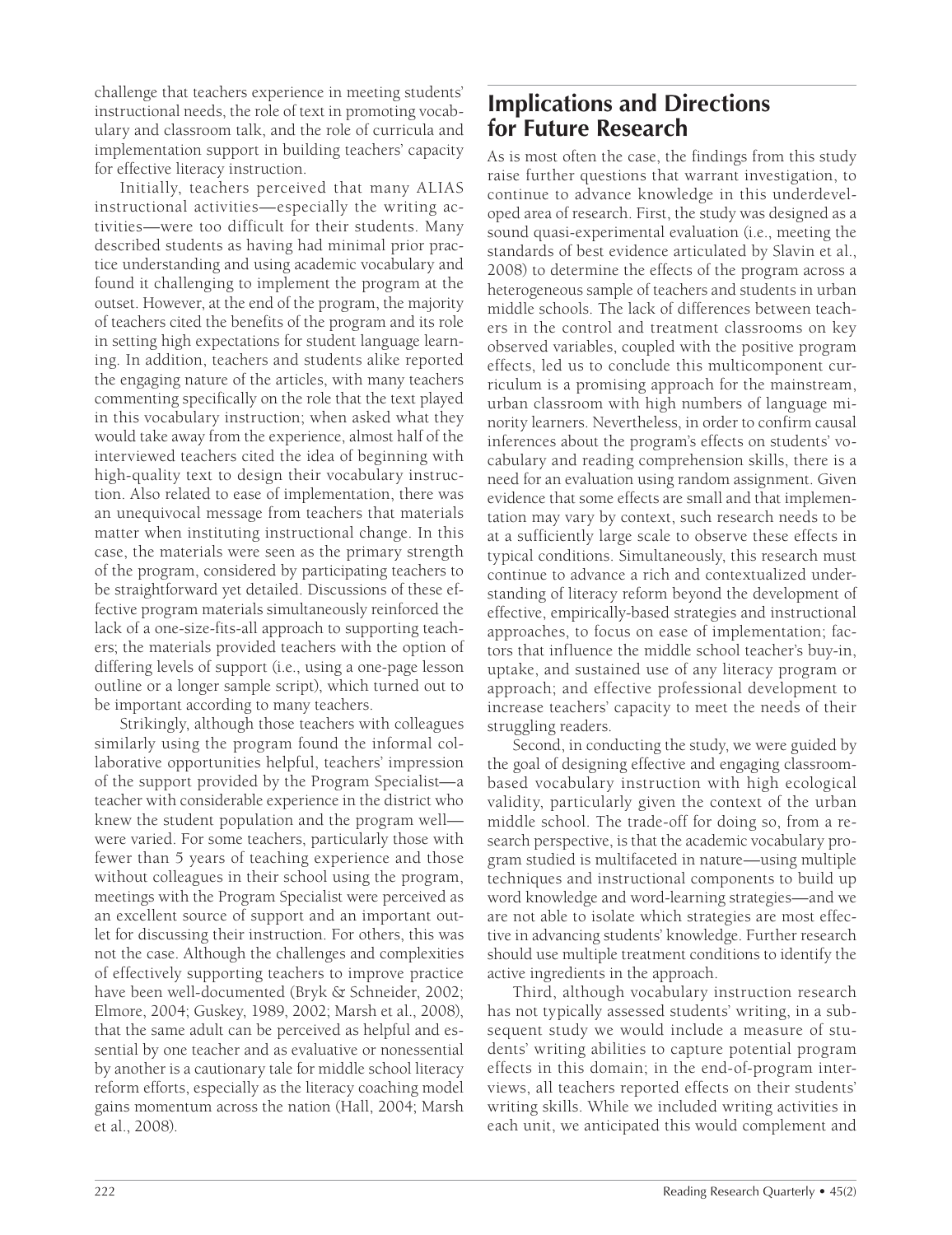about dosage and duration—it may well be that a program such as this provided for the entire academic year would show stronger effects. Finally, the design of this program, coupled with the push toward more vocabulary instruction in classrooms, raises questions and speculations about the design of this instruction across grade levels. With students' academic achievement in mind, it would likely be better if the text-based instruction in academic vocabulary words such as *evidence* and *method* was commonplace in the upper elementary years, to predispose students to more comprehension with the linguistically demanding textbooks they will encounter in middle

supplement regular ELA instruction. However, our observations of standard practice revealed that only approximately 10% of instructional time was spent on extended writing, suggesting that the quantity and quality of writing activities may be involved in the effectiveness and perceived usefulness of vocabulary instruction. Although we did demonstrate short-term program effects on specific measures of vocabulary and reading comprehension administered immediately after the 18-week intervention, further research is needed to determine whether there are long-term effects of the program. In addition, findings do raise questions

school and in turn, to lay a foundation for increasingly discipline-specific vocabulary learning. These highutility academic words might be conceptualized as to transition to the content words that correspond with the increasingly specialized and sophisticated conceptual knowledge that students must master in the middle and high school years. Under these circumstances, a program such as this one might function as an intervention for a smaller number of students in the middle school rather than as a part of the regular ELA curriculum for classrooms with high numbers of strugglers. Alternatively, this may be the right strategy for middle school ELA, if complemented by discipline-specific vocabulary instruction in the content area classrooms. Future studies should seek to identify the appropriate context and mix of language instruction that will yield the greatest outcomes for students at different developmental levels.

Although future research in this area is clearly needed, these findings highlight the promise of improving academic vocabulary instruction as a key ingredient in increasing opportunities to learn for students in urban middle schools. As educators and policymakers seek to improve the literacy outcomes of learners from linguistically diverse backgrounds, they must attend not only to students' specific sources of difficulties presented, but also to the needs of teachers in urban contexts for curricula and professional networks that support their improving practice.

#### **Notes**

1 In one school, all participating teachers delivered the intervention to guard against contamination effects; these three teachers had extensive common planning time and a long history of collaborating together to plan instruction.

<sup>2</sup> As noted above, this measure was not included in the pretest battery. Rather, it was piloted with a subsample of 17 of the 21 participating classrooms one month prior to the pretest. This reliability estimate comes from this pilot. Unlike pretest scores for the other measures, students' scores on this pilot were not used as covariates in the multilevel models because this would have necessitated eliminating four classrooms from the analyses; however, the results reported were largely the same for a model fitted to this subsample that did include this pilot score as a covariate.

<sup>3</sup> Due to technical malfunction, the interview for the 12th participating treatment teacher was not taped with clarity and thus not used in the analyses.

4 We recognize that this portion of our study is based on a small, purposive sample; we use the findings strictly to begin to explore the ways in which teachers' perceptions and reported experiences might mediate program implementation.

<sup>5</sup> Attempts to investigate the variation in treatment effects at the teacher and school level using random effects led to convergences problems, and alternate models (e.g., with treatment by school interactions specified as fixed effects) indicated that there was limited variation in treatment effects across this relatively small number of teachers and schools.

 $^{\rm 6}$  Although this alternative model has the disadvantage of not explicitly modeling variation at the school level as well as at the class level, it nonetheless accounts for the nesting of students within classes within schools and thus provides a conservative and appropriate test of the null hypothesis that the effect of treatment is zero in the population.

This research was supported by grants from the William T. Grant Foundation and the William and Flora Hewlett Foundation awarded to Nonie K. Lesaux. The authors would like to thank Carol Barry, Teresa Walter, Jennifer Cheatham, Amy Griffiths, Phoebe Sloane, Cara Wells, Tisha Ruibal, Sean Preci, Greta Castaneda, Armida Lizarraga, and Julie Russ for their instrumental roles in carrying out the study. The authors would also like to thank David J. Francis for his insights and, most importantly, thank the participating principals, teachers, and students.

#### **References**

- Alexander, P.A., & Jetton, T.L. (2000). Learning from text: A multidimensional and developmental perspective. In R. Barr, M. Kamil, P. Mosenthal, & P.D. Pearson (Eds.), *Handbook of reading research* (Vol. 3, pp. 285–310). New York: Longman.
- Anyon, J. (1980). Social class and the hidden curriculum of work. *Journal of Education*, *162*(1), 67–92.
- Anyon, J. (1997). *Ghetto schooling: A political economy of urban educational reform*. New York: Teachers College Press.
- August, D., Carlo, M., Dressler, C., & Snow, C. (2005). The critical role of vocabulary development for English language learners. *Learning Disabilities Research & Practice*, *20*(1), 50–57. doi:10.1111/j.1540-5826.2005.00120.x
- August, D., & Hakuta, K.E. (1997). *Improving schooling for languageminority children: A research agenda*. Washington, DC: National Academy Press.
- August, D., & Shanahan, T. (2006). *Developing literacy in secondlanguage learners: Report of the National Literacy Panel on languageminority children and youth*. Mahwah, NJ: Erlbaum.
- Bailey, A.L. (2006). *Language demands of school: Putting academic English to the test*. New Haven, CT: Yale University Press.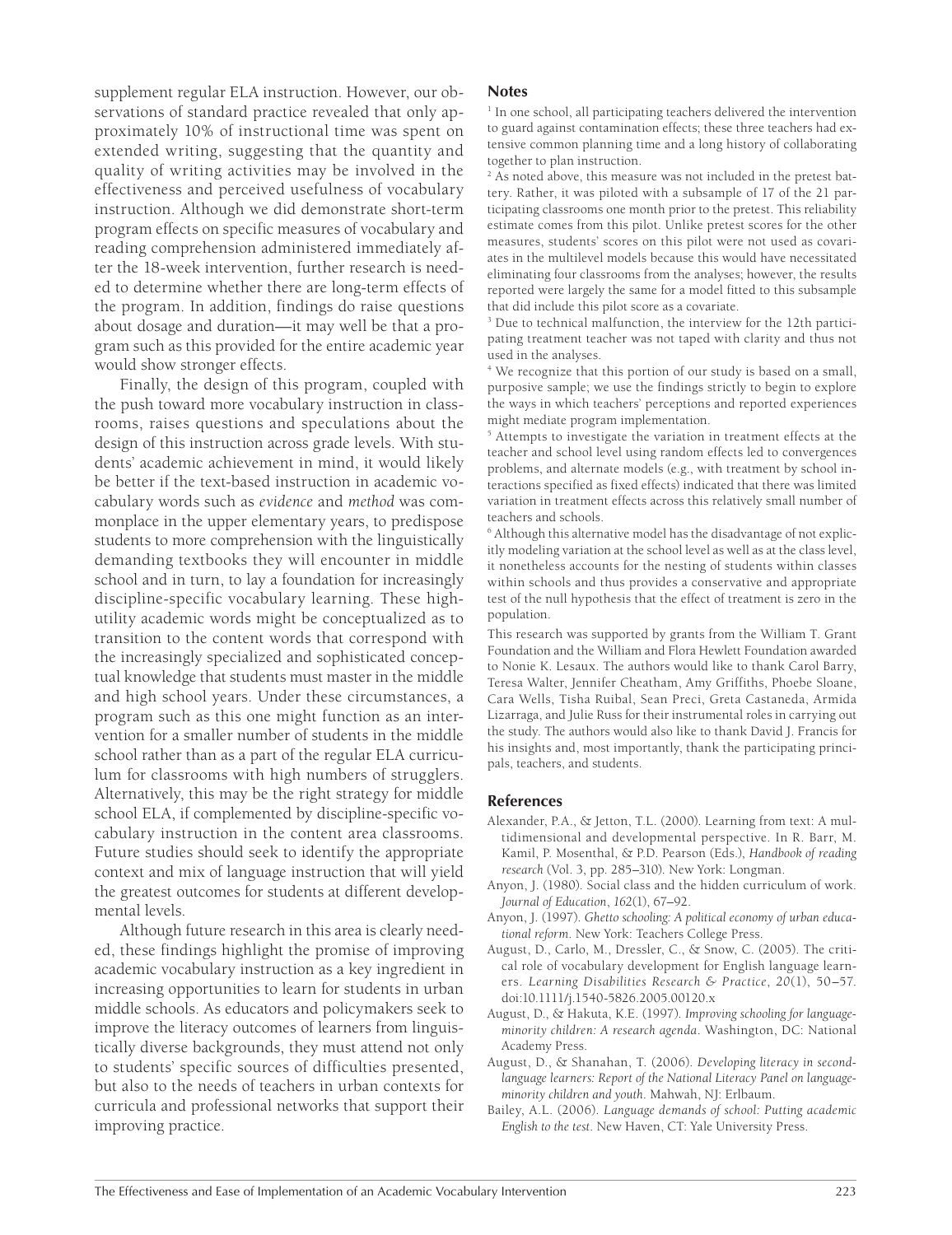Baumann, J.F., Edwards, E.C., Font, G., Tereshinski, C.A., Kame'enui, E.J., & Olejnik, S. (2002). Teaching morphemic and contextual analysis to fifth-grade students. *Reading Research Quarterly*, *37*(2), 150–176.

Baumann, J.F., Kame'enui, E.J., & Ash, G.E. (2003). Research on vocabulary instruction: Voltaire redux. In J. Flood, D. Lapp, J.R. Squire, & J.M. Jensen (Eds.), *Handbook of research on teaching the English language arts* (2nd ed., pp. 752–785). Mahwah, NJ: Erlbaum.

Beck, I.L., & McKeown, M.G., (2007). Increasing young low-income children's oral vocabulary repertoires through rich and focused instruction. *Elementary School Journal, 107*(3), 251–271.

- Beck, I.L., McKeown, M.G., & Kucan, L. (2002). *Bringing words to life: Robust vocabulary instruction*. New York: Guilford.
- Beech, J.R., & Keys, A. (1997). Reading, vocabulary and language preference in 7- to 8-year-old bilingual Asian children. *The British Journal of Educational Psychology*, *67*(4), 405–414.

Biancarosa, G., & Snow, C.E. (2006). *Reading next—A vision for action and research in middle and high school literacy: A report to Carnegie Corporation of New York* (2nd ed.). Washington, DC: Alliance for Excellent Education. Retrieved December 3, 2007, from www.carnegie.org/literacy/pdf/ReadingNext.pdf

Blachowicz, C.L.Z., & Fisher, P.J. (2007). Best practices in vocabulary instruction. In L. Gambrell, L. Morrow, & M. Pressley (Eds.), *Best practices in literacy instruction* (pp. 178–203). New York: Guilford.

Bloom, H.S., Hill, C.J., Black, A.R., & Lipsey, M.W. (2008). *Performance trajectories and performance gaps as achievement effectsize benchmarks for educational interventions*. New York: MDRC. Retrieved October 11, 2008, from www.mdrc.org/publications/500/abstract.html

Bransford, J.D. (2004). Schema activation and schema acquisition: Comments on Richard C. Anderson's remarks. In R.B. Ruddell & N.J. Unrau (Eds.), *Theoretical models and processes of reading* (5th ed., pp. 607–619). Newark, DE: International Reading Association.

Bryk, A.S., & Schneider, B. (2002). *Trust in schools: A core resource for improvement*. New York: Russell Sage Foundation.

Calderón, M. (2007). *Teaching reading to English language learners, grades 6–12: A framework for improving achievement in the content areas.* Thousand Oaks, CA: Corwin.

California Department of Education. (1997). *English language arts content standards for California public schools: Kindergarten through grade twelve*. Sacramento: Author.

Capps, R., Fix, M., Murray, J., Ost, J., Passel, J.S., & Herwantoro, S. (2005). *The new demography of America's schools: Immigration and the No Child Left Behind Act*. Washington, DC: The Urban Institute. Retrieved December 14, 2009, from http://www.urban .org/UploadedPDF/311230\_new\_demography.pdf

Carlisle, J.F. (2000). Awareness of the structure and meaning of morphologically complex words: Impact on reading. *Reading and Writing: An Interdisciplinary Journal*, *12*(3), 169–190. doi:10.1023/A:1008131926604

Carlo, M.S., August, D., McLaughlin, B., Snow, C.E., Dressler, C., Lippman, D.N., et al. (2004). Closing the gap: Addressing the vocabulary needs of English-language learners in bilingual and mainstream classrooms. *Reading Research Quarterly*, *39*(2), 188– 215. doi:10.1598/RRQ.39.2.3

Carver, R.P. (1994). Percentage of unknown vocabulary words in text as a function of the relative difficulty of the text: Implications for instruction. *Journal of Reading Behavior*, *26*(4), 413–437.

Chall, J.S., & Jacobs, V.A. (2003). Poor children's fourth-grade slump. *American Educator*, *27*(3), 14–15, 44.

Coxhead, A. (2000). A new academic word list. *TESOL Quarterly*, *34*(2), 213-238.

Coyne, M.D., McCoach, D.B., Loftus, S., Zipoli, R., Jr., & Kapp, S. (2009). Direct vocabulary instruction in kindergarten: Teaching breadth vs. depth. *The Elementary School Journal*, *110*(1), 1–18. doi:10.1086/598840

- Deshler, D., Palincsar, A., Biancarosa, G., & Nair, M. (2007). *Informed choices for struggling adolescent readers: A research-based guide to instructional programs and practices*. Newark, DE: International Reading Association.
- Donovan, M.S., Wigdor, A.K., & Snow, C.E. (2003). *Strategic education research partnership*. Washington, DC: The National Academies Press.

Droop, M., & Verhoeven, L. (2003). Language proficiency and reading ability in first-and second-language learners. *Reading Research Quarterly*, *38*(1), 78–103. doi:10.1598/RRQ.38.1.4

Durkin, D. (1978). What classroom observations reveal about comprehension instruction. *Reading Research Quarterly*, *14*(4), 481– 533. doi:10.1598/RRQ.14.4.2

- Ellis, R. (1994). *The study of second language acquisition.* New York: Oxford University Press.
- Elmore, R.F. (2004). *School reform from the inside out: Policy, practice, and performance.* Cambridge, MA: Harvard University Press.

Fang, Z., & Schleppegrell, M.J. (2008). *Reading in secondary content areas: A language-based pedagogy.* Ann Arbor: University of Michigan Press.

Freebody, P., & Anderson, R.C. (1983). Effects on text comprehension of differing proportions and locations of difficult vocabulary. *Journal of Reading Behavior*, *15*(3), 19–39.

Frey, N. (2002). Literacy achievement in an urban middle-level professional development school: A learning community at work. *Reading Improvement*, *39*(1), 3–13.

Fukkink, R.G., & de Glopper, K. (1998). Effects of instruction in deriving word meaning from context: A meta-analysis. *Review of Educational Research*, *68*(4), 450–469.

Gándara, P., Rumberger, R., Maxwell-Jolly, J., & Callahan, R. (2003). English learners in California schools: Unequal resources, unequal outcomes. *Education Policy Analysis Archives*, *11*(36). Retrieved on October 7, 2003, from http://epaa.asu.edu/epaa/ v11n36/

Gersten, R., Dimino, J., & Jayanthi, M. (2007). Towards the development of a nuanced classroom observational system for studying comprehension and vocabulary instruction. In B. Taylor & J. Ysseldyke (Eds.), *Educational interventions for struggling readers, K-6* (pp. 381–425). New York: Teachers College Press

Graves, M.F. (2000). A vocabulary program to complement and bolster a middle-grade comprehension program. In B.M. Taylor, M.F. Graves, & P. Van den Broek (Eds.), *Reading for meaning: Fostering comprehension in the middle grades* (pp. 116–135). Newark, DE: International Reading Association; New York: Teachers College Press.

Graves, M.F. (2006). *The vocabulary book: Learning and instruction.* New York: Teachers College Press.

Graves, M.F, & Watts-Taffe, S.M. (2002). The place of word consciousness in a research-based vocabulary program. In A.E. Farstrup & S.J. Samuels (Eds.), *What research has to say about reading instruction* (pp. 140–165). Newark, DE: International Reading Association.

Gunn, B., Biglan, A., Smolkowski, K., & Ary, D. (2000). The efficacy of supplemental instruction in decoding skills for Hispanic and non-Hispanic students in early elementary school: A follow-up. *The Journal of Special Education*, *34*(2), 90–103. doi:10.1177/002246690003400204

Guskey, T.R. (1989). Attitude and perceptual change in teachers. *International Journal of Educational Research*, *13*(4), 439–453. doi:10.1016/0883-0355(89)90039-6

Guskey, T.R. (2002). Professional development and teacher change. Teachers and Teaching: *Theory and Practice*, *8*(3), 381–391. doi:10.1080/135406002100000512

Hakuta, K. (1998). Improving education for all children: Meeting the needs of language minority children. In D. Clark (Ed.), *Education*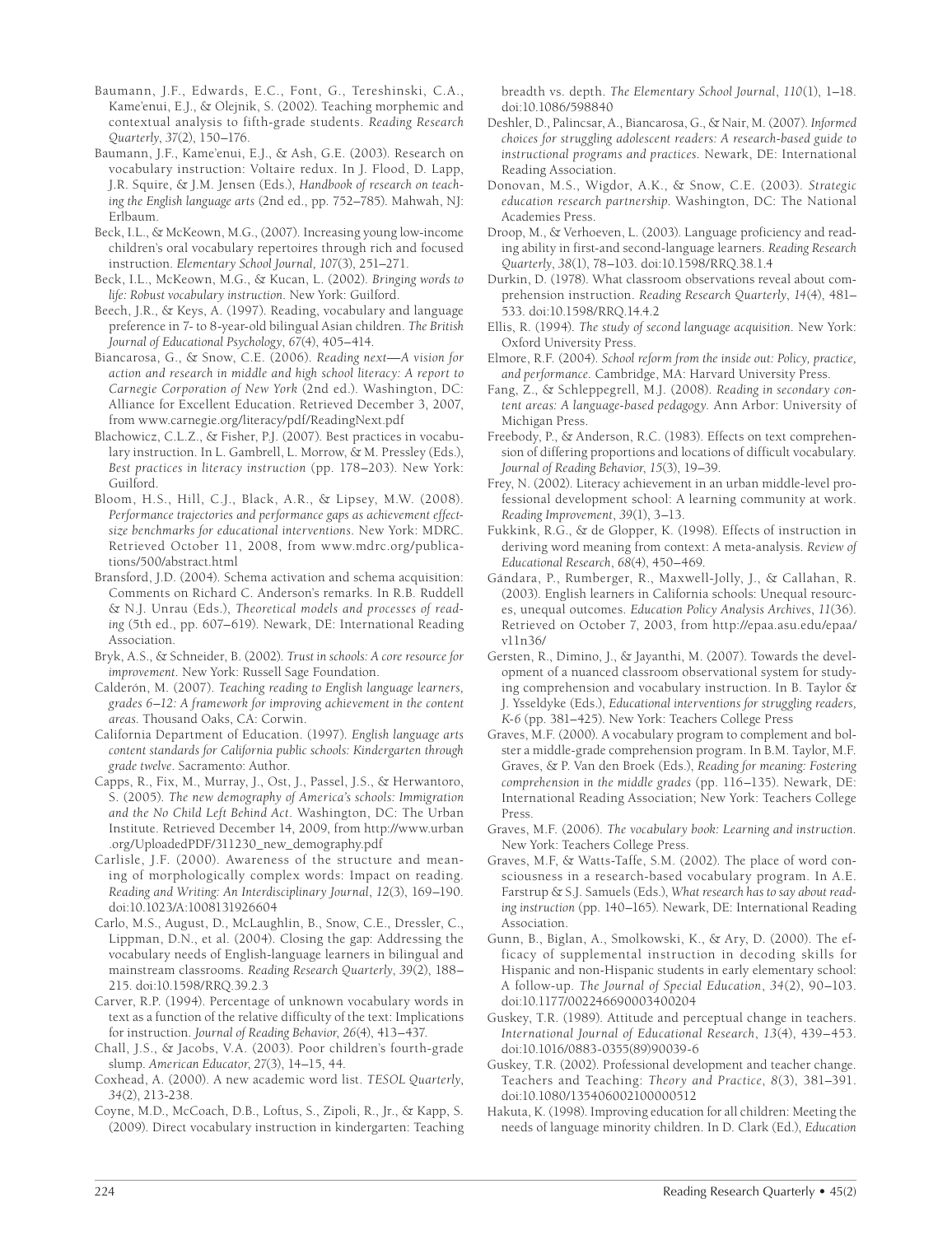*and the development of American youth* (pp. 35–39). Washington, DC: The Aspen Institute.

- Hall, B. (2004). Literacy coaches: An evolving role. *Carnegie Reporter*, *3*(1). Retrieved February 12, 2009, from www.carnegie .org/reporter/09/literacy/index.html
- Hiebert, E.H. (2005). In pursuit of an effective, efficient vocabulary program. In E.H. Hiebert & M.L. Kamil (Eds.), *Teaching and learning vocabulary: Bringing research to practice* (pp. 243–263). Mahwah, NJ: Erlbaum.
- Hutchinson, J.M., Whiteley, H.E., Smith, C.D., & Connors, L. (2003). The developmental progression of comprehension-related skills in children learning EAL. *Journal of Research in Reading*, *26*(1), 19–32. doi:10.1111/1467-9817.261003
- Kieffer, M.J. (2008). Catching poverty, up or falling behind? Initial English proficiency, concentrated and the reading growth of language minority learners in the United States. *Journal of Educational Psychology*, *100*(4), 851–868. doi:10.1037/0022-0663.100.4.851
- Kieffer, M.J., & Lesaux, N.K. (2008). The role of derivational morphology in the reading comprehension of Spanish-speaking English language learners. *Reading and Writing: An Interdisciplinary Journal*, *21*(8), 783–804.
- Kintsch, W. (1994). Text comprehension, memory and learning. *American Psychologist*, *49*(4), 294–303. doi:10.1037/0003-066X .49.4.294
- Lankford, H., Loeb, S., & Wyckoff, J. (2002). Teacher sorting and the plight of urban schools: A descriptive analysis. *Educational Evaluation and Policy Analysis*, *24*(1), 37–62. doi:10.3102/ 01623737024001037
- Lee, V.E., Dedrick, R.F., & Smith, J.B. (1991). The effect of the social organization of schools on teachers' efficacy and satisfaction. *Sociology of Education*, *64*(3), 190–208. doi:10.2307/2112851
- Leseman, P.P.M., & de Jong, P.F. (1998). Home literacy, opportunity, instruction, cooperation and social-emotional quality predicting early reading achievement. *Reading Research Quarterly*, *33*(3), 294–318. doi:10.1598/RRQ.33.3.3
- Lively, T., August, D., Carlo, M., & Snow, C. (2003). *Vocabulary improvement program for English language learners and their classmates: 6th grade.* Baltimore, MD: Paul H. Brookes.
- Lubliner, S., & Smetana, L. (2005). The effects of comprehensive vocabulary on Title I students' metacognitive word-learning skills and reading comprehension. *Journal of Literacy Research*, *37*(2), 163–200. doi:10.1207/s15548430jlr3702\_3
- Lutkus, A., Grigg, W., & Donahue, P. (2007). *The Nation's Report Card: Trial Urban District Assessment Reading 2007* (NCES 2008- 455). Washington, DC: National Center for Education Statistics, Institute of Education Sciences, U.S. Department of Education.
- Manis, F.R., Lindsey, K.A., & Bailey, C.E. (2004). Development of reading in grades K–2 in Spanish-speaking English-language learners. *Learning Disabilities Research & Practice, 19*(4), 214–224.
- Marsh, J.A., McCombs, J.S., Lockwood, J.R., Martorell, F., Gershwin, D., Naftel, S., et al.. (2008). *Supporting literacy across the sunshine state: A study of Florida middle school reading coaches*. Santa Monica, CA: RAND.
- Marzano, R.J., & Pickering, D.J. (2005). *Building academic vocabulary: Teacher's manual*. Alexandria, VA: Association for Supervision and Curriculum Development.
- Maxwell, J.A. (2005). *Qualitative research design: An interactive approach* (2nd ed.). Thousand Oaks, CA: Sage.
- McKeown, M.G., & Beck, I.L. (2004). Direct and rich vocabulary instruction. In J.F. Baumann & E.J. Kame'enui (Eds.), *Vocabulary instruction: Research to practice* (pp. 13–27). New York: Guilford.
- McLaughlin, B. (1985). *Second-language acquisition in childhood, Volume 2: School age children*. Hillsdale, NJ: Erlbaum.
- McLaughlin, B., August, D., Snow, C., Carlo, M., Dressler, C., White, C., et al. (2000, April). *Vocabulary improvement in English language learners: An intervention study*. Symposium presented at

the National Clearinghouse for English Language Acquisition, Washington, DC.

- McNamara, D.S., Kintsch, E., Songer, N.B., & Kintsch, W. (1996). Are good texts always better? Interactions of text coherence, background knowledge, and levels of understanding in learning from text. *Cognition and Instruction*, *14*(1), 1–43.
- Moore, D.W., Bean, T.W., Birdyshaw, D., & Rycik, J.A. (1999). *Adolescent literacy: A position statement for the Commission on Adolescent Literacy of the International Reading Association*. Retrieved February 22, 2009, from www.reading.org/downloads/ positions/ps1036\_adolescent.pdf
- Nagy, W.E., Berninger, V.W., & Abbott, R.D. (2006). Contributions of morphology beyond phonology to literacy outcomes of upper elementary and middle-school students. *Journal of Educational Psychology*, *98*(1), 134–147. doi:10.1037/0022-0663.98.1.134
- Nagy, W.E., & Scott, J.A. (2000). Vocabulary processes. In R. Barr, M.L. Kamil, P. Mosenthal, & P.D. Pearson (Eds.), *Handbook of reading research* (Vol. 3, pp. 269–284). Mahwah, NJ: Erlbaum.
- Nair, M. (2007). *An analysis of the words appearing in middle school textbooks.* Unpublished doctoral dissertation, Harvard University, Cambridge, MA.
- Nakamoto, J., Lindsey, K.A., & Manis, F.R. (2007). A longitudinal analysis of English language learners word decoding and reading comprehension. *Reading and Writing: An Interdisciplinary Journal*, *20*(7), 691–719. doi:10.1007/s11145-006-9045-7
- National Center for Education Statistics. (2008). *NAEP 2008 trends in academic orogress: Reading and mathematics.* Washington, DC: U.S. Department of Education.
- National Center for Education Statistics. (2009a). *The condition of education 2009.* Retrieved November 1, 2009, from http://nces. ed.gov/programs/coe/list/index.asp
- National Center for Education Statistics. (2009b). *Characteristics of public, private, and Bureau of Indian Education elementary and secondary schools in the United States: Results from the 2007–08 schools and staffing survey.* Retrieved October 30, 2009, from http://nces. ed.gov/pubs2009/2009321.pdf
- National Council of Teachers of English. (2006). *NCTE principles of adolescent literacy reform.* Urbana, IL: Author. Retrieved March 15, 2008, from www.ncte.org/library/NCTEFiles/Resources/ PolicyResearch/AdolLitPrinciples.pdf
- National Institute of Child Health and Human Development. (2000). *Report of the National Reading Panel. Teaching children to read: An evidence-based assessment of the scientific research literature on reading and its implications for reading instruction* (NIH Publication No. 00-4769). Washington, DC: U.S. Government Printing Office.
- Nelson, J.R., & Stage, S.A. (2007). Fostering the development of vocabulary knowledge and reading comprehension through contextually-based multiple meaning vocabulary instruction. *Education & Treatment of Children*, *30*(1), 1–22. doi:10.1353/etc.2007.0003
- Pearson, P.D., Hiebert, E.H., & Kamil, M.L. (2007). Vocabulary assessment: What we know and what we need to learn. *Reading Research Quarterly*, *42*(2), 282–296.
- Peregoy, S.F., & Boyle, O.F. (2008). *Reading, writing, and learning in ESL: A resource book for teaching K–12 English learners* (5th ed.). Boston: Pearson Education.
- Pérez, E. (1981). Oral language competence improves reading skills of Mexican American third graders. *The Reading Teacher*, *35*(1), 24–27.
- Proctor, C.P., Carlo, M., August, D., & Snow, C. (2005). Native Spanish-speaking children reading in English: Toward a model of comprehension. *Journal of Educational Psychology*, *97*(2), 246–256. doi:10.1037/0022-0663.97.2.246
- RAND Reading Study Group. (2002). *Reading for understanding: Toward an R&D program in reading comprehension.* Santa Monica, CA: RAND.
- Rex, L.A., & Nelson, M.C. (2004). How teachers' professional identities position high-stakes test preparation in their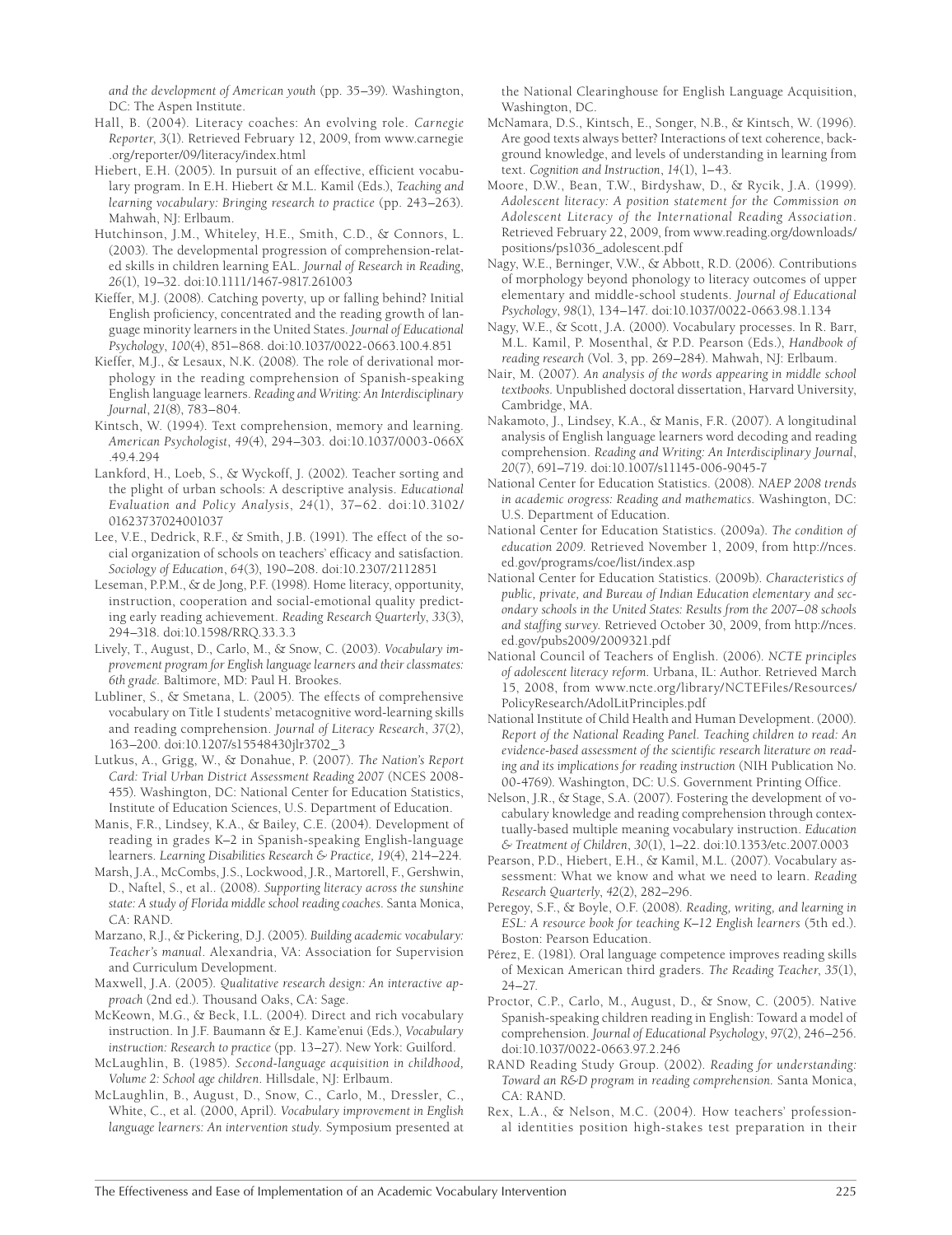classrooms. *Teachers College Record*, *106*(6), 1288–1331. doi:10 .1111/j.1467-9620.2004.00380.x

- Roser, N., & Juel, C. (1982). Effects of vocabulary instruction on reading comprehension. In J.A. Niles & L.A. Harris (Eds.), *New inquiries in reading research and instruction* (31st yearbook of the National Reading Conference, pp. 110–118). Rochester, NY: National Reading Conference.
- Ruddell, R.B., & Unrau, N.J. (2004). The role of responsive teaching in focusing reader intention and developing reader motivation. In R.B. Ruddell & N.J. Unrau (Eds.), *Theoretical models and processes of reading* (5th ed., pp. 954–978). Newark, DE: International Reading Association.
- Saddler, B., & Graham, S. (2007). The relationship between writing knowledge and writing performance among more and less skilled writers. *Reading & Writing Quarterly*, *23*(3), 231–247. doi:10.1080/10573560701277575
- Scarcella, R. (2003). *Academic English: A conceptual framework.* Los Angeles: University of California Language Minority Research Institute.
- Schleppegrell, M.J. (2004). *The language of schooling: A functional linguistics perspective.* Mahwah, NJ: Erlbaum.
- Schneider, B. (2004). Building a scientific community: The need for replication. *Teachers College Record*, *106*(7), 1471–1483. doi:10.1111/j.1467-9620.2004.00386.x
- Scott, J.A., Jamieson-Noel, D., & Asselin, M. (2003). Vocabulary instruction throughout the day in twenty-three Canadian upperelementary classrooms. *The Elementary School Journal*, *103*(3), 269–283. doi:10.1086/499726
- Shanahan, T., & Beck, I.L. (2006). Effective literacy teaching for English-language learners. In D.L. August & T. Shanahan (Eds.), *Developing literacy in second-language learners: Report of the National Literacy Panel on language-minority children and youth* (pp. 415– 488). Mahwah, NJ: Erlbaum.
- Slavin, R.E., Cheung, A., Groff, C., & Lake, C. (2008). Effective reading programs for middle and high schools: A best evidence synthesis. *Reading Research Quarterly*, *43*(3), 290–322. doi:10.1598/ RRQ.43.3.4
- Snow, C., Burns, M., & Griffin P. (Eds.). (1998). *Preventing reading difficulties in young children.* Washington, DC: National Academy Press.
- Stahl, S.A. (1999). *Vocabulary development.* Cambridge, MA: Brookline Books.
- Stahl, S.A., & Fairbanks, M.M. (1986). The effects of vocabulary instruction: A model-based meta-analysis. *Review of Educational Research*, *56*(1), 72–110.
- Stahl, S.A., & Nagy, W.E. (2006). *Teaching word meanings.* Mahwah, NJ: Erlbaum.
- Stanovich, K.E. (1986). Matthew effects in reading: Some consequences of individual differences in the acquisition of literacy. *Reading Research Quarterly*, *21*(4), 360–407. doi:10.1598/ RRQ.21.4.1
- Sternberg, R.J. (1987). Most vocabulary is learned from context. In M.G. McKeown & M.E. Curtis (Eds.), *The nature of vocabulary acquisition* (pp. 89–105). Hillsdale, NJ: Erlbaum.
- Stoller, F., & Grabe, W. (1995). Implications for L2 vocabulary acquisition and instruction from L1 vocabulary research. In T. Huckin, M. Haynes, & J. Coady (Eds.), *Second language reading and vocabulary learning* (pp. 24–45). Norwood, NJ: Ablex.
- Strauss, A., & Corbin, J. (1998). Basics of qualitative research: *Techniques and procedures for developing grounded theory* (2nd ed.). Thousand Oaks, CA: Sage.
- Sumara, D.J. (2000). Researching complexity. *Journal of Literacy Research*, *32*(2), 267–281.
- Swanborn, M.S.W., & de Glopper, K. (1999). Incidental word learning while reading: A meta-analysis. *Review of Educational Research*, 69(3), 261–285.
- Swanson, H.L., Saez, L., & Gerber, M. (2006). Growth in literacy and cognition in bilingual children at risk for reading disabilities. *Journal of Educational Psychology*, *98*(2), 247–264. doi:10.1037/0022-0663.98.2.247
- Sweet, A.P., & Snow, C.E. (2004). *Rethinking reading comprehension.* New York: Guilford.
- Umbel, V.M., Pearson, B.Z., Fernandez, M.C., & Oller, D.K. (1992). Measuring bilingual children's receptive vocabularies. *Child Development*, *63*(4), 1012–1020. doi:10.2307/1131250
- Valdés, G. (2000). *Learning and not learning English: Latino students in American schools.* New York: Teachers College Press.
- Vaughn-Shavuo, F. (1990). *Using story grammar and language experience for improving recall and comprehension in the teaching of ESL to Spanish-dominant first-graders.* New York: Hofstra University.
- Verhoeven, L.T. (2000). Components in early second language reading and spelling. *Scientific Studies of Reading*, *4*(4), 313–330. doi:10.1207/S1532799XSSR0404\_4
- Wade, S.E., & Moje, E.B. (2000). The role of text in classroom learning. In M.L. Kamil, P.B. Mosenthal, P.D. Pearson, & R. Barr (Eds.), *Handbook of reading research* (Vol. 3, pp. 609–627). Mahwah, NJ: Erlbaum.
- Wagner, R.K., Muse, A.E., & Tannenbaum, K.R. (Eds.). (2007). *Vocabulary acquisition: Implications for reading comprehension.* New York: Guilford.
- Watts, S.M. (1995). Vocabulary instruction during reading lessons in six classrooms. *Journal of Reading Behavior*, *27*(3), 399–424.
- Fillmore, L.W. (1982). Language minority students and school participation: What kind of English is needed? *Journal of Education*, *164*(2), 143–156.
- Yoshikawa, H., Weisner, T.S., Kalil, A., & Way, N. (2008). Mixing qualitative and quantitative research in developmental science: Uses and methodological choices. *Developmental Psychology*, *44*(2), 344–354. doi:10.1037/0012-1649.44.2.344

Submitted April 9, 2009 Final revision received November 7, 2009

Accepted November 13, 2009

*Nonie K. Lesaux* is Marie and Max Kargman Associate Professor in Human Development and Urban Education Advancement at the Harvard Graduate School of Education, Cambridge, Massachusetts, USA; e-mail lesauxno@gse .harvard.edu.

*Michael J. Kieffer* is Assistant Professor of Language and Education at Teachers College, Columbia University, New York, USA; e-mail mk3157@columbia.edu.

*S. Elisabeth Faller* is a graduate student at the Harvard Graduate School of Education, Cambridge, Massachusetts, USA; e-mail sef416@mail.harvard.edu.

*Joan G. Kelley* is a research associate in the Language Diversity & Literacy Development research group at the Harvard Graduate School of Education, Cambridge, Massachusetts, USA; e-mail joangkelley@gmail.com.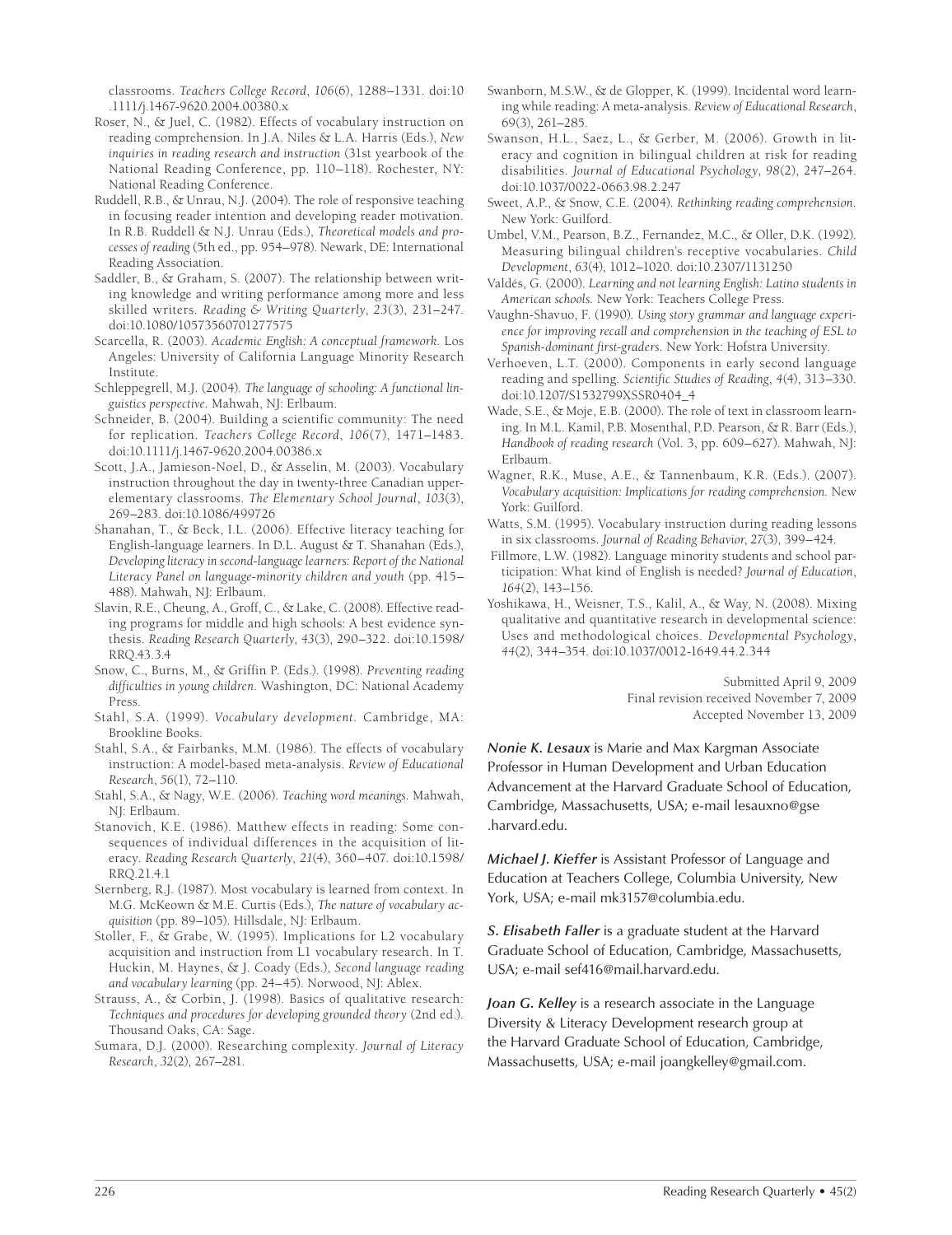# **Sample One-Page Outline and Elaborated Instructional Model**

# **Target Words:** *affect***,** *community***,**  *contribute***,** *culture***,** *ethnic***,** *establish***,**  *resident***,** *welfare*

## *Unit 1, Day 1. Introduction*

**Objective:** Students will be exposed to target words as they learn the central concepts and main idea of the text.

**What's the Point? (WTP):** Rather than simply memorizing vocabulary, students will be invested and engaged in learning concepts and acquiring background knowledge as they read the text, and then they will map the labels (words) onto these new ideas. Using the text provides a meaningful context for discussing the words throughout the unit.

**Materials:** world map, document camera or overhead projector, article

#### **Lesson Outline**

- 1. Teacher—Preview article (10 minutes)
	- WTP? Students build background knowledge.
	- Find Kibera on map
	- Explain how a visitor improved lives in Kibera
	- Ask students to share experiences about playing on a team
- 2. Teacher—Read aloud article (5 minutes)

 WTP? Students need a meaningful and engaging context for learning the words.

3. Teacher—Introduce vocabulary words (5 minutes)

 WTP? Students hear, see, and make note of the labels.

- Read each word that is highlighted in the article aloud
- Students repeat each word and then underline it
- Post list in classroom

4. Teacher—Introduce context clues (5 minutes)

WTP? Students learn to be better word-learners.

- Explain how context clues can be helpful (resident)
- Point out that the clue may not be in the same sentence (resident)
- Explain that sometimes context doesn't help very much (*establishing*)

# *1. Preview article*

**Say:** I have an article here that talks about kids who live in Africa in an area called Kibera. Can someone come up and help me find Kibera on the map? It's near Nairobi, a big African city. The article will tell us that Kibera is a poor area with a history of violence between different groups of people living there. The kids who grow up in Kibera don't feel like there is much hope for the future. A visitor to Kibera helped improve the town and got the kids excited about life by getting them together to play a game that a lot of you have played, I imagine. Soccer! Raise your hand if you have ever played soccer. Some of you might have played with friends (informally) and some of you might have been on soccer teams. Who has played on another kind of sports team? How do people get on teams?

**Do:** Lead class discussion on the various ways people become part of teams (trying out or signing up or paying to play).

# *2. Read article aloud*

# *3. Introduce vocabulary words*

**Say:** You saw the eight highlighted words in the article as I read. Those are the words we will be studying for the next couple of weeks; they are posted up front and will remain posted, so we can continually refer back to them in the coming days. Let's go over them. I'll read each word aloud, and I'd like you—as a class—to repeat after me. Saying words is a step to learning them, because you hear yourself speaking them versus just thinking them in your head. Another important reason to repeat